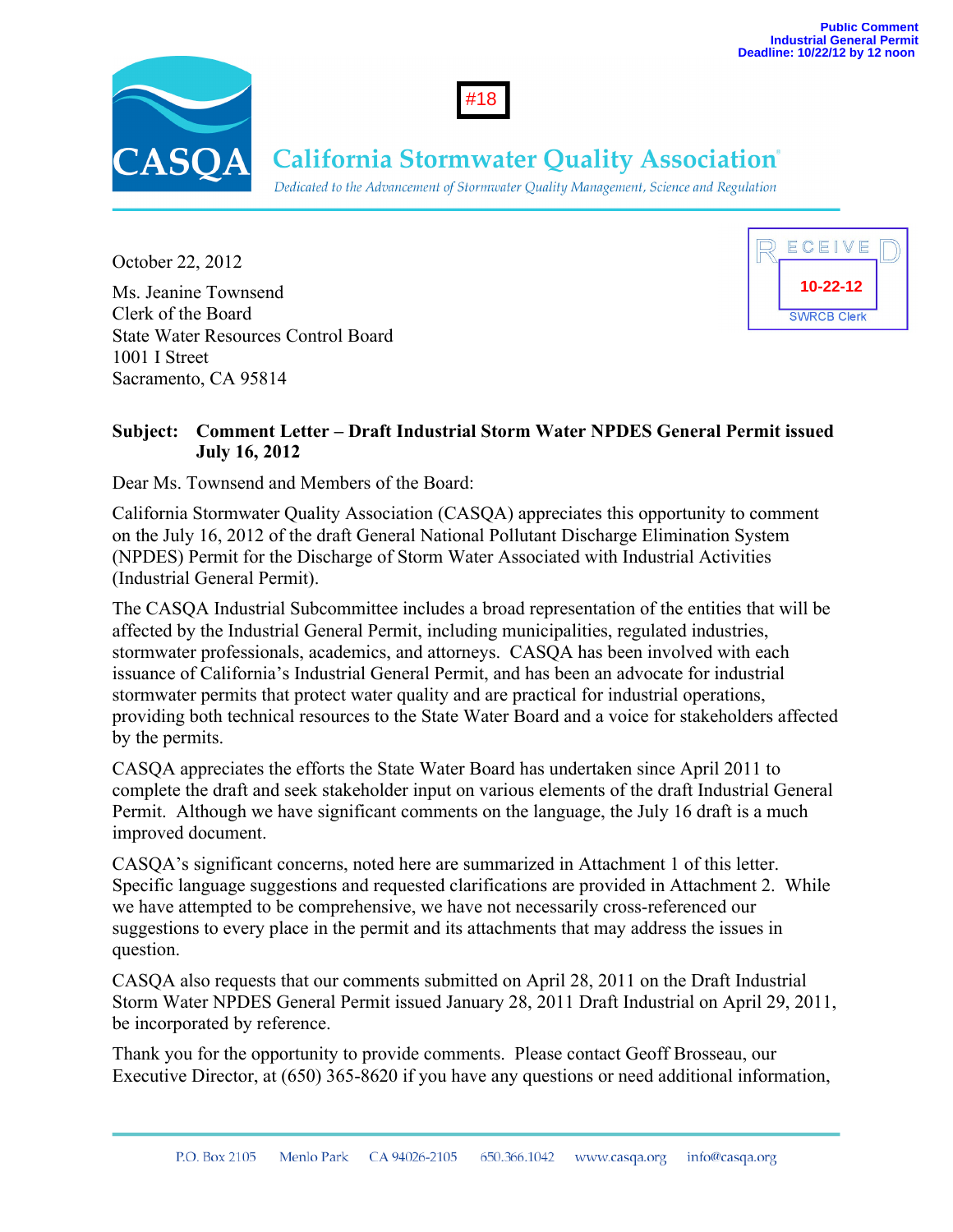or me at (714) 955-0670. We are also available to meet at your convenience to review the issues described in these comments.

Very truly yours,

 $\chi$ *Vichavel* 

Richard Boon, Chair California Stormwater Quality Association

Attachments

- 1. Significant Comments
- 2. Detailed Comment Table

cc: Greg Gearheart, State Water Board Bruce Fujimoto, State Water Board CASQA Industrial Subcommittee, Executive Program Committee, Board of Directors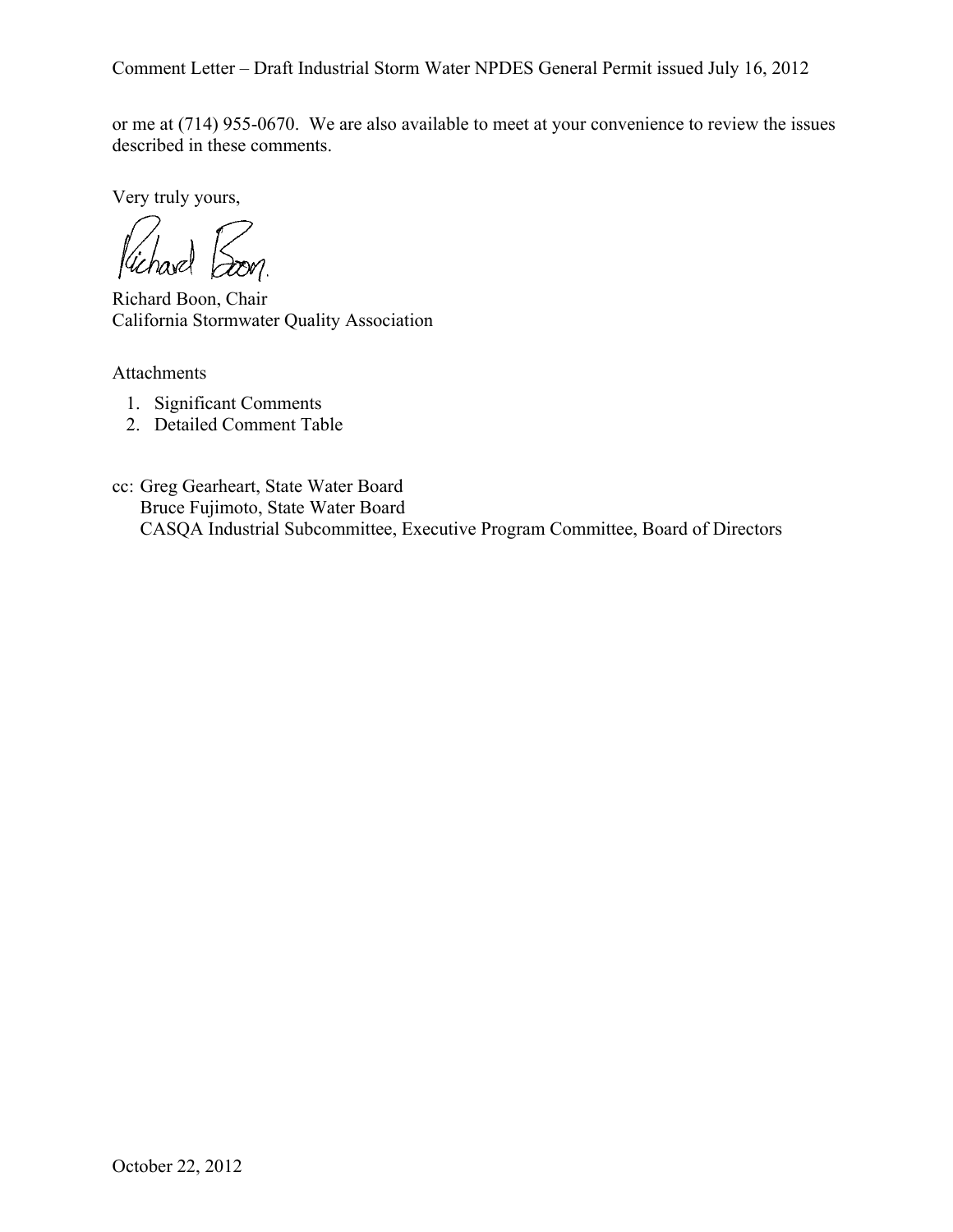## **ISSUE 1. NUMERIC ACTION LEVELS**

### Summary Comment

 $\boxed{1}$ 

 $\boxed{2}$ 

CASQA supports the development of properly derived and statistically valid Numeric Action Levels (NALs), particularly on an industry sector-specific basis. If the State Water Board wishes to use the EPA benchmarks, CASQA would supports the approach if NALs are used in the same way as the U.S. Environmental Protection Agency (EPA) uses them, as one tool for assessing a facility's performance.

### We also support using properly derived action levels as recommended by the Blue Ribbon Panel report (as upset values) as one of many mechanisms to assess program effectiveness.

Because the use of "action levels" is not expressly addressed in EPA regulations, use of numeric values as "benchmarks" or "action levels" must be very carefully defined in an NPDES permit. The State Water Board must make sure that such numeric values are not converted into Numeric Effluent Limits (NELs) or be the focus for asserting non-compliance. NELs should only be established and implemented through the legally required procedures for developing NELs and including NELs in NPDES permits as set forth in the CWA. Neither EPA nor the State Water Board has developed legally defensible NELs on a broad general permitting basis, but EPA has promulgated a few limited stormwater-related effluent limitations guidelines (ELGs) for very specific industrial stormwater discharges, as recognized in the proposed permit. Otherwise, the use of benchmarks or other NALs is a reflection of the need to identify various tools for assessing BMPs in the absence of properly promulgated effluent guidelines, even if those tools are imprecise and subject to debate.

### Comment Discussion

The draft Industrial General Permit includes a list of numeric values ("benchmarks") from the EPA Multi-Sector General Permit for Stormwater Discharges Associated With Industrial Activity (MSGP) reissued in 2008 (except for Oil and Grease, which was included in the 2000 MSGP), and declares them to be Annual NALs. In a number of respects, particularly in the Exceedance Response Actions (ERAs) for Level 2, the draft Industrial General Permit uses the Annual NALs differently than EPA uses benchmarks in the MSGP.

EPA's benchmarks are listed in the monitoring section of the MSGP, Section 6.2. The MSGP contains a Corrective Action section that defines responses to various conditions. It requires, among other things, that if an average of four quarterly samples exceeds one of the benchmarks specifically identified as relevant to each industry sector, facilities review the selection, design, installation, and implementation of control measures to determine if corrective actions are appropriate. (MSGP §3.2.) Facilities must document any benchmark exceedances and their response, including either (1) the corrective action(s) taken, (2) a finding that the exceedance was due to natural background pollutant levels, or (3) a finding that no further pollutant reductions were technologically possible, or economically practicable and achievable in light of best industry practice consistent with Part 6.2.1.2 of the MSGP. (MSGP §5.4.) (Not all sectors perform benchmark monitoring; each remaining sector only compares results to specific benchmarks identified by EPA as required for that industrial sector.)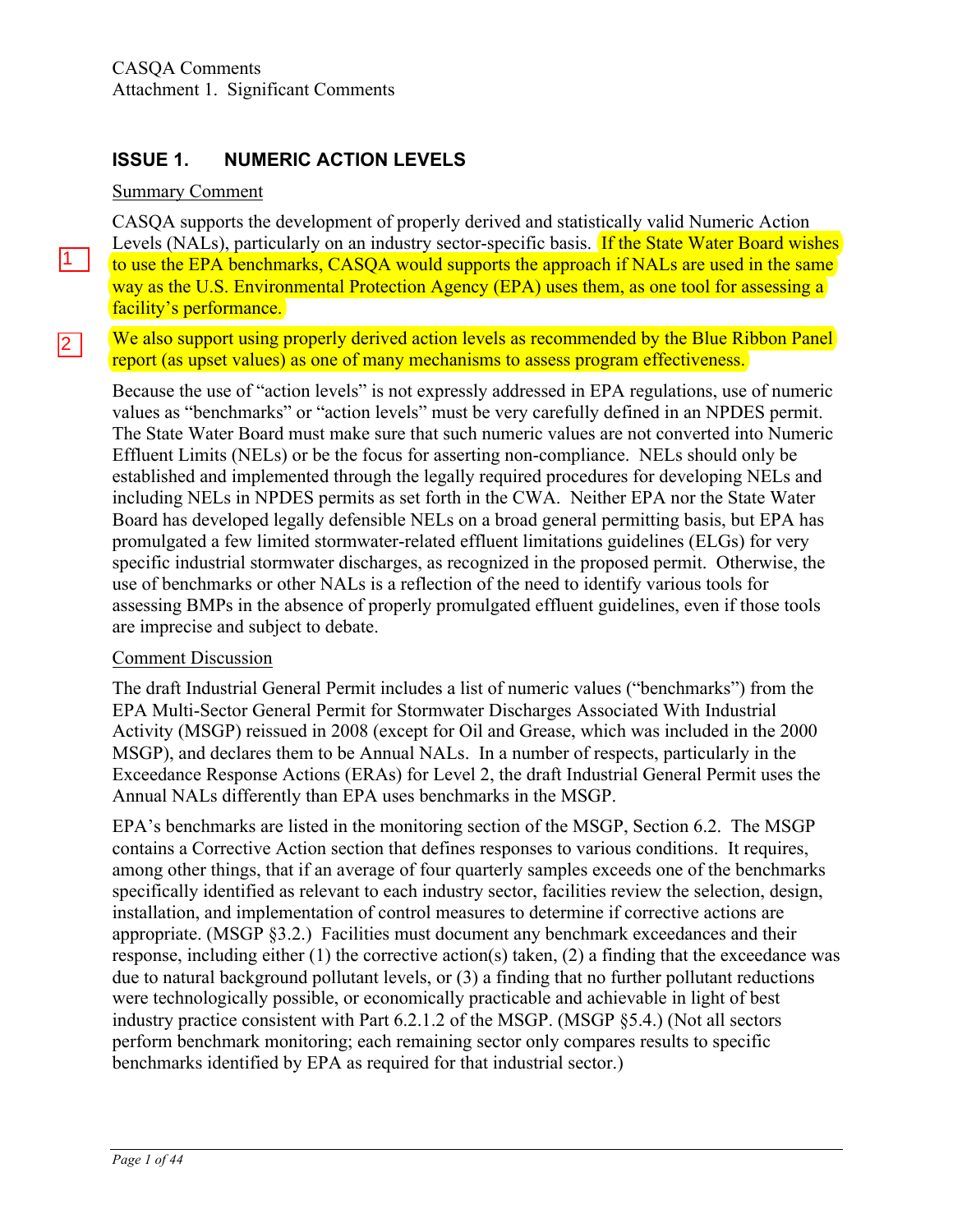The MSGP specifically allows contributions from natural background sources to be considered. As a result, if repeated efforts to attain benchmark values through corrective actions prove unsuccessful, water quality concerns remain, and natural background or other unregulated sources of the pollutants are not contributing factors (as examples), EPA reserves the authority to mandate additional site-specific requirements or an individual permit (see Parts 2.2.1 and 1.6, respectively).

We appreciate the draft Industrial General Permit's recognition that exceedance of an NAL (whether an NAL in Table 5 or an alternate NAL, see discussion below) will not violate the permit. CASQA cautions that the use of values as "benchmarks" or "action levels" cannot serve as or be converted into future NELs. In the MSGP, EPA expressly provides that their benchmarks are not NELs, and serve as just one of multiple mechanisms for quantifying best management practice (BMP) and stormwater program effectiveness. While the draft Industrial General Permit contains more details in its ERA requirements, we understand that its intent is the same – to provide a tool for evaluating BMP effectiveness, and not to set compliance levels which may not be exceeded, even after ERAs are taken at a site.

### *Instantaneous NALs*

 $\boxed{2}$ 

CASQA commends the Board for using established statistical procedures for identifying outliers for the purposes of determining the proposed instantaneous NALs. Such an approach is consistent with the Blue Ribbon Panel recommendation that "upset values" could be set at a high enough level such that it was clear that further site-specific investigation is justifiable. This will help keep on-site personnel focused on implementing their Stormwater Pollution Prevention Plan (SWPPP) instead spending precious resources tracking down potentially insignificant problems. CASQA also commends the Board for focusing on constituents that more commonly occur as potential pollutants across most types of industrial facilities. Though CASQA appreciates the flexibility in setting site-specific NALs, it would also be cost-effective to allow alternative NALs to be proposed for entire industry types, as noted below.

### *Sector-Specific NALs Development*

Using outlier values for NALs is appropriately analogous to the 'upset' values described in the Blue Ribbon Panel report. This method is also consistent with the Panel's recommendation to use California data to the extent possible. However, if it were possible to use a more refined evaluation of the data set to exclude extreme events (high rainfall amounts and high rainfall intensity) and loading from natural erosive processes, a different NAL could result.

Hopefully, the new Industrial General Permit will result in additional data, including not only discharge data, but also storm size and storm intensity data, as well as improved data quality. Further, we would hope that the data set could be coupled with site-specific data such as BMP information (treatment and source controls, pervious and impervious land use, etc.) that would allow the data set to be assessed after additional data collection in the new Permit term, to reevaluate any industry-wide NALs.

CASQA believes that any NAL should be technology-based and rely on sector- or group-specific data that would be augmented during the coming permit cycle. The baseline technology will differ among sectors. For example, the varying drainage patterns in some industrial sectors would not allow permanent placement of treatment BMPs that less dynamic operations allow.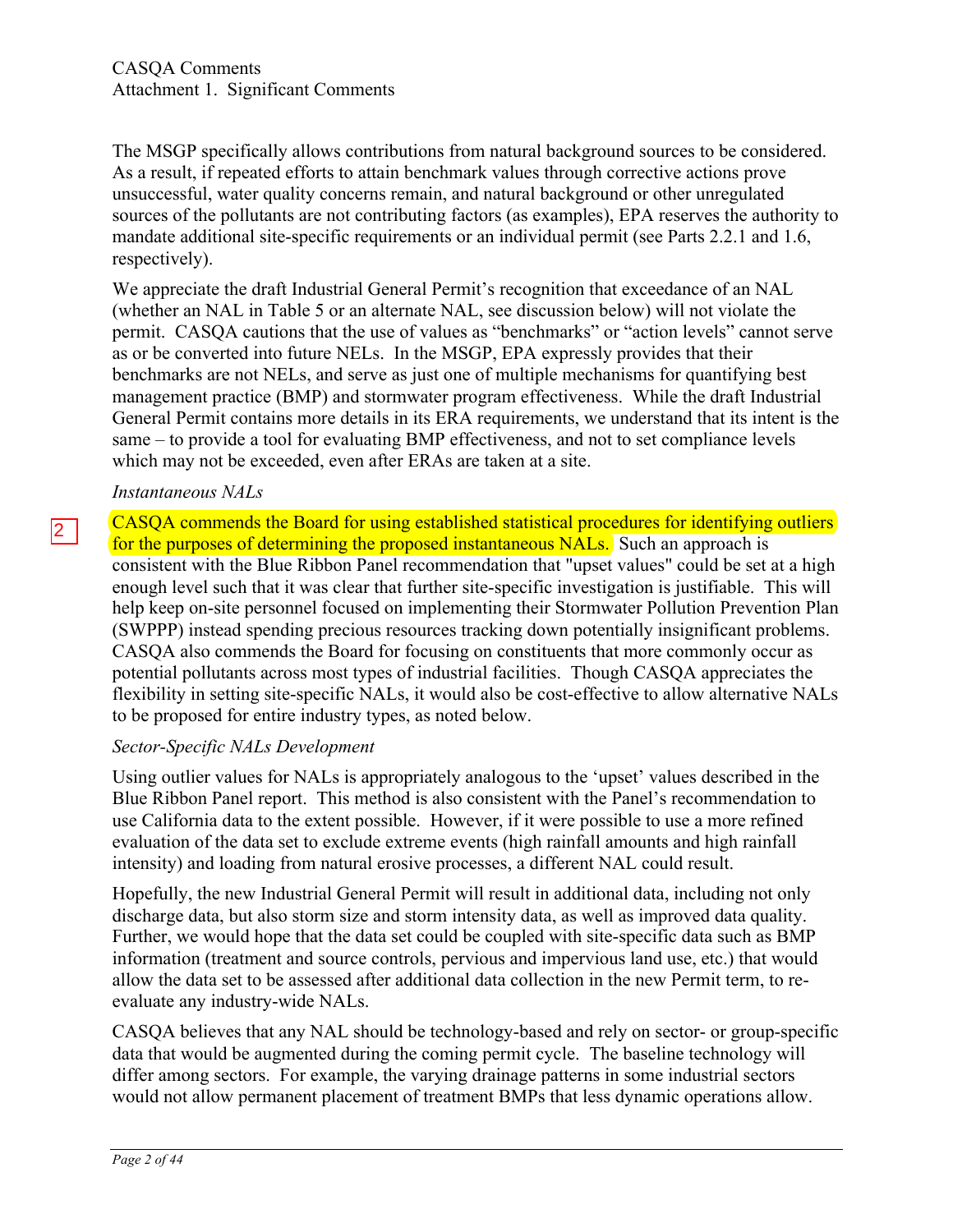Also, existing facilities may have a limited right-of-way that precludes the use of some treatment technologies. Allowing for different NALs for existing and new facilities is consistent with the recommended approach of the Blue Ribbon Panel report.

Language should be added to the Industrial General Permit to allow for industry-specific NALs to be updated when the additional data provides such indication, using the same statistical approach to identify outlier NAL values. The procedure for revision would require proposal and adoption as a permit amendment, after public notice and comment. Please see details of such a process in Section II, p. 5-6 of Attachment 2 to CASQA's April 29, 2011 Comments on the 2011 draft Industrial General Permit.  $\sqrt{3}$ 

*Calculation of NAL Exceedance, Geometric Means and Exclusion of Data from Events that Exceed the Design Storm*

CASQA recommends the use of geometric means for determination of annual average. Due to the variability in stormwater runoff quality from highly variable qualified storm events, an arithmetic mean of analytical results for any single parameter can be unduly distorted by a single result from an atypical storm event or by atypical site conditions. Consequently, the arithmetic mean may not be representative of the average or typical effluent quality. A geometric mean for all constituents except pH would be a more appropriate method to characterize storm water quality during a reporting period. This method was recently adopted by the Santa Ana Regional Water Quality Control Board in the Scrap Metal Sector Industrial Permit (Order R8-2012-0012).

CASQA further recommends that data collected from storm events which exceed the design storm event be excluded from NAL assessments, both instantaneous and annual averages.

We have included suggested language changes to address these recommendations and clarify the calculation of annual NAL exceedances and determination of instantaneous NAL exceedances in Attachment 2.

### **ISSUE 2. INCORPORATION OF TOTAL MAXIMUM DAILY LOADS (TMDLS)**

Summary Comment

4

 $\sqrt{5}$ 

 $\boxed{6}$ 

7

CASQA agrees with Findings 36-41 and TMDL Requirements Section VII.A., in that many existing TMDLs do not provide sufficient clarity as to requirements applicable to industrial stormwater dischargers. Once those TMDLs are further clarified and refined by the Regional Water Boards in accordance with the process outlined in Finding 38, CASQA also agrees that industrial stormwater-related TMDL-specific requirements must first be incorporated into the permit before those requirements are enforceable against permittees, as prescribed by Section VII.A. However, CASQA believes that Effluent Limitation V.C is in direct conflict with Findings 38-40 and TMDL Requirements Section VII.A by requiring blanket incorporation by reference and immediate compliance with existing and/or future approved TMDLs in violation of Water Code sections 13000 and 13263.

### **Comment Discussion**

More importantly, the language included in Section V.C exposes permittees to premature and inappropriate administrative or third party actions to enforce TMDL requirements before the TMDLs are clarified for application to specific industrial stormwater dischargers, and before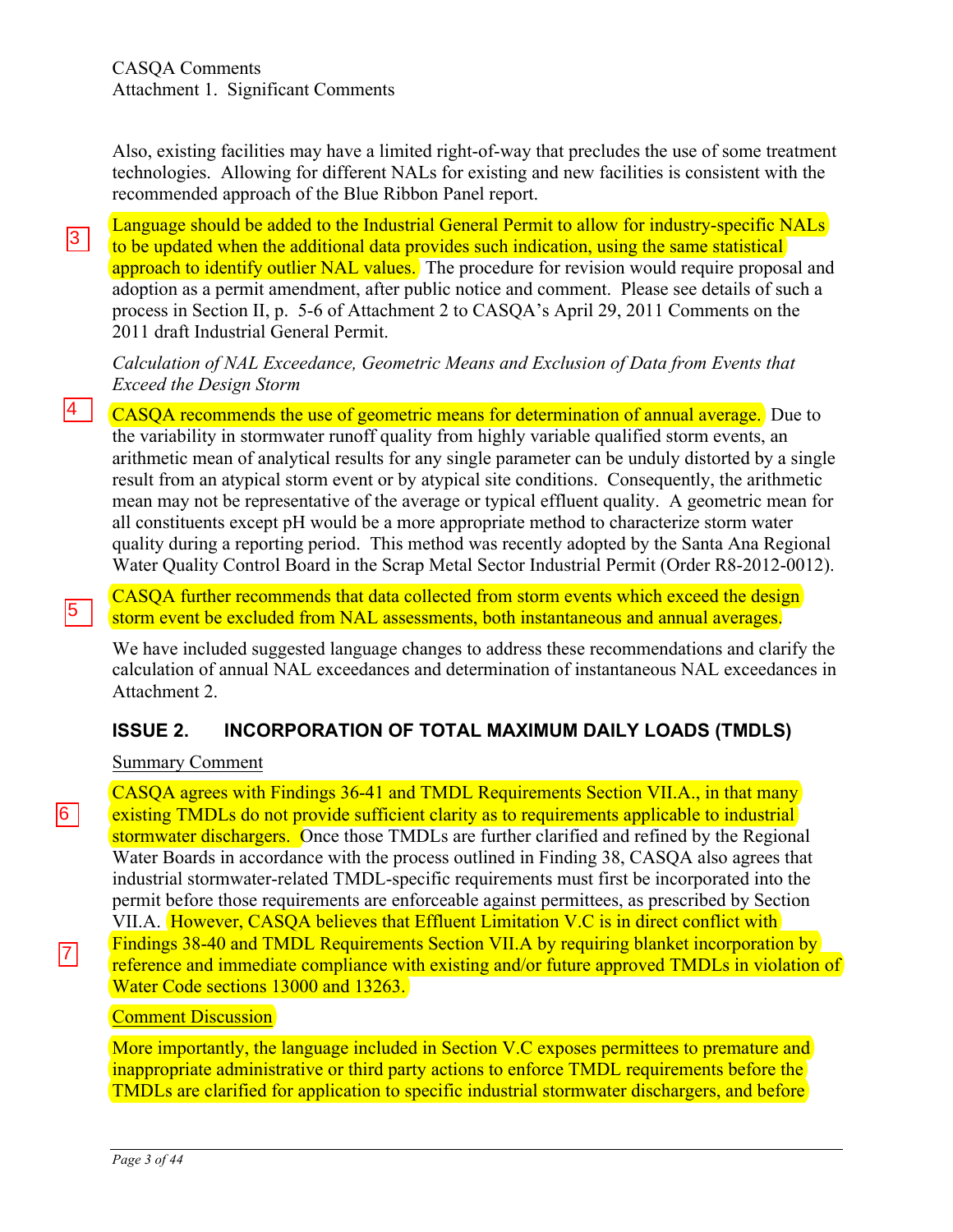those refined requirements are incorporated into the permit. Further Section V.C is not supported by the express findings of the permit, or the evidence in the administrative record.<sup>1</sup>

Finally, Section V.C would result in the Regional Water Boards and State Water Board abdicating their responsibility under 40 C.F.R. §122.44(k), to determine whether a BMP approach, rather than numeric effluent limitations, is appropriate given the site-specific TMDL and the scope and impact of industrial stormwater discharges.

Specific language changes to Section V.C are included in Attachment 2.

*Waste Load Allocations Should be Implemented through BMPs*

As with municipal stormwater discharges, CASQA believes that all TMDL WLAs incorporated into stormwater permits should be implemented as BMPs. CASQA recommends that the State Water Board recognize BMP based compliance in the Industrial General Permit findings and recommends the addition of the following language into or following Finding 39.

"Compliance may include, but is not limited to, implementation of BMPs and control measures contained in TMDL implementation plans sufficient to achieve the WLA, or a demonstration that the numeric WLA has been achieved."

# **ISSUE 3. NAL OFF-RAMPS AND TRIGGERS**

### Summary Comment

CASQA appreciates the State Water Board's interest in guiding dischargers through a more detailed BMP selection process. In Issue 1 above, we discuss the choice of the EPA benchmarks as action levels and the new instantaneous action levels. This comment, in contrast, focuses on the steps to be followed where monitoring results trigger follow up reports and actions.

The ERA process is quite complex, and administering it, especially with the many required submissions into SMARTS, and tracking responses under the various circumstances, will be a challenge for smaller dischargers, dischargers with multiple facilities, and the Water Boards. Simplifying the ERA process to more closely match the MSGP would not sacrifice the goals of the Industrial General Permit yet it will eliminate a significant administrative process and expense. The Industrial General Permit has many important, detailed requirements, noncompliance with which will be permit violations, and compliance with which will assure a significant level of pollution control. In adopting the MSGP approach, EPA achieved nearly all of the results sought in this Industrial General Permit revision, but in a simpler way that will save administrative costs and avoid confusion. Better guidance will allow the dischargers to focus on improving their understanding of appropriate BMPs and stormwater control measures, instead of focusing on the more confusing details of the ERA structure.

8

 $\overline{a}$ 

 $<sup>1</sup>$  Orders adopted by the State Water Board not supported by the findings, or findings not supported by the evidence,</sup> constitute an abuse of discretion. See 40 C.F.R. § 124.8(b)(4); Topanga Ass'n for a Scenic Community v. County of Los Angeles, 11 Cal. 3d 506, 515 (1974); California Edison v. SWRCB, 116 Cal. App. 3d 751, 761 (1981); see also In re Petition of the City and County of San Francisco, State Board Order No. WQ-95-4 at 10 (Sept. 21, 1995).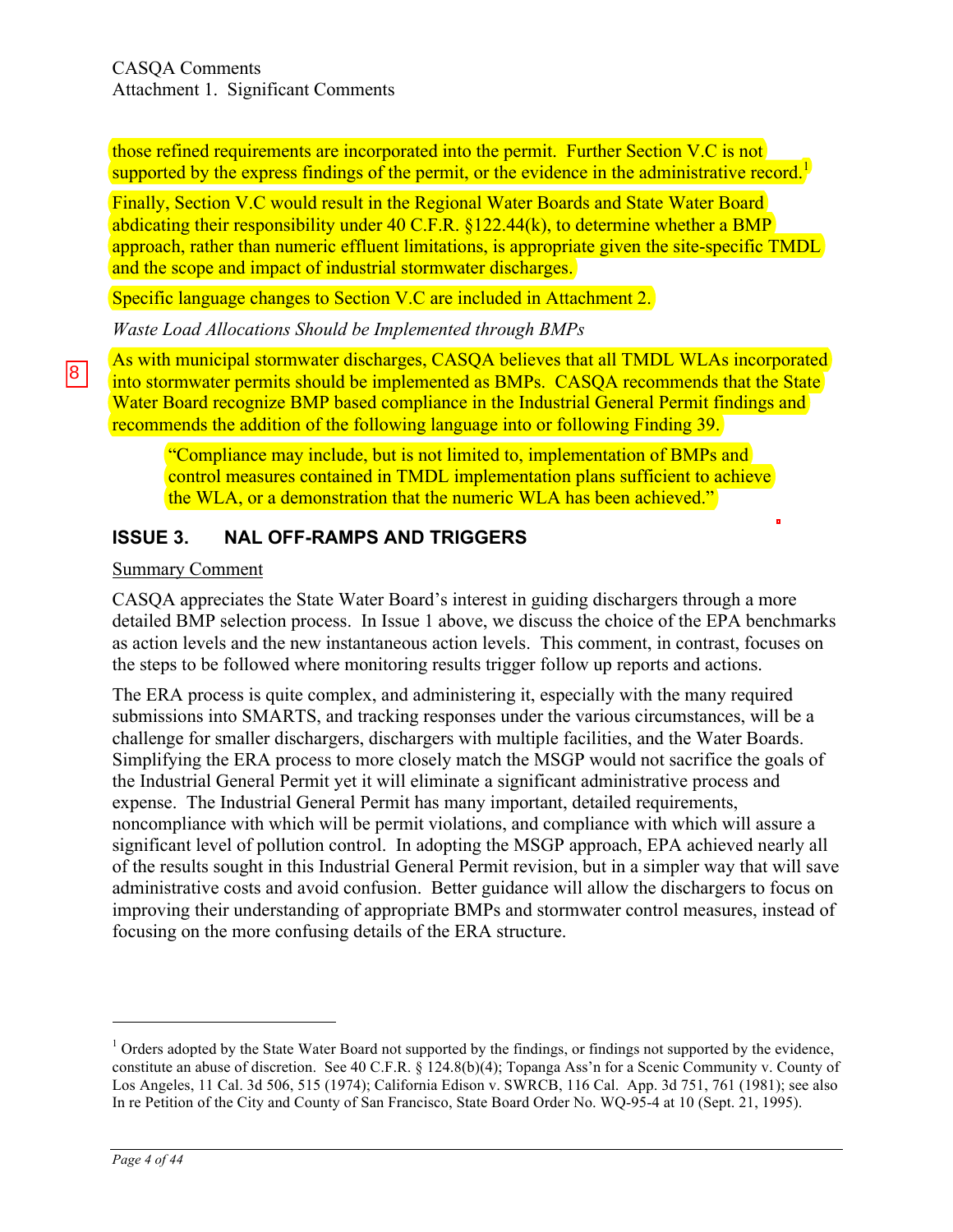#### *Simplifying the ERA Process Structure*

CASQA requests that instead of requiring a phased BMP evaluation, the Industrial General Permit employ a more general requirement to evaluate BMPs and file a report on the evaluation and corresponding changes to a facility's SWPPP. This process would continue to recognize that the selection of BMPs should and can consider whether exceedances are caused by natural background or non-industrial sources. The State would retain the authority to require additional site-specific controls for water quality issues or require an individual permit.

### *Revisions to the ERA Process as Currently Structured*

If the basic ERA structure is not simplified, CASQA proposes the following alternative revisions:

Level 1 Status XII.C

We note that the facility evaluation in Level 1 must consider all industrial pollutant sources and related SWPPP implementation measures, not just those whose NAL exceedance triggered Level 1 Status. CASQA does not object to this approach in Level 1, but recommends it be highlighted in the Fact Sheet.

CASQA strongly recommends allowing a discharger to file a Demonstration Technical Report (DTR) while at Level 1. CASQA requests that the permit allow dischargers to file a DTR that would satisfy the Background or Non-industrial Sources off-ramps at Level 1, if they choose to do so. This would not relieve them of the obligation to perform a Level 1 evaluation and to adopt additional operational source control BMPs, if necessary. There are circumstances where this will be more efficient for the discharger; for example, facilities that begin operations later in the permit cycle or which are in the same watershed or company group with those in Level 2. The analysis may resolve questions raised by the Level 1 review, or raised by other interested parties.

### *Extending Level 1 Implementation (XII.D.1)*

There are circumstances where BMPs selected in the evaluation described for Level 1 reasonably must occur for an additional permit year before their effectiveness can be evaluated.

CASQA requests that a process similar to the BMP Implementation Extension Request (BIER) be allowed to justify delay of triggering Level 2 for up to one additional year, where the discharger demonstrates that implementation of the BMPs selected in Level 1 over such period reasonably must occur for an additional permit year before their effectiveness can be evaluated. If a discharger files a BIER demonstrating that implementation requires more than one year, then the trigger events would not require Level 2 evaluation the following year, but the year after.

### Level 2 Status XII.D – Scope of Evaluation

Section XII.D.2.a describes the scope of evaluation that must be performed within 120 days of an NAL exceedance that elevates a site to Level 2 status, including determining "whether additional structural and/or treatment control BMPs are necessary to prevent or reduce the industrial pollutants that exceeded the NALs in industrial storm water discharges in compliance with BAT/BCT."

9

 $\frac{10}{11}$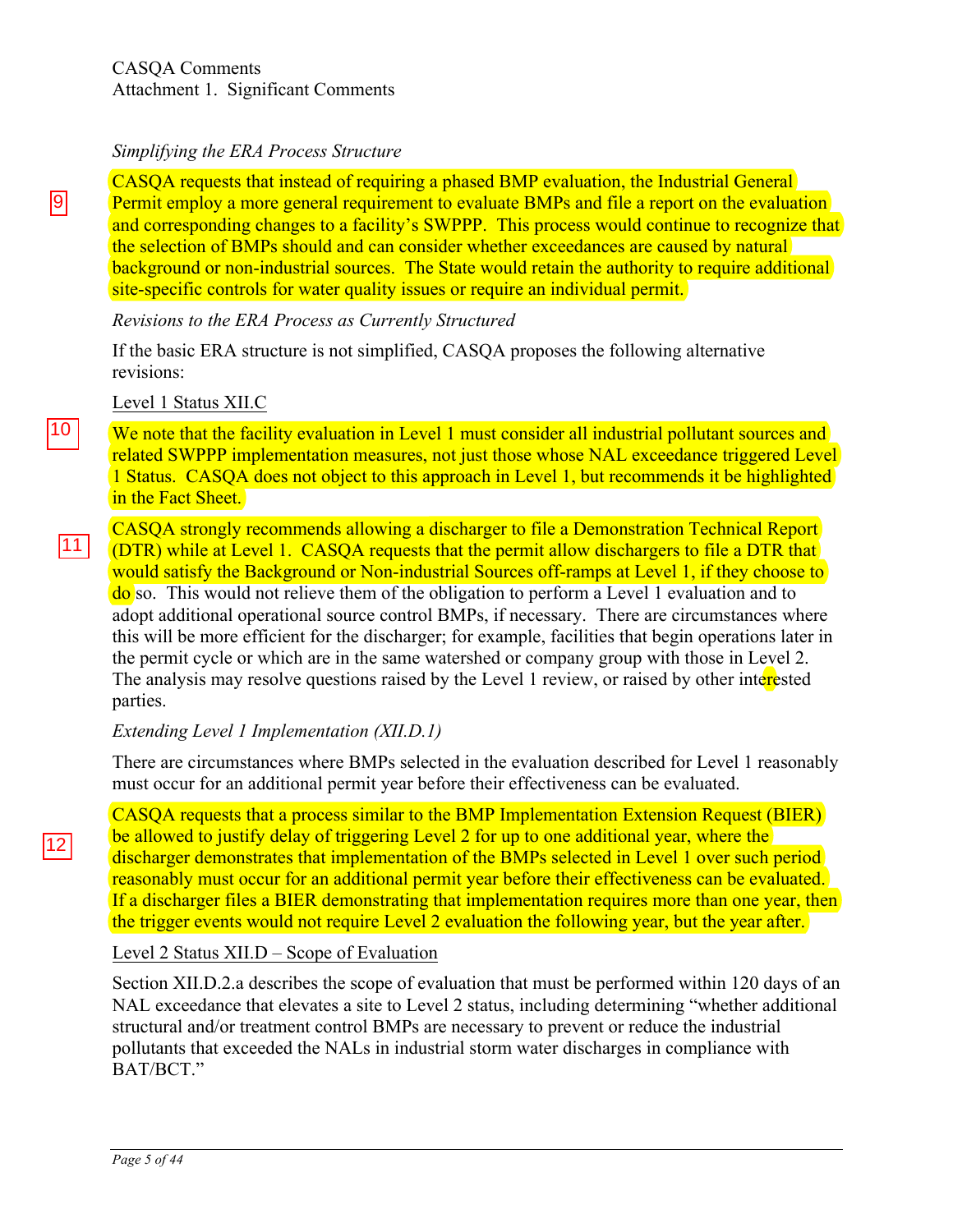CASQA understands that this section of the draft Industrial General Permit would not limit the discharger to implementing only structural and/or treatment controls when additional BMPs are necessary for dischargers that have reached Level 2 Status. Rather, it requires that the appropriateness of structural and/or treatment controls be evaluated. In some cases, implementing additional non-structural and non-treatment BMPs may be an appropriate response for a Level 2 Status discharger.

CASQA recommends using "Additional BMPs (Including Consideration of Structural/Treatment Control)" instead of only "Structural/Treatment Control." In this manner, the discharger will be required to consider structural and/or treatment controls, but can elect to implement additional non-structural (i.e., source control) measures to address NAL exceedances.

CASQA's recommended revisions to the draft Industrial General Permit Language are included in Attachment 2.

### *Level 2 Evaluation and Demonstration Technical Reports; "BAT/BCT" Determinations*

The phrase "in *compliance* with BAT/BCT" is not only problematic as a matter of misapplying this permit-writing standard to the discharger itself, but also because it appears to presume that if additional measures are undertaken, the facility previously has not been in compliance with BAT/BCT, which appears to be required elsewhere in the permit. To avoid this implication, dischargers may be driven toward making every attempt to prove no new measures are needed (e.g., performing the costly, detailed BAT/BCT Compliance Demonstration Report including proposing a new NAL, or another "off ramp" report), rather than installing new measures. In addition, other sections of the Industrial General Permit describe the approach to BMP selection, and, in particular, Section XII.D.3 defines the alternative, which is to show one has achieved the performance standard to "reduce pollutant discharges to the extent achievable using control measures (including best management practices) that are technologically available and economically practicable and achievable in light of best industry practice." This phrasing is used in the MSGP (see MSGP Section 2, introduction, and Section 6), and is reflected in our other comments on Section XII below.

CASQA requests deletion of the phrase "in compliance with BAT/BCT" In Section XII.D.2, as shown in the suggested language for XII.D.2 in Attachment 2.  $\frac{|14|}{|15|}$ 

*Level 2 Demonstration Reports Consideration of Low Impact Development Measures*

CASQA requests consideration of low impact development (LID) approaches in the "BAT/BCT Compliance Demonstration Report" where BMPs are implemented to reduce the volume and intensity of runoff from industrial sites. Because these LID measures also reduce pollutant loads, they should be considered in assessing a discharger's corrective action approach. In addition, the possible reduction in loading should be included in the evaluation provided for in Section XII.E.3.

CASQA's proposed language to address these comments is included in Attachment 2.

13

*Page 6 of 44*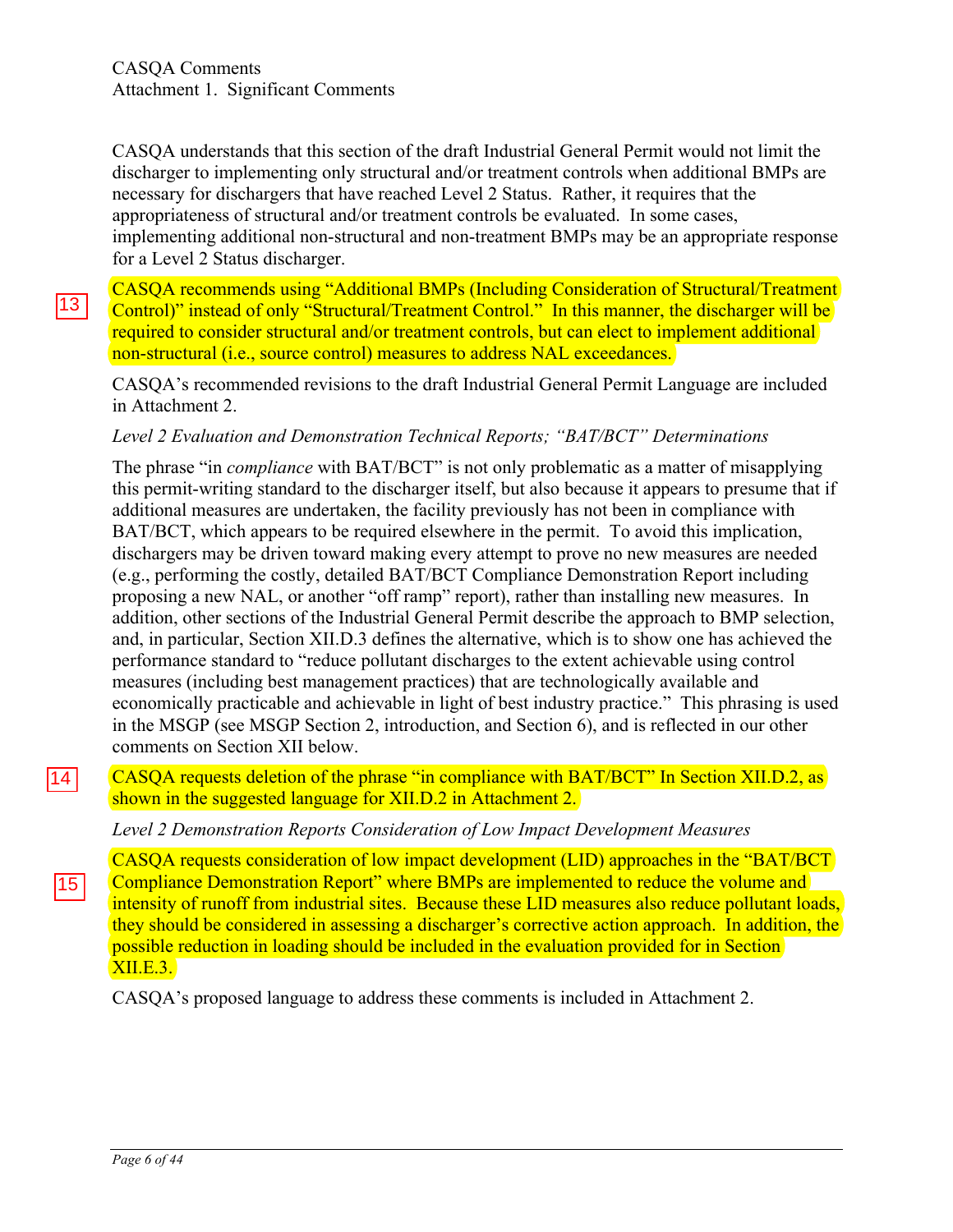### **ISSUE 4. WATER BOARD RESPONSE TO DEMONSTRATION TECHNICAL REPORTS (DTR)**

CASQA members have raised significant questions concerning the possibility of a Regional Water Board rejecting a discharger's DTR after significant investments in structural/treatment controls have already been made.

In CASQA's view, either the Industrial General Permit should use the process defined in the MSGP, which is less prescriptive and detailed, or the Permit should include an option for dischargers to request Regional Water Board concurrence and approval prior to implementation of structural and/or treatment controls. Delayed Regional Water Board response to the report could conceivably negate the benefit of some planning steps already performed, or more importantly, require improvements to be removed or changed after already installed and monies expended.

One possible approach for providing for Regional Water Board approval prior to implementation of potentially costly control measures is to allow concurrent submission of the Level 2 ERA Technical Report and the BAT/BCT Compliance DTR. Regional Water Board concurrence with these two reports will provide dischargers greater certainty that implementation of Regional Water Board approved structural/treatment controls will be sufficient to return to baseline status.

Even where a discharger does not affirmatively seek Regional Water Board concurrence, delayed Regional Water Board response to the report could conceivably negate the benefit of some planning steps already performed, or more importantly, require costly improvements to be removed or changed after already installed.

CASQA's recommended text revisions to address these concerns are provided in Attachment 2.

# **ISSUE 5. PERMIT ESTABLISHMENT OF TECHNOLOGY BASED LIMITS, PER BAT/BCT/BPT STANDARDS**

### Summary Comment

16

The Industrial General Permit recognizes that BAT/BCT is satisfied by establishment of the multiple, integrated sections describing a process for how BMPs are to be designed and adopted, and that BAT/BCT is not a standard as to specific individual BMPs. Similarly, in the MSGP EPA has used its own Best Professional Judgment (BPJ) to conclude that for purposes of the MSGP, the non-numeric effluent limits set forth in the collective whole of the MSGP (BMPs provided for, under the authority of 40 CFR § 122.44(k)) constitute BAT/BCT for that permit. EPA regulations do not require that particular BMPs be adopted at all similar sites to "comply with BAT/BCT;" rather the State Water Board is using its BPJ in describing a process of BMP implementation, in order for the Industrial General Permit to satisfy the BAT/BCT/BPT technology-based standards.

### Comment Discussion

In fact, as stated above, actual industry-specific BAT/BCT/BPT standards can only be established on a specific process through the Clean Water Act Effluent Limitations Guidelines process (CWA § 304(b)), and EPA has promulgated such ELGs for only a limited number of specific stormwater discharges. Those have been included in the proposed permit and CASQA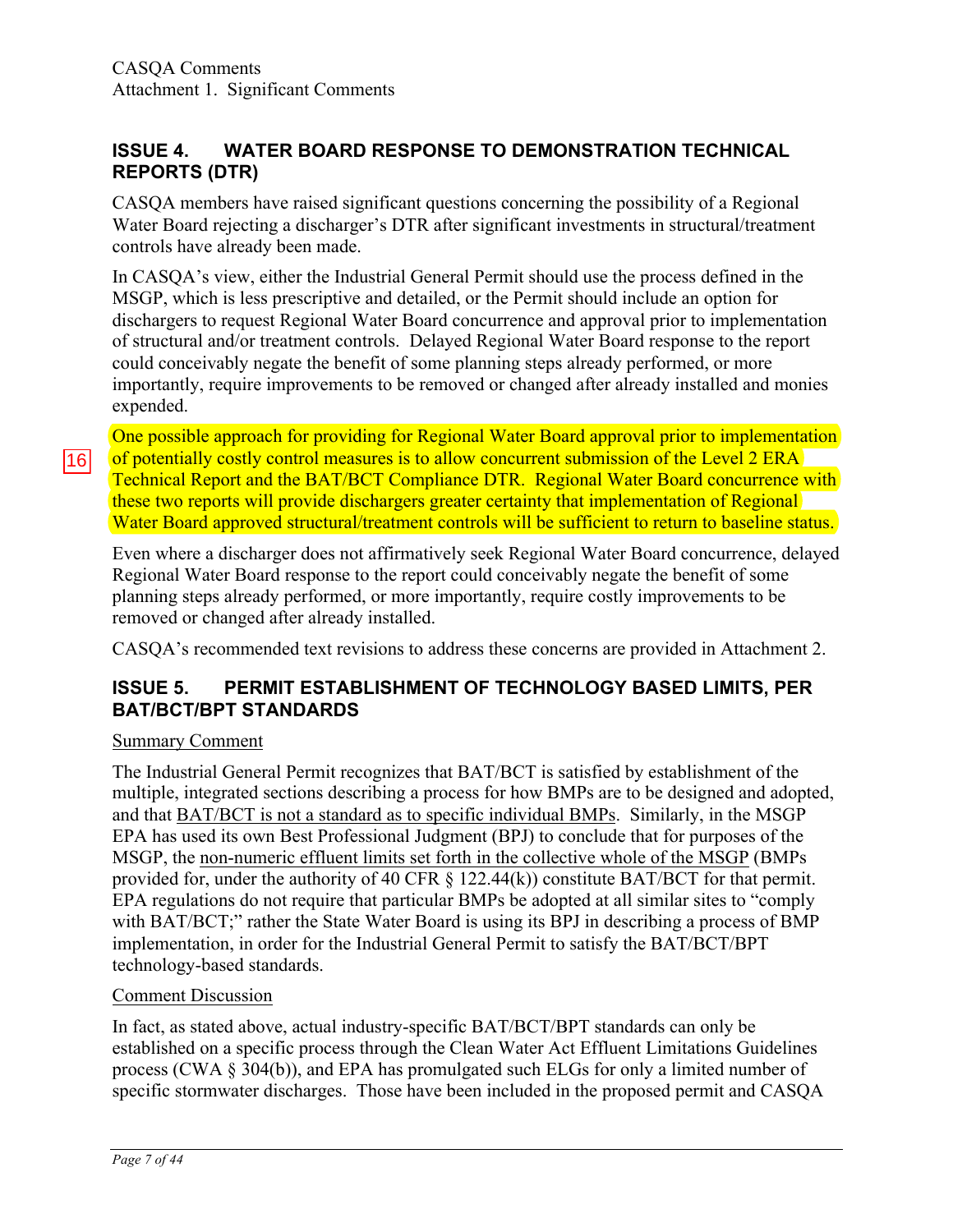$18$ 

does not object to that mandate. EPA's MSGP asserts compliance with BAT/BCT/BPT standards, more-or-less as a collective analysis of all of the MSGP mandates. EPA explains its ability to satisfy BAT/BCT/BPT through the permit requirements as a whole, through a combination of the Agency's BPJ and discretion afforded it under the CWA. The bottom line is that the requirements of California's Industrial General Permit, as a whole – not a discharger's choice of specific BMPs – satisfies BAT/BCT/BPT, so sites cannot be expected to make "BAT/BCT/BPT determinations" for individual sites, and even the State Water Board cannot make BAT/BCT/BPT determinations for individual sites in a general permit. **Facilities should be** able to propose an alternative NAL approach based on the "availability and feasibility" standard set forth above ("reduce pollutant discharges to the extent achievable using control measures (including best management practices) that are technologically available and economically practicable and achievable in light of best industry practice"). This may be more effectively done on an industry-wide basis through compliance groups, as appropriate (please also see CASQA's comments on Compliance Groups).

CASQA requests that permit findings explain in more detail that the permit satisfies the Clean Water Act requirement to achieve BAT/BCT through its description of the process for development of an appropriate SWPPP and monitoring and inspection protocols, as well as the SWPPP re-evaluation process in Section XII (NAL Exceedance Response Actions). CASQA requests revisions to clarify that provisions in Sections V, X and XII refer to the *permit's* satisfaction of BAT/BCT rather than providing the impression that individual actions of the *permittee must establish BAT/BCT* in this permit cycle.

CASQA's proposed language to address the above comments is included in Attachment 2.

### **ISSUE 6. DESIGN STORMS**

#### Summary Comment

CASQA supports the use of the 85th percentile, 24-hour storm as the design storm and we have confirmed that the volume- and flow-based methodology described in the draft Permit is consistent with CASQA published guidance. (Please note that the reference in footnote 8 to the CASQA handbook should be January 2003, not June 2012.) In addition to the inclusion of a design storm for treatment control BMPs, CASQA recommends specifying the same storm event in the ERA section of the draft Industrial General Permit.

The Industrial General Permit should explicitly limit data used in assessing NAL exceedances to data collected from storm events that do not exceed the Design Storm event specified in the permit (i.e., the 85th percentile storm, or the initial portion (up to and equal to the volume of the 85th percentile storm) of larger storms. Without this clarifying language, there could be a mismatch between the event magnitude required for treatment controls, and that required to assess the need for additional controls in the ERA process.

We have included suggested language changes and references to clarify the Design Storm calculations and NAL assessments in Attachment 2.

 $\sqrt{5}$ 

*Page 8 of 44*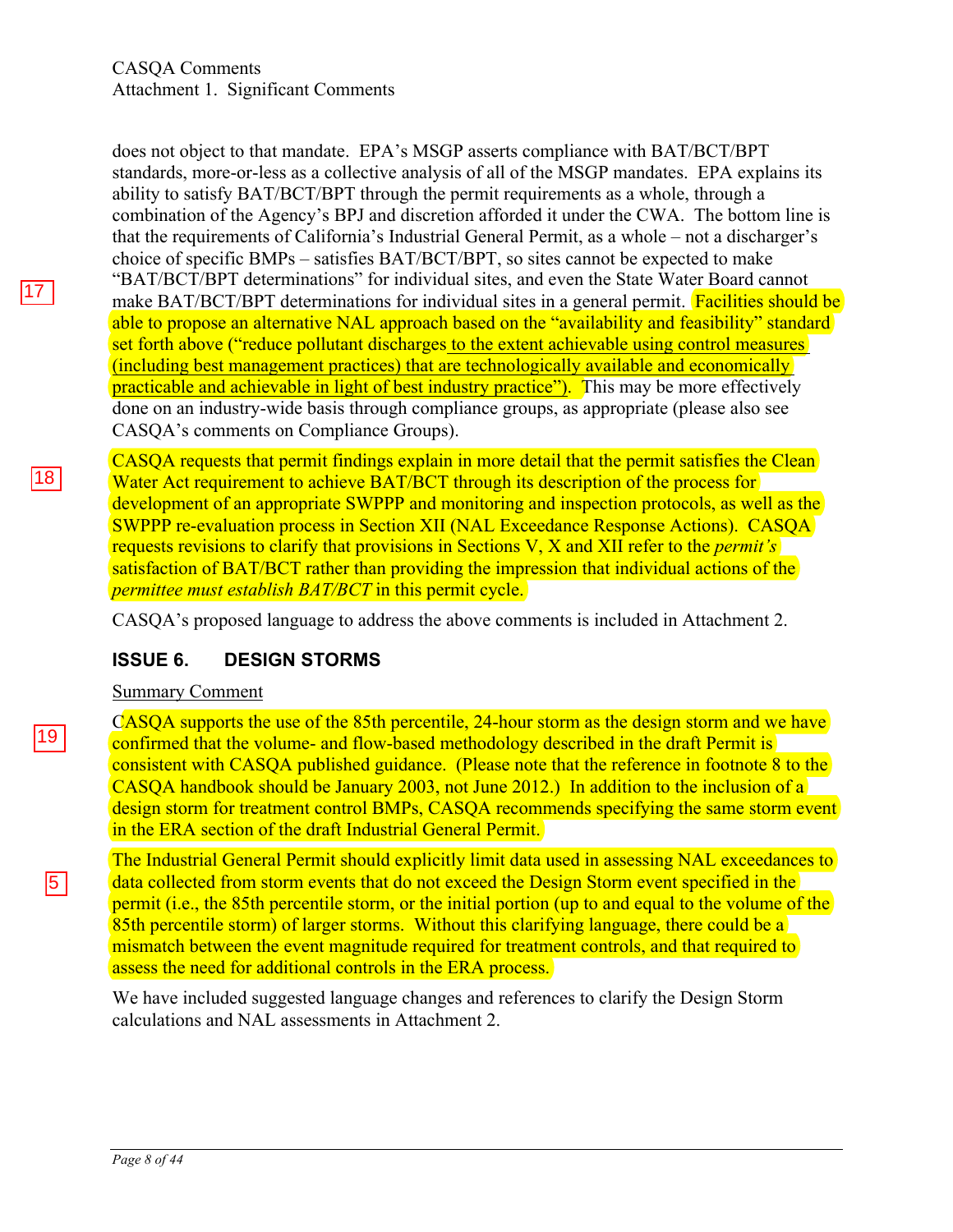### **ISSUE 7. ADDITIONAL WORDING TO ELIMINATE LRP AND CLARIFY SIGNATORIES**

### Summary Comment

The Draft Industrial General Permit's approach to defining a "Legally Responsible Person" as an entity separate from the "Discharger" causes multiple problems, in that it confuses the obligations of the permittee with that of particular individual people who may represent the Discharger. The language also is inconsistent regarding who can certify and file an NOI, which legally cannot be delegated. This can be solved by centralizing the certification and signatory requirements in one place (XXI.K is currently the best place), and abandoning use of the concept and term, "Legally Responsible Person" ("LRP"). The term "Discharger" can be substituted in nearly all cases. The permit can defer to the SMARTS system guidance for logistics. If the draft Industrial General Permit intends to require each Discharger to have only one primary signatory at a time, this can be explained more clearly.

### Comment Discussion

### *Revisions to the Glossary Definitions of Discharger and LRP*

The Glossary contains a definition of "Legally Responsible Person", which is not actually a person but can be a corporate entity and appears to be the actual permittee. The Glossary contains a definition of "Discharger" that simply cross refers to the definition of Legally Responsible Person, showing that two terms are not needed. (The phrase "or other entity" adds nothing because entities are mentioned in the LRP definition.)

CASQA requests that the more detailed definition now assigned to LRP be used as the definition of "Discharger," and the separate definition of LRP be deleted.

"Discharger:  $\overline{A}$  person, company, agency or other entity that is the operator  $2$ <sup>2</sup> of the industrial facility covered by The Legally Responsible Permit (see definition) or entity subject to this General Permit."

"**Legally Responsible Person**: A person, company, agency or other entity that is the *operator of the industrial facility covered by this General Permit*."

### *Revision of Glossary Definition of Duly Authorized Representative*

This definition says it means the individual "who may sign, certify and submit Permit Registration Documents, Notices of Termination, and any other documents, reports, or information required by the General Permit, the State or Regional Water Board, or US EPA."<sup>3</sup>

 $\overline{a}$ 

 $2$  This matches the federal requirement as to who must apply for a permit. 40 CFR 122.21(b) specifies that when a facility or activity is owned by one person but is operated by another person, it is the operator's duty to obtain a permit.

<sup>&</sup>lt;sup>3</sup> The person authorized to sign and certify reports is intended to satisfy the federal regulation, and carries the familiar specifications:

<sup>&</sup>quot;a duly Authorized Representative has responsibility for the overall operation of the regulated facility or activity, such as a person that is a manager, operator, superintendent or another position of equivalent responsibility, or is an individual who has overall responsibility for environmental matters for the company…"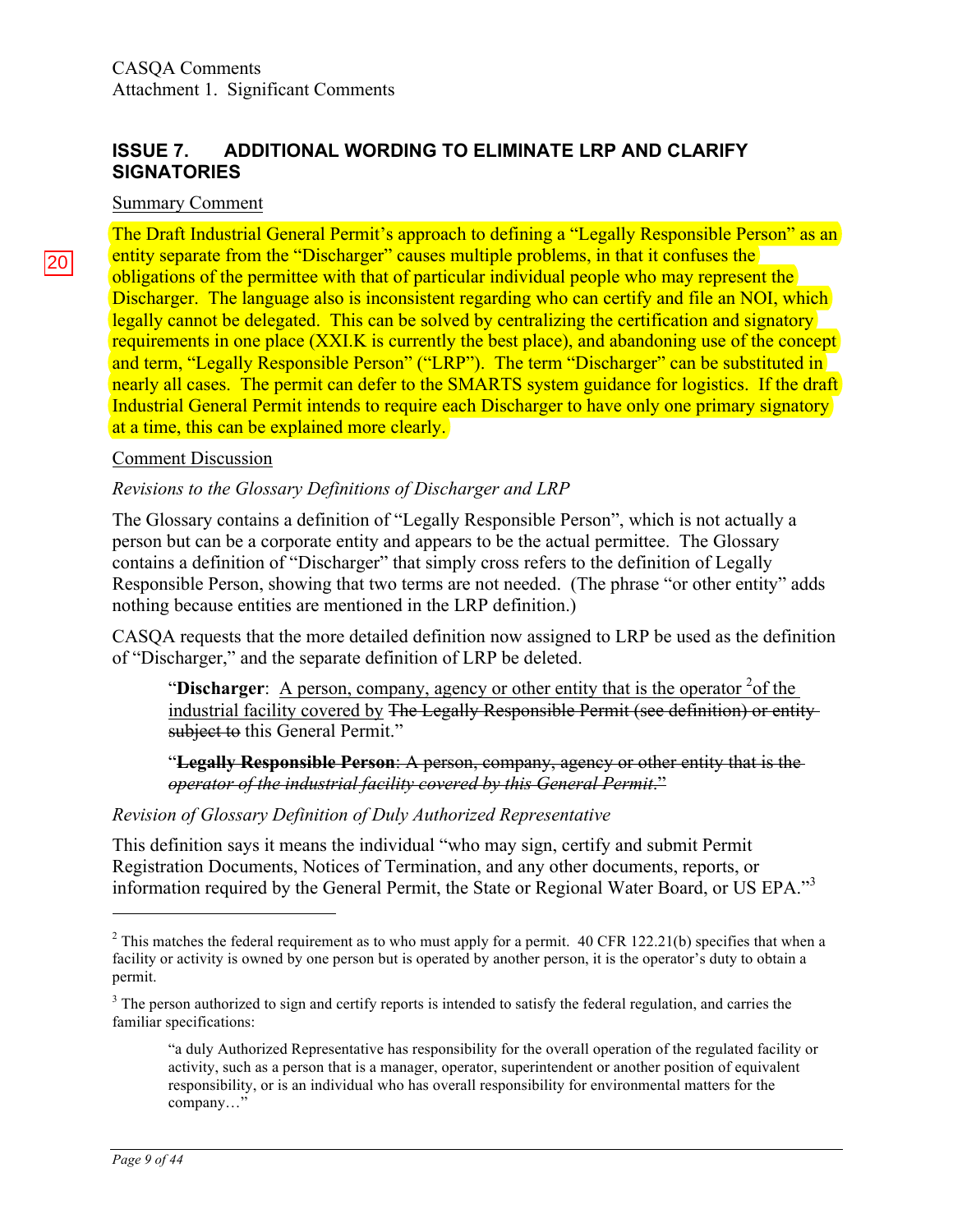The definition attempts to address the actual signatory requirements, which must be consistent with similar language in 40 CFR 122.22(b).<sup>4</sup> However, it is not consistent with the regulation or the permit's other more explicit instructions, in Section XXI.K, which are not easily restated as a definition. Among other things, the definition appears to allow a Duly Authorized Representative to file the permit application, i.e., the NOI, which may not satisfy 40 CFR 122.22(a), which requires a high level representative of the Discharger to certify the initial application, and to designate the Duly Authorized Representative. 5

CASQA's recommendation for simplifying this language is provided in Attachment 2.

Attachment C also discusses certification requirements for the Permit Registration Documents. The application, helpfully, does not refer to a Legally Responsible Person or a Duly Authorized Representative at all. The relevant sections seem to be F.5 and 6 (repeated in H.1 (d) and (e) for No Exposure Certification), which require:

"5. A [sic] NOI Certification *by the Discharger* that all PRDs submitted are correct and true."

"6. SMARTS Electronic Authorization Form Signed by *any user authorized to certify and submit data electronically*."

Section F.6 (identical to  $H(1)(e)$ ) appears to be a somewhat confusing administrative reference to who may sign and submit documents. CASOA recommends it refer to Order Section XXI.K also.

CASQA's recommendations regarding specific language changes are provided in Attachment 2.

# **ISSUE 8. RECEIVING WATER LIMITATIONS**

The draft Industrial General Permit (Section VI [p. 22] of the Draft Permit, together with Section XX.B [p 65]), substantially change the receiving water limitations, eliminating the existing permit's description of a process which maintains a Discharger's compliance with the permit. In addition, the language in Section VI.A should not include the phrase "or contribute," because, as recognized by EPA when it eliminated those words in the MSGP in 2008, that phrase is not required by regulations in effluent limits but comes from the threshold that simply shows "reasonable potential" triggering the need to simply have a limit. The phrase "or contribute" is not found in the Clean Water Act or clarified by precedent when used in an effluent limitation.

CASQA requests revisions to Section VI and Section XX.B.1 to correct this issue. Specific language changes are provided in Attachment 2.

 $22<sub>2</sub>$ 

 $\overline{a}$ 

<sup>&</sup>lt;sup>4</sup> The definition and other Draft Permit language also leaves ambiguous whether the authorization may be made by authorizing anyone holding a corporate *position* rather than a named person occupying the position (40 CFR 122.2(b) expressly allows designation by position).

<sup>5</sup> Please also see Order Section XXI.K (see also Form 200 on the SWRCB's website, which is the general WDR application form), for the lists of persons qualified to sign permit applications, which matches 40 CFR 122.2(a).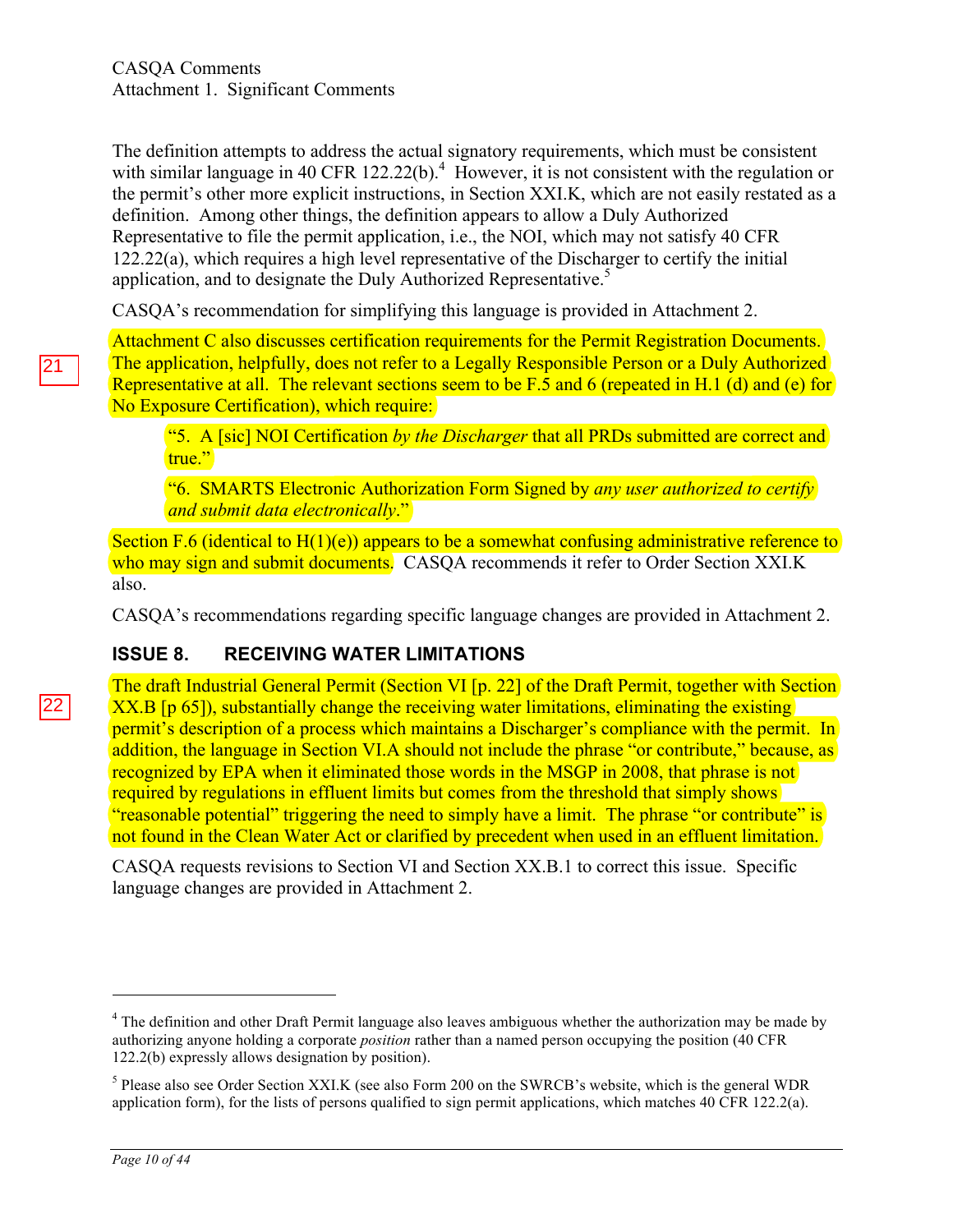### **ISSUE 9. PRE-STORM INSPECTIONS**

CASQA appreciates the incorporation of the NOAA forecast as a trackable and consistent indicator of rain event predictions. Nonetheless, CASQA remains concerned about the concept of predicted rain event inspections because of the effort involved in tracking and documenting the weather to demonstrate compliance. CASQA recommends the deletion of predicted rain event inspections in lieu of regular inspection of facilities. We believe that a regular monthly inspection is preferable to the constant tracking of predicted rain events. These monthly inspections could encompass both the quarterly non-stormwater inspections and the predicted storm event inspections.

Suggested language for a revised approach for Dry Weather Visual Observations is provided in Attachment 2.

### **ISSUE 10. CONFIDENTIAL AND PROPRIETARY INFORMATION**

CASQA members have expressed concern that information required in the SWPPP, which will be submitted electronically, may result in the release of confidential information or information that must be protected to prevent bioterrorism, protect homeland security, and as may be the case with of operations such as food processors, protect food safety. The main concern arises from the electronic filing of the SWPPP. In contrast, the MSGP requires only that the Discharger have the SWPPP available at its facility. If a member of the public requests the SWPPP, then the Discharger and the government can agree on those provisions to be released. Electronic filing of maps and itemization of specific chemicals in the SWPPP is not desirable; if a special procedure is established, the administrative burden will be substantial on the State as well as dischargers. Thus, CASQA recommends that the Permit not require the very detailed SWPPP required under the Permit to be filed electronically.

The August 2012 State Water Board's Response to Comments on the 2011 draft cites a 2011 CASQA comment on this subject information. The State Water Board response does not appropriately cover the question of the filing of SWPPPs, in that it cites a legal case on the subject of permit application filings, *In Environmental Defense Center v. US EPA* (9th Cir. 2003) 344 F.3d 832. $^6$  The holding in that case, which pertained to municipal stormwater plans that were, themselves, considered part of the actual permit, would not apply to the filing of SWPPPs, which in the case of the industrial general permit are not permit application documents. The Fact Sheet recognizes that minimum federal standards are met by including more specific minimum BMPs in the permit, along with specific requirements in the Exceedance Response Actions.

Alternatively, if filing the SWPPP is required, dischargers must be given the opportunity to file SWPPPs in hard copy in lieu of electronic filing, identifying the information that is not subject to public disclosure, together with the related justification. The State would be responsible to ensure that inappropriate disclosures are not made to the public. However, this is a substantial burden, which could be greatly reduced if no filings are required, with the relevant processing of

23.

 $\overline{a}$ 

<sup>6</sup> *In Environmental Defense Center v. US EPA* 344 F.3d 832 (9th Cir. 2003).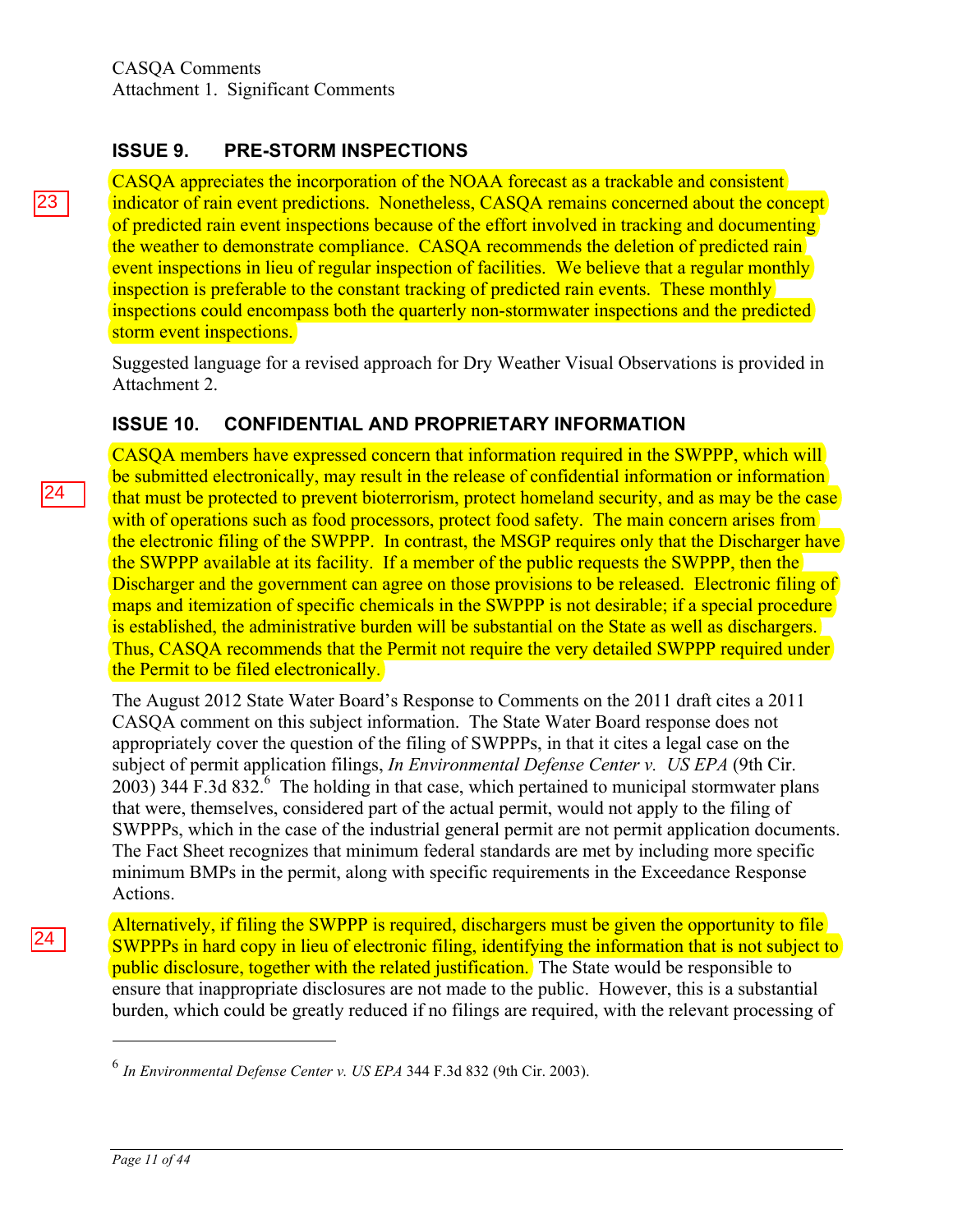trade secret or security or safety-based redactions, when disclosure is requested. The protection of confidential business information should be consistent with the Water Code 13267(b)(2) as well as the Public Records Act and Freedom Information Act, though the concerns are larger in scope than trade secret issues, due to additional safety and security considerations.

# **ISSUE 11. COST OF NEC FILING**

CASQA is concerned with the significant potential cost impacts to California businesses and the effort required of previously unregulated facilities applying for No Exposure Certification (NEC) coverage. While we understand the need to incorporate federal NEC provisions, the draft Industrial General Permit goes well beyond what is required under EPA's MSGP and several other West Coast states with NPDES permitting authority (i.e., Washington and Oregon). Because the costs to prepare and submit the NEC were not included in the State Water Board's cost analysis report, the following is an estimate of potential costs. These costs are based on the current draft Industrial General Permit language that appears to require a licensed professional to prepare the NEC once the permit is adopted (and before the QISP training program is in place) and the development of a site map that is equivalent to that required to be included with the SWPPP.

- Preparation of SWPPP compliant site map (5-10 hours at \$150/hr) \$750-\$1,500
- Site Visit and Preparation of NEC Checklist (5-10 hours at \$150/hr) \$750-\$1,500
- Upload of materials to SMARTS (4-12 hours at \$75/hr) \$300-\$900
- NEC Filing Fee \$242

**Estimate of Initial NEC Filing Costs - \$2,042 – \$4,142**

EPA and West Coast states with NPDES permitting authority (i.e, Washington and Oregon) only require submittal of the NEC checklist once every 5 years and do not require a filing fee or development/submittal of a site map.

Based on the State Water Board's estimate that approximately 30,000 businesses will be required to file an NEC, this onerous process could cost California businesses between \$61,000,000 and \$133,000,000. Based on Dunn and Bradstreet data obtained for San Diego County (~14,000 potentially applicable businesses based on SIC code), we believe 30,000 businesses may be a significant underestimate and there could be as many as 100,000 businesses that could be required to file an NEC statewide. This could drive the economic impact for California businesses as high as \$200,000,000 – \$400,000,000.

CASQA recommend the State Water Board be consistent with federal and other surrounding states NEC filing requirements, and not subject small, low threat to water quality, businesses to excessive costs.

# **ISSUE 12. IMPLEMENTATION OF THE QISP REQUIREMENTS**

CASQA is concerned that the July 1, 2014, timeframe for Qualified Industrial Stormwater Practitioner (QISP) implementation will not provide sufficient time for the State Water Board to develop and allow industry to receive QISP training sufficient to meet the permit requirements. The permit requires a QISP certify the facility SWPPP and provide employee training by July 1, 2014. As written, if QISP training is not available by July 1, 2014, then the only qualified people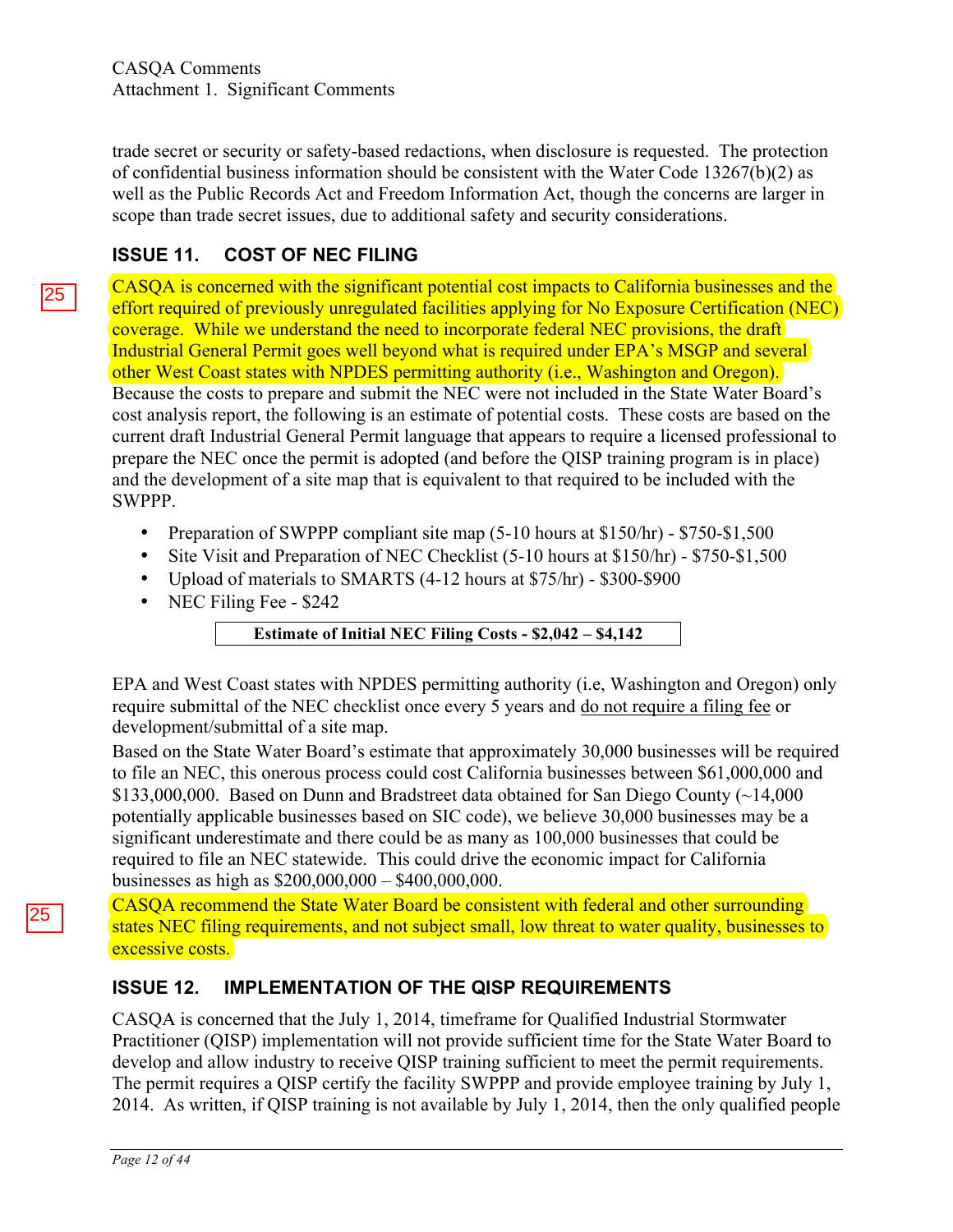that can revise a SWPPP will be licensed individuals as defined in the draft Industrial General Permit, as they are not required to complete the QISP training course and can function as a QISP upon Permit adoption. The use of a Professional Engineer or similar licensee to certify a SWPPP and to provide basic employee stormwater training would represent a substantial financial burden for facilities who would otherwise utilize their own knowledgeable stormwater staff members. In addition, a Professional Engineer or similar licensee would be expected to take on the liability of implementing the IGP before the State has provided guidance on how to implement this new, complex permit.

Based on CASQA's experience in preparing and implementing a similar training program with the Construction General Permit (CGP), it is highly unlikely that the QISP training will be developed and implemented in the allocated timeframe. For example, the CGP Training Team (CGPTT) convened by the State Water Board held their first meeting in January 2008 (a year and a half before permit adoption), and it took more than two years before the pilot training was developed and offered in March 2010. The CGP provided the construction industry two years to obtain the State sponsored Qualified SWPPP Practitioner/Developer (QSP/D) training.

The IGP Steering Committee has yet to be selected or hold their first meeting, and the IGP permit adoption is anticipated to occur in less than a year. Although there should be some time savings gained from lessons learned in developing the Construction General Permit Training Program, the IGP training requirements present new challenges not previously addressed. The IGP Steering Committee will require more time to develop the comprehensive training needed to cover significant new and technically complex permit components. Given the importance of the training and the significant impact to industry, the training development should not be rushed to meet an arbitrary deadline. CASOA requests the OISP implementation date be extended to July 1, 2015 (or two years after permit adoption) to allow the IGP Steering Committee sufficient time to fully develop the material, and industry enough time to complete the training program requirements.

### **ISSUE 13. PERMIT EFFECTIVE DATE AND QISP AVAILABILITY**

CASQA members are very concerned about the potential gap between the permit effective date and the availability of trained QISP's. In general CASQA supports the State Water Board's efforts to establish a consistent bar for training requirements for professionals writing and implementing SWPPPs. Given the critical importance of the SWPPP, CASQA believes that the next generation of facility SWPPPs that will be required by the new Industrial General Permit should be developed by professionals meeting the QISP training standards. CASQA recommends the State Water Board delay the effective date of the permit until the QISP training program is functioning and there is a sufficient number of QISPs trained to serve the industrial community.

### **ISSUE 14. EXPAND QISP TRAINING EXEMPTIONS**

CASQA recommends the State Water Board include a QISP training exemption for Certified Professionals in Storm Water Quality (CPSWQ). Unlike training and testing associated with licensed professionals (PE, PG, CEG) currently exempted from the QISP training requirements in section IX.A.1, the CPSWQ program includes many components with direct bearing on the Industrial General Permit and the core concepts needed to develop and implement a stormwater

28.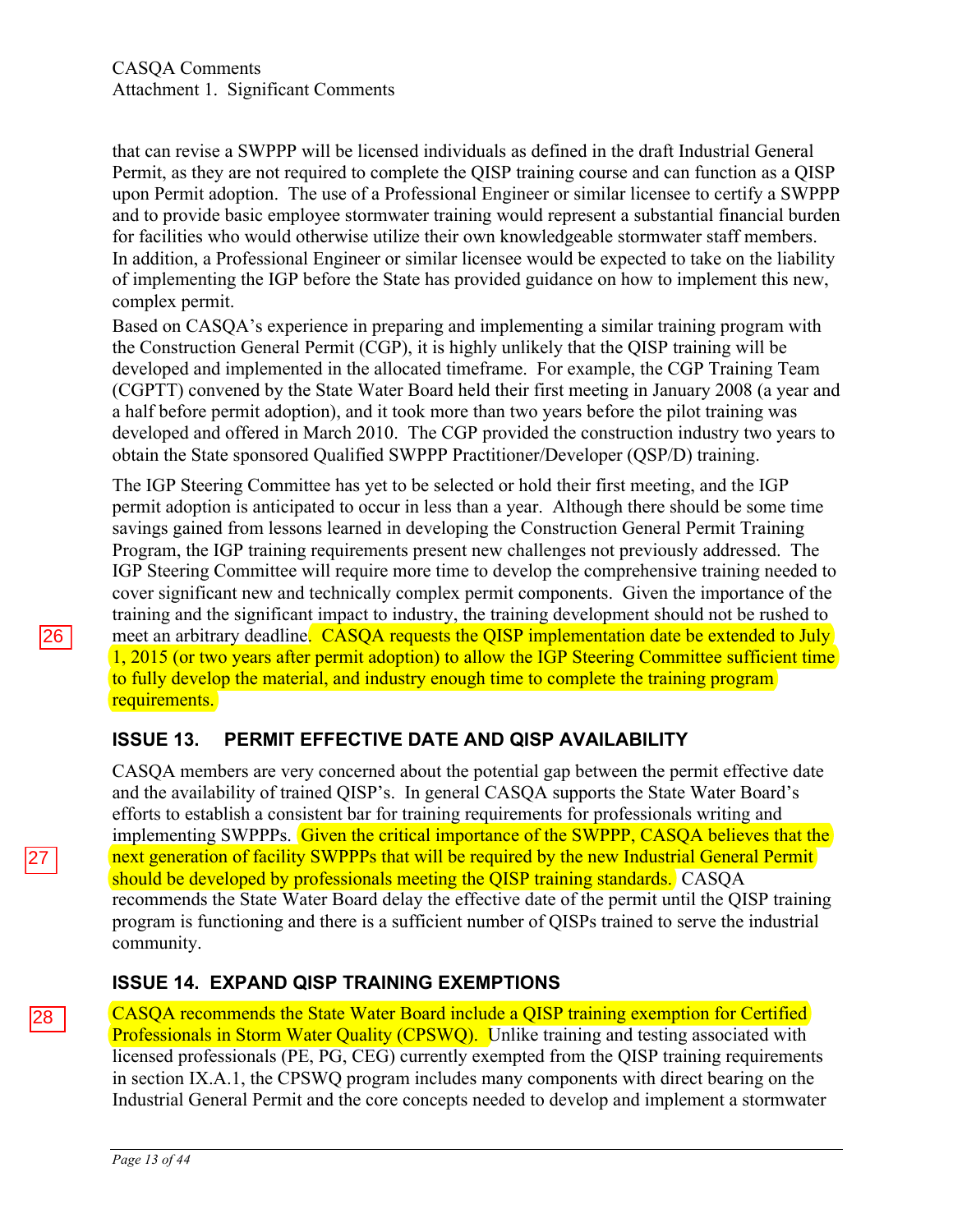program (e.g., CWA and the NPDES regulations, industrial permitting requirements and applicability, SWPPP preparation and implementation at industrial sites, monitoring and reporting requirements, water quality sampling methods, analytical methods, pollutant source identification, spatial and temporal characteristics of urban runoff, pollutant loading, BMP applicability for various industrial activities, hydrologic calculations, and treatment control technologies). CASQA believes that the experience and knowledge based testing, and requirements for ongoing professional education CPSWQ Inc., requires of their registrants qualify these individuals for QISP training exemption.

Additional information on the CPSWQ program and testing requirements can be found at:

http://www.cpswq.org/cq-products/wkbk-toc.asp

http://www.cpswq.org/cq-products/cpswq-review-outline.asp

CASQA further recommends that individuals qualified as Certified Professionals in Erosion and Sediment Control (CPESC) who have successfully obtained Qualified SWPPP Developer (QSD) credentials under the Construction General Permit be automatically qualified as QISPs for industrial activities whose primary pollutant of concern is sediment, specifically landfill operations and mining.

In addition to eliminating unnecessary training and redundancies, these additional exemptions will expand the pool of OISP qualified individuals immediately available to industrial facilities.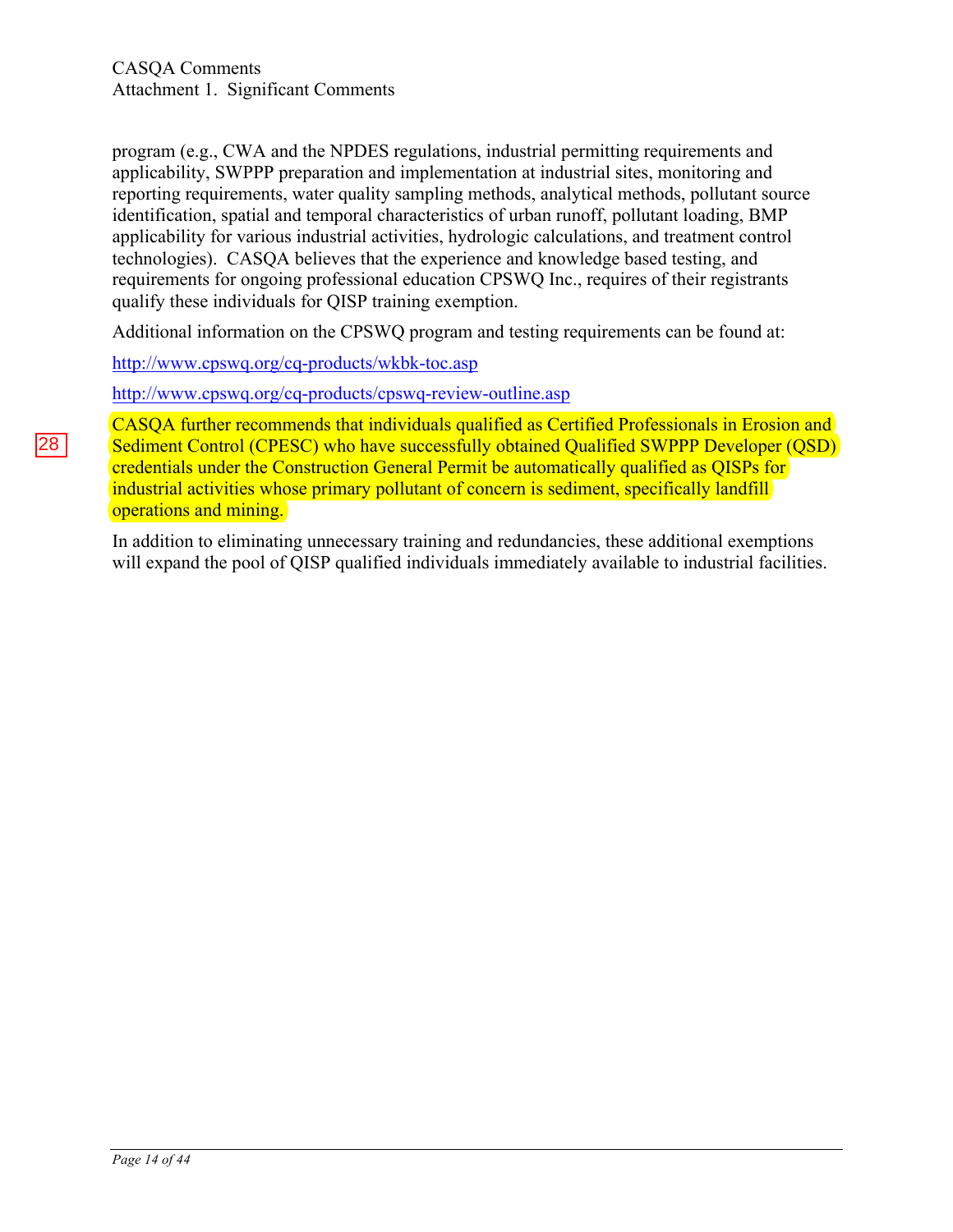|                 | Item<br>No.   | Permit<br>Element/Issue/Concern<br>(Issue # if discussed in<br><b>Attachment 1)</b> | <b>Location in Draft</b><br><b>Industrial General</b><br>Permit | Comment                                                                                                                                                                                                                                                                                                                                                                                                                                                                                                                                                                                                                                                                                                                                                                                                                                                                                                                                                                                              |
|-----------------|---------------|-------------------------------------------------------------------------------------|-----------------------------------------------------------------|------------------------------------------------------------------------------------------------------------------------------------------------------------------------------------------------------------------------------------------------------------------------------------------------------------------------------------------------------------------------------------------------------------------------------------------------------------------------------------------------------------------------------------------------------------------------------------------------------------------------------------------------------------------------------------------------------------------------------------------------------------------------------------------------------------------------------------------------------------------------------------------------------------------------------------------------------------------------------------------------------|
|                 |               | <b>Corrective Actions/NALs</b>                                                      |                                                                 |                                                                                                                                                                                                                                                                                                                                                                                                                                                                                                                                                                                                                                                                                                                                                                                                                                                                                                                                                                                                      |
| $\vert 4 \vert$ | 1.            | <b>NAL Exceedance Calculation</b><br>(Issue 1 and $6$ )                             |                                                                 | Clarify language regarding how to determine an annual NAL exceedance and use geometric<br>means rather than arithmetic averages for all parameters except pH, and limit assessment to<br>qualifying results.                                                                                                                                                                                                                                                                                                                                                                                                                                                                                                                                                                                                                                                                                                                                                                                         |
|                 | a.            |                                                                                     | Fact Sheet I.D.5.a<br>and $b$ (pp10)                            | "a. Annual NAL exceedance: the Discharger shall determine the average (geometric mean<br>for all parameters except pH; arithmetic mean for pH) concentration for each parameter using<br>the qualifying results of all the sampling"                                                                                                                                                                                                                                                                                                                                                                                                                                                                                                                                                                                                                                                                                                                                                                 |
|                 |               |                                                                                     |                                                                 | "b. Instantaneous maximum NAL exceedance: the Discharger shall compare all qualifying<br>sampling and analytical results from each distinct sample (individual or combined) "                                                                                                                                                                                                                                                                                                                                                                                                                                                                                                                                                                                                                                                                                                                                                                                                                        |
|                 | $\mathbf b$ . |                                                                                     | Section I, Finding 65<br>$(pp 10-11)$                           | "An NAL exceedance is determined as follows: (1) for the annual NAL, an exceedance<br>occurs when the average (geometric mean for all parameters except pH; arithmetic mean for<br>pH) of all qualifying analytical results for a parameter listed in Table 5 from all samples<br>taken at a facility during a reporting year and calculated in accordance with the US EPA-<br>guidance exceeds an annual NAL value for any parameter-listed in Table 5-of this General-<br><b>Permit</b> (or is outside the NAL pH range), or $(2)$ for the instantaneous maximum NAL, an<br>exceedance occurs when the second qualifying analytical result from any sample taken at<br>a facility for the same parameter in Table 5 of this General Permit (TSS, O&G, or pH)<br>exceeds the instantaneous maximum NAL value (or is outside the NAL pH range) in a<br>single reporting year. Qualifying analytical results are those from storm events that do<br>not exceed the Design Storm identified in X.H.7 " |
| $\vert 4 \vert$ | c.            |                                                                                     | Section XII.A.1.b<br>$(pp 45-46)$                               | "a. Annual NAL exceedance: the Discharger shall determine the average (geometric mean<br>for all parameters except pH; arithmetic meant for pH) concentration for each parameter<br>using the qualifying results of all the sampling and analytical results for the entire facility<br>for the reporting year (i.e., all "effluent" data) and compare this to the corresponding annual<br>NAL values in Table 5.<br>"Instantaneous maximum NAL exceedance: the Discharger shall compare all the                                                                                                                                                                                                                                                                                                                                                                                                                                                                                                      |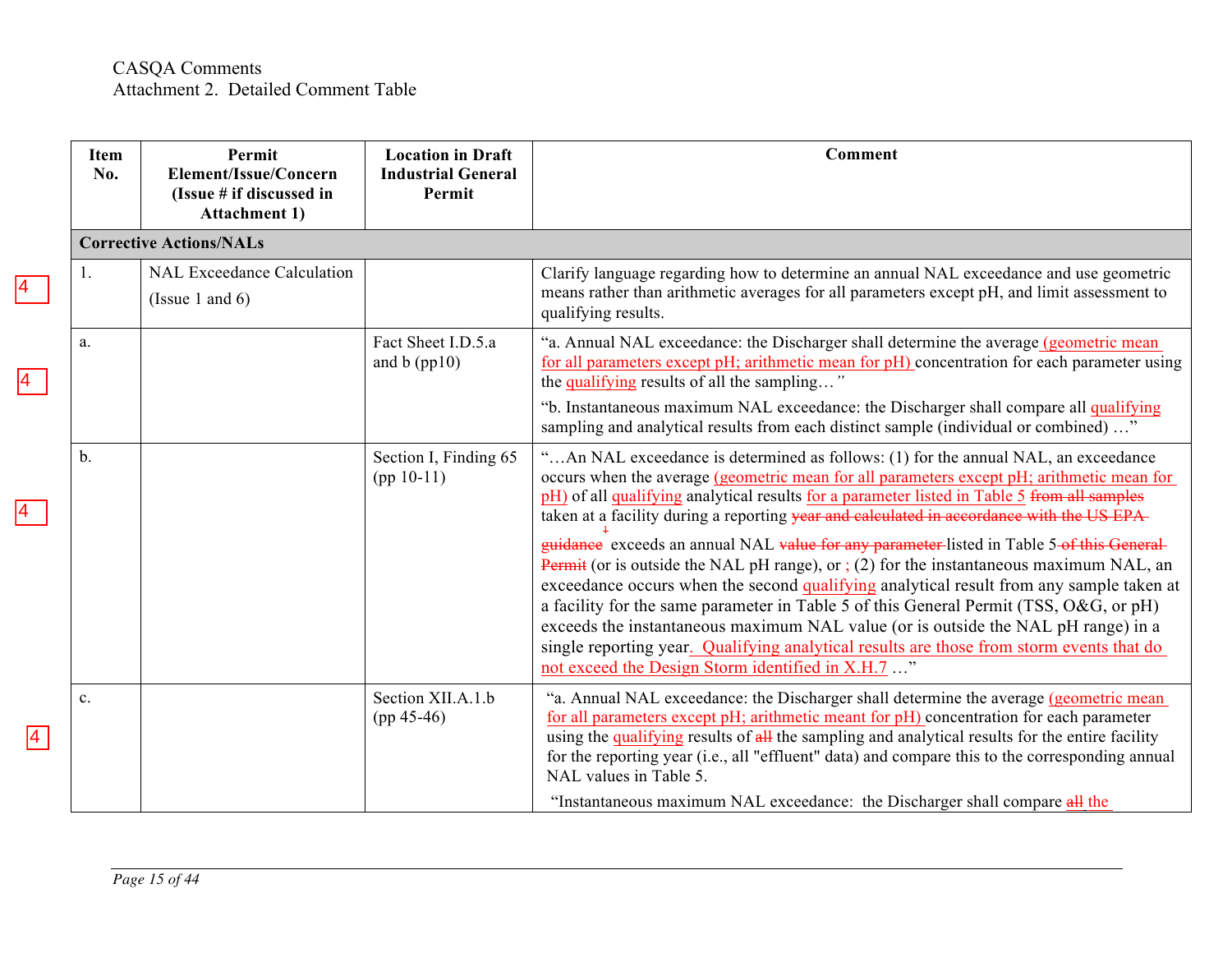|              | Item<br>No. | Permit<br>Element/Issue/Concern<br>(Issue # if discussed in<br><b>Attachment 1)</b> | <b>Location in Draft</b><br><b>Industrial General</b><br>Permit | <b>Comment</b>                                                                                                                                                                                                                                                                                                                                                                                                                                                                                                                                                                                                                                                                                                                                                                                                                                                                                                                                                                                                                                                                                                                                                                                                                                                                               |
|--------------|-------------|-------------------------------------------------------------------------------------|-----------------------------------------------------------------|----------------------------------------------------------------------------------------------------------------------------------------------------------------------------------------------------------------------------------------------------------------------------------------------------------------------------------------------------------------------------------------------------------------------------------------------------------------------------------------------------------------------------------------------------------------------------------------------------------------------------------------------------------------------------------------------------------------------------------------------------------------------------------------------------------------------------------------------------------------------------------------------------------------------------------------------------------------------------------------------------------------------------------------------------------------------------------------------------------------------------------------------------------------------------------------------------------------------------------------------------------------------------------------------|
|              |             |                                                                                     |                                                                 | qualifying sampling and analytical results from each distinct sample (individual or<br>combined) to the corresponding instantaneous maximum NAL values in Table 5. An<br>instantaneous maximum NAL exceedance occurs when two or more analytical results for<br>the same parameter (TSS, O&G, or pH) from the same outfall from samples taken within a<br>reporting year exceeds the instantaneous NAL value (or is outside the NAL pH range).                                                                                                                                                                                                                                                                                                                                                                                                                                                                                                                                                                                                                                                                                                                                                                                                                                               |
| 11           | 2.          | NAL Off-Ramps and<br>Triggers<br>(Is sue 3)                                         | Section XII.c<br>(pp 46)                                        | Add new items.<br>4. At any time in Level 1 status the Discharger's QISP III may evaluate industrial pollutant<br>sources, the SWPPP, non-industrial pollutant sources, natural background sources, and<br>the impact of industrial storm water discharges to receiving waters, and prepare a Level 1<br>ERA Demonstration Technical Report (Demonstration Technical Report) as applicable.<br>A Demonstration may address one or more pollutants and/or drainage areas.<br>Once a Demonstration Technical Report is submitted, the Discharger automatically<br>returns to Baseline Status for that pollutant for NAL/ERA water limitations for the<br>discharge identified in the Demonstration. If a Non-Industrial Source Pollutant<br>Demonstration Technical Report is submitted, the Discharger remains responsible for<br>compliance with BAT/BCT and receiving water limitations for the discharge identified in<br>the Demonstration. If a Natural Background Demonstration Technical Report is<br>submitted, the Discharger is not responsible for the identified parameter(s) in the<br>drainage area(s) in the Demonstration Technical Report.<br>(Insert required content for Non-Industrial and Natural Sources Demonstration Reports)<br>6.<br>or refer to Items E.4 and E.5) |
| $ 12\rangle$ | 3.          | NAL Off-Ramps and<br>Triggers<br>(Is sue 3)                                         | Section XII.D<br>(pp 47)                                        | "A. Level 2 Status — Additional BMPs (Including Structural / Treatment Control)<br>1. A Discharger's Level 1 status for any parameter(s) immediately and automatically changes<br>to Level 2 status for the same parameter(s) if sampling results indicate an NAL exceedance<br>in any subsequent reporting year for the same parameter(s).<br>a. Dischargers may document the need for a delay in triggering Level 1 for up to one                                                                                                                                                                                                                                                                                                                                                                                                                                                                                                                                                                                                                                                                                                                                                                                                                                                          |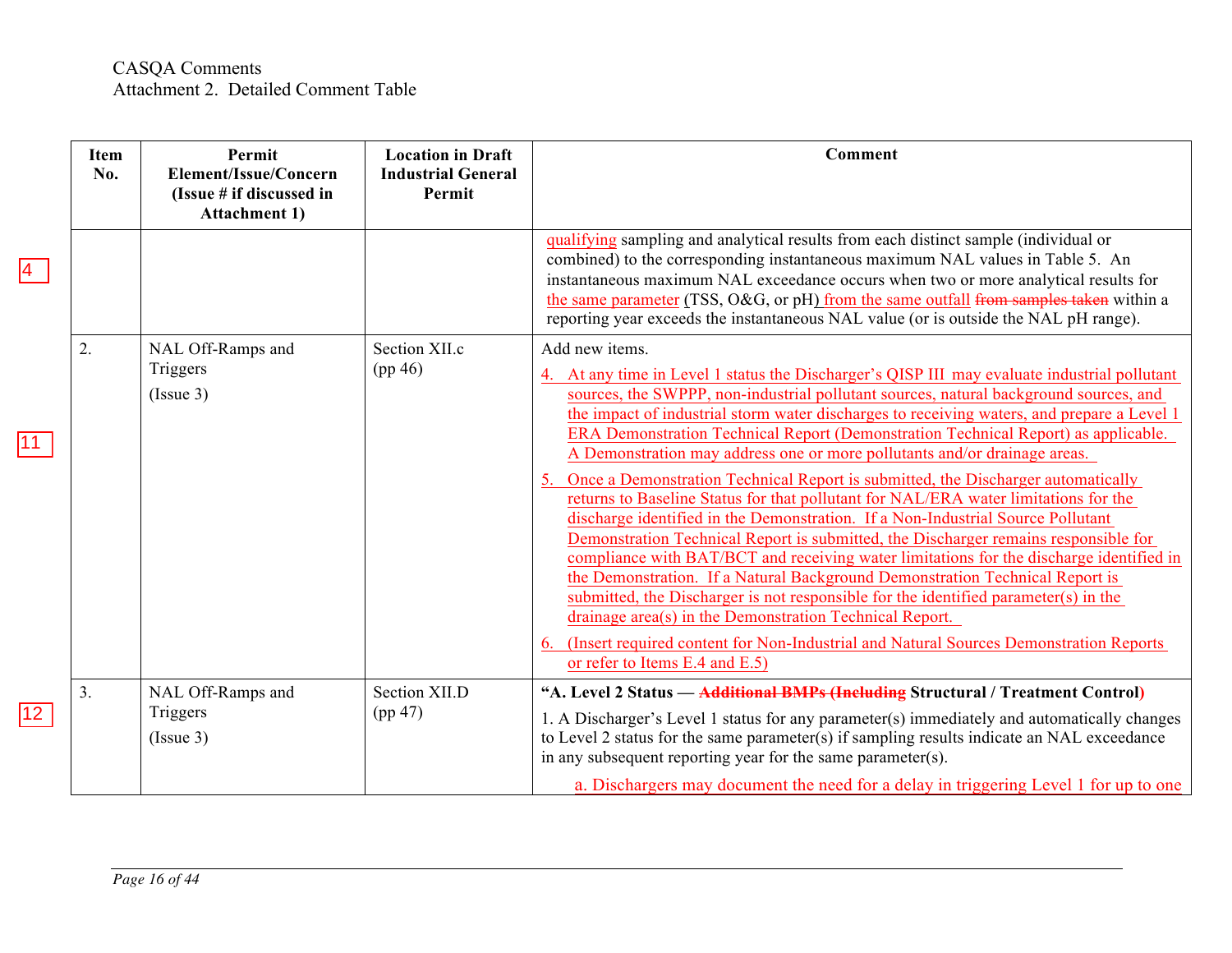|             | Item<br>No. | Permit<br>Element/Issue/Concern<br>(Issue $#$ if discussed in<br><b>Attachment 1)</b> | <b>Location in Draft</b><br><b>Industrial General</b><br>Permit | <b>Comment</b>                                                                                                                                                                                                                                                                                                                                                                                                                                                                                                                                                       |
|-------------|-------------|---------------------------------------------------------------------------------------|-----------------------------------------------------------------|----------------------------------------------------------------------------------------------------------------------------------------------------------------------------------------------------------------------------------------------------------------------------------------------------------------------------------------------------------------------------------------------------------------------------------------------------------------------------------------------------------------------------------------------------------------------|
| $\sqrt{12}$ |             |                                                                                       |                                                                 | year if additional time is needed to evaluate the effectiveness of implemented BMPs<br>required under by certifying and submitting a Level 1 BMP Effectiveness<br>Assessment Extension request through SMARTS. The extension request shall be<br>prepared by a QISP I and include the following items, as applicable:<br>i. Reasons for the time extension; and<br>ii. A description of the new BMPs and schedule for completing the effectiveness<br>assessment.                                                                                                    |
| 13          |             |                                                                                       |                                                                 | 2. Within 120 days of obtaining Level 2 status, the Discharger shall:<br>a. Complete an evaluation of the facility's SWPPP and all the pollutant sources that may<br>have contributed to the NAL exceedance(s) and identify whether additional BMPs,<br>including structural and/or treatment control BMPs are necessary to prevent or reduce the<br>industrial pollutants that exceeded the NALs in industrial storm water discharges in-<br>eompliance with BAT/BCT. The Discharger may limit this evaluation to the parameter(s)<br>exceeding the $NAL(s)$ ; and, |
|             |             |                                                                                       |                                                                 | b. Certify and submit via SMARTS a Level 2 ERA Demonstration Technical Report<br>prepared by a QISP $II^7$ that includes the following:<br>Results of the Level 2 ERA evaluation;<br>i. A detailed description of any additional <b>BMPs</b> , including structural and/or treatment<br>control BMPs and SWPPP revisions for each parameter that exceeded an NAL;                                                                                                                                                                                                    |
|             |             |                                                                                       |                                                                 | ii. The implementation schedule for the additional BMPs and where necessary, the<br>design and construction of the identified treatment and/or structural source control<br>BMPs; and,                                                                                                                                                                                                                                                                                                                                                                               |

 $^7$  The vast majority of the work required of a QISP III will likely include hydrologic and hydraulic calculations. Per the CA Business and Professions Code, this implies that the person doing or supervising engineering work would have to be a California licensed professional engineer.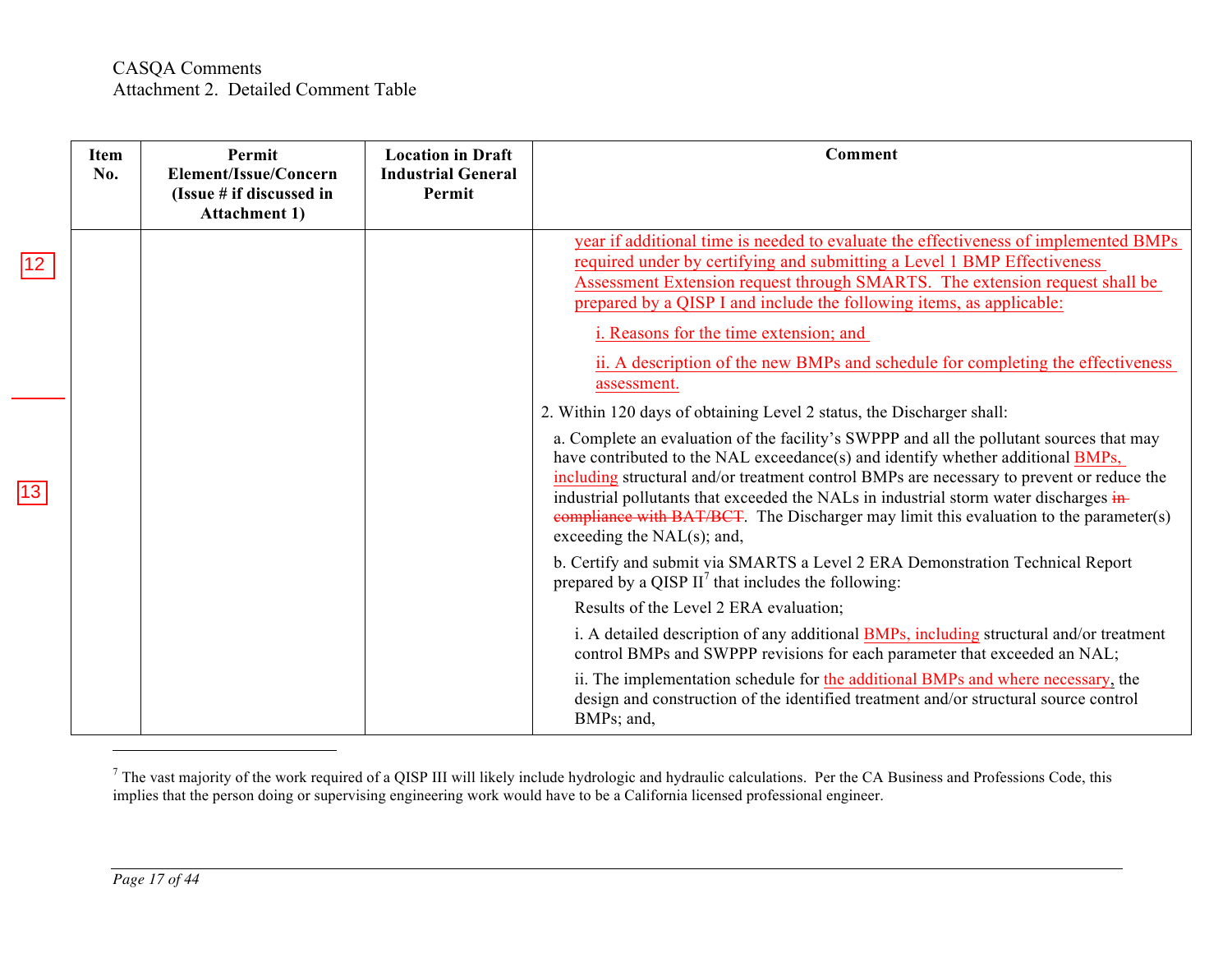|                 | Item<br>No. | Permit<br>Element/Issue/Concern<br>(Issue # if discussed in<br><b>Attachment 1)</b>      | <b>Location in Draft</b><br><b>Industrial General</b><br>Permit | <b>Comment</b>                                                                                                                                                                                                                                                                                                                                                                                                                                                                                                                                                                                                                                       |
|-----------------|-------------|------------------------------------------------------------------------------------------|-----------------------------------------------------------------|------------------------------------------------------------------------------------------------------------------------------------------------------------------------------------------------------------------------------------------------------------------------------------------------------------------------------------------------------------------------------------------------------------------------------------------------------------------------------------------------------------------------------------------------------------------------------------------------------------------------------------------------------|
| 13 <sup>°</sup> |             |                                                                                          |                                                                 | iii. If the Discharger intends to certify and submit a Demonstration Technical Report in<br>lieu of additional structural and/or treatment control BMPs and SWPPP revisions for<br>each parameter that exceeded an NAL, the Discharger shall certify and submit a<br>schedule and a detailed description of the tasks required to complete the Demonstration<br><b>Technical Report.</b>                                                                                                                                                                                                                                                             |
|                 |             |                                                                                          |                                                                 | 2. Based upon the above evaluation and Level 2 ERA Technical Report, the Discharger<br>shall, as soon as practicable, but no later than one year from obtaining Level 2 status:                                                                                                                                                                                                                                                                                                                                                                                                                                                                      |
|                 |             |                                                                                          |                                                                 | a. Implement any additional structural and/or treatment control BMPs, and other BMPs,<br>and SWPPP implementation measures;                                                                                                                                                                                                                                                                                                                                                                                                                                                                                                                          |
|                 |             |                                                                                          |                                                                 | b. Revise the SWPPP if necessary; and,                                                                                                                                                                                                                                                                                                                                                                                                                                                                                                                                                                                                               |
|                 |             |                                                                                          |                                                                 | c. Complete the Demonstration Technical Report, if applicable.                                                                                                                                                                                                                                                                                                                                                                                                                                                                                                                                                                                       |
| 16              | 4.          | Water Board Response to<br><b>Demonstration Technical</b><br>Reports (DTR) (Issue 4)     | Section XII.D.2.b<br>(pp 47)                                    | Add a new subsection:<br>The discharger may elect to obtain Regional Water Board concurrence for significant<br>structural/treatment control improvements prior to implementing those improvements. In<br>those cases, the discharger may elect to submit the Level 2 ERA Technical Report and<br>BAT/BCT Compliance Demonstration Report concurrently, including a request for Regional<br>Board concurrence and any appropriate provision for the approval process in the project<br>schedule. Upon concurrence by the Regional Water Board and implementation by the<br>discharger, the discharger will automatically return to baseline status." |
| $ 16\rangle$    | 5.          | Water Board Response to<br><b>Demonstration Technical</b><br>Reports (DTR)<br>(Is sue 4) | Section XII.D.3<br>(pp 48)                                      | Add to the end of section XII.D.3:<br>"The one year maximum period allowed to complete installation of BMPs (otherwise)<br>measured from the date of the NAL exceedance) will be automatically extended such that the<br>maximum period will be no less than 180 days after the date of the Regional Water Board's<br>request to revise BMPs. The BEIR process would also remain available, if satisfying the<br><b>BEIR</b> standards."                                                                                                                                                                                                             |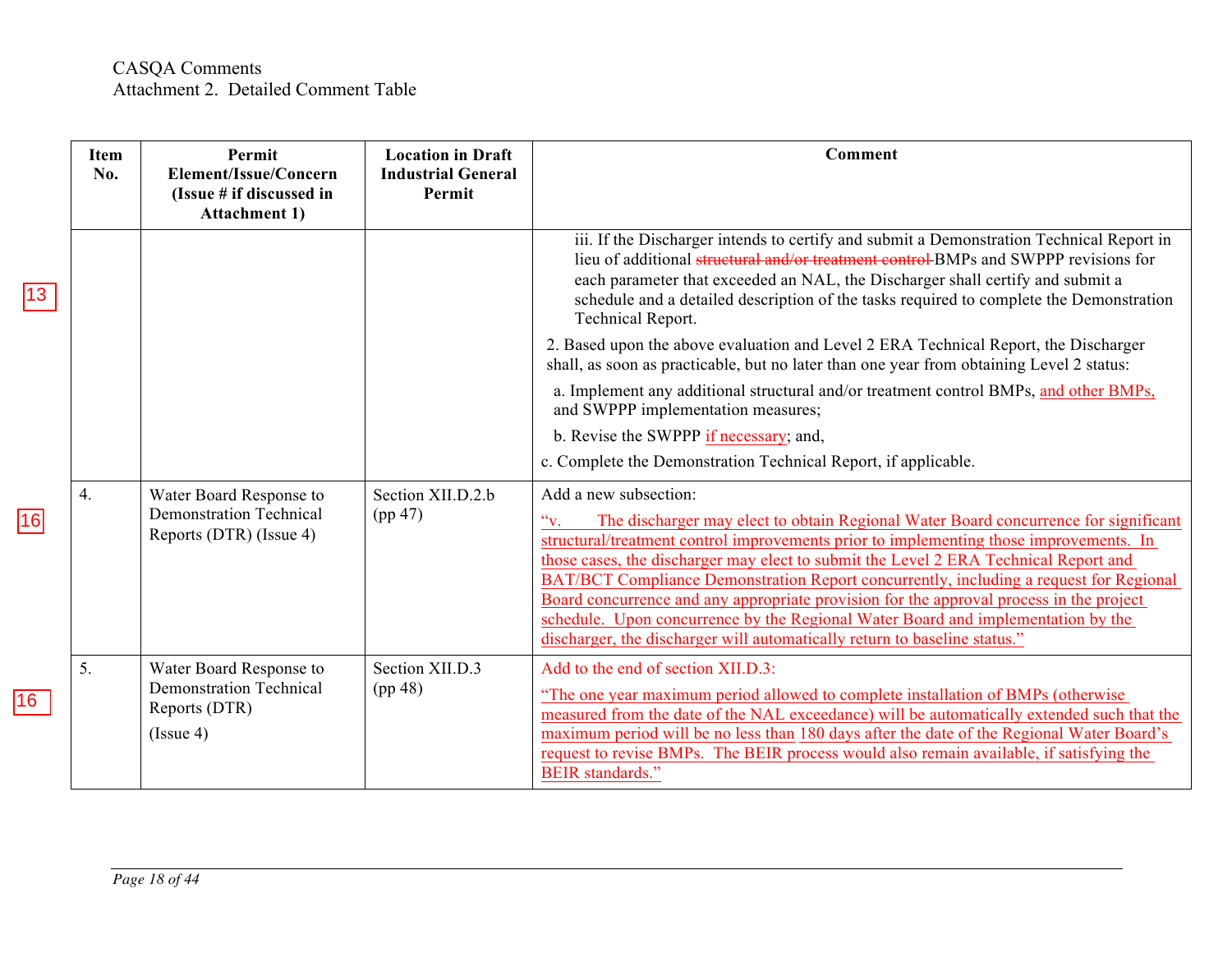|              | <b>Item</b><br>No. | Permit<br>Element/Issue/Concern<br>(Issue # if discussed in<br><b>Attachment 1)</b>     | <b>Location in Draft</b><br><b>Industrial General</b><br>Permit | Comment                                                                                                                                                                                                                                                                                                                                                                                                                                                                                                                        |
|--------------|--------------------|-----------------------------------------------------------------------------------------|-----------------------------------------------------------------|--------------------------------------------------------------------------------------------------------------------------------------------------------------------------------------------------------------------------------------------------------------------------------------------------------------------------------------------------------------------------------------------------------------------------------------------------------------------------------------------------------------------------------|
| 16           | 6.                 | Water Board Response to<br><b>Demonstration Technical</b><br>Reports (DTR)<br>(Issue 4) | Section XII.D.7<br>(pp 51)                                      | Insert the following underlined language:<br>" The State Water Board Executive Director or the Regional Water Board may reject the<br>ERA Level 2 Demonstration Technical Report direct the Discharger to take further action(s)<br>to comply with this General Permit within 45 days after the date a report is filed."                                                                                                                                                                                                       |
|              | <b>BAT/BCT</b>     |                                                                                         |                                                                 |                                                                                                                                                                                                                                                                                                                                                                                                                                                                                                                                |
| 18           | 7.                 | <b>Effluent Limitations</b><br>(Issue 5)                                                | Section V.A<br>(pp 21)                                          | Dischargers shall implement BMPs that constitute compliance with BAT/BCT to prevent and<br>reduce pollutant discharges to the extent achievable using control measures (including best<br>management practices) that are technologically available and economically practicable and<br>achievable in light of best industry practice, in accordance with Sections IX (Training<br>Qualifications) and X (SWPPP Requirements) of this General Permit.                                                                           |
| $ 18\rangle$ | 8.                 | <b>SWPPP Performance</b><br><b>Standards</b><br>(Issue 5)                               | Section X.C.1.b<br>(pp 25)                                      | "Identify and describe the minimum BMPs (Section X.H.2), and additional facility-specific<br>BMPs Section X.H.4) to reduce or prevent pollutants in industrial storm water discharges and<br>authorized NSWDs, to the extent achievable using control measures (including best<br>management practices) that are technologically available and economically practicable and<br>achievable in light of best industry practice. BMPs shall be selected to achieve BAT/BCT-<br>and compliance with WQS; and,"                     |
| 18           | 9.                 | <b>ERA Level 2 Demonstrations</b><br>(Issue 5)                                          | Section XII.E.2<br>(pp 48)                                      | " If a Non-Industrial Source Pollutant Demonstration Technical Report is submitted, the<br>Discharger remains responsible for compliance with BAT/BCT and receiving water-<br>limitations all requirements under this General Permit for the industrial component for the<br>discharge identified in the Demonstration (storm water associated with the Discharger's<br>industrial activity)."<br>(Note: The above change also clarifies the language to emphasize controls for the industrial<br>component of the discharge.) |

*Page 19 of 44*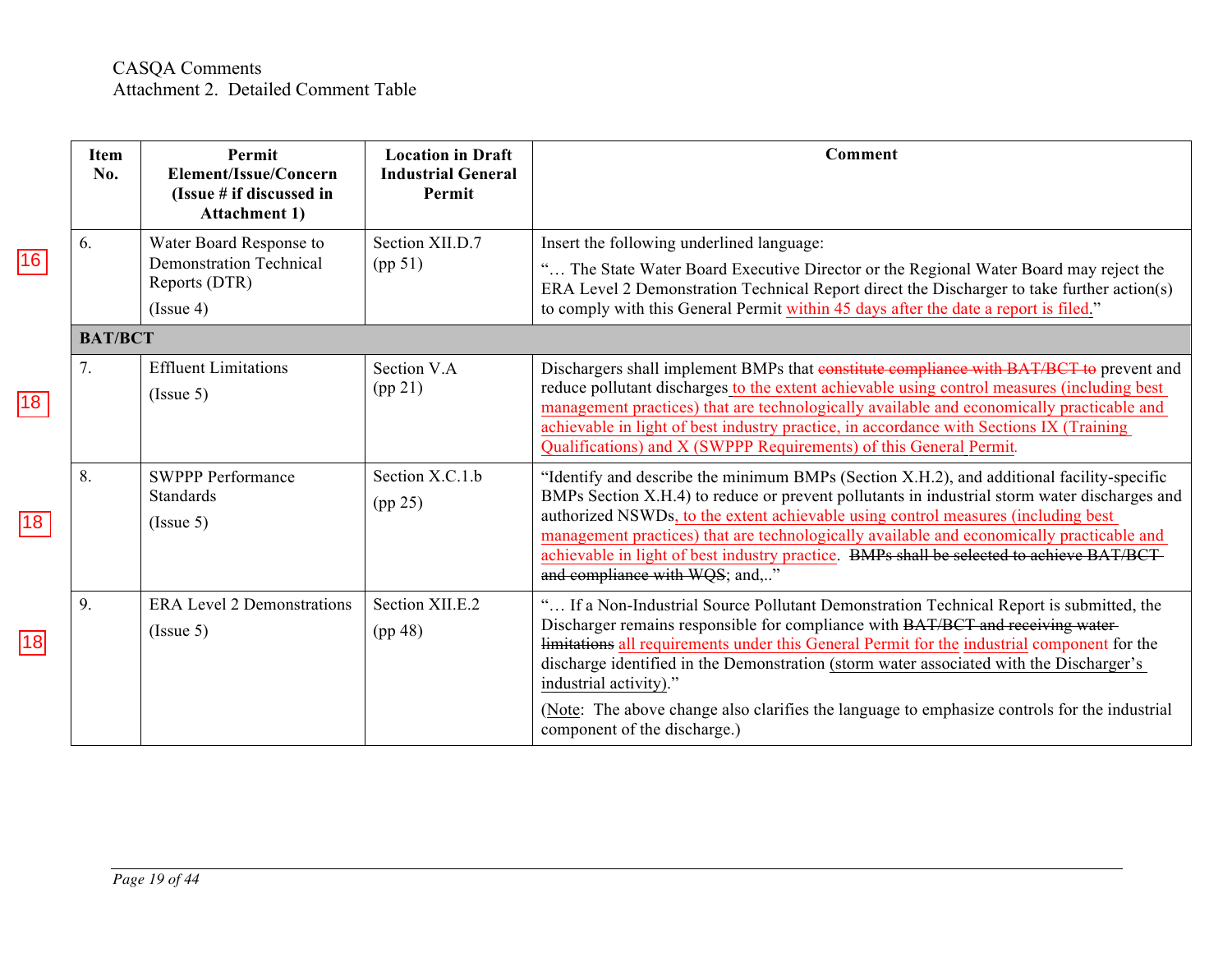|                 | <b>Item</b><br>No. | Permit<br>Element/Issue/Concern<br>(Issue # if discussed in<br><b>Attachment 1)</b> | <b>Location in Draft</b><br><b>Industrial General</b><br>Permit | Comment                                                                                                                                                                                                                                                                                                                                                                                                                                                                     |
|-----------------|--------------------|-------------------------------------------------------------------------------------|-----------------------------------------------------------------|-----------------------------------------------------------------------------------------------------------------------------------------------------------------------------------------------------------------------------------------------------------------------------------------------------------------------------------------------------------------------------------------------------------------------------------------------------------------------------|
| 18              | 10.                | <b>BAT/BCT Compliance</b><br><b>Demonstration Technical</b><br>Report<br>(Issue 5)  | XII.E.3.a<br>$(pp 48-49)$                                       | Add a new sub item under XII.E.3.a as follows:<br>"vii. The mass loading reductions achieved through reductions in discharge volume and<br>intensity."                                                                                                                                                                                                                                                                                                                      |
| $\sqrt{18}$     | 11.                | <b>BAT/BCT Compliance</b><br><b>Demonstration Technical</b><br>Report<br>(Issue 5)  | Section XII.E.3.c<br>(pp 49)                                    | "A statement that the Discharger has already designed, installed, and implemented<br>operational source control, treatment, and/or structural source control BMPs that are required<br>to reduce or prevent pollutants in industrial storm water discharges to the extent achievable<br>using control measures (including best management practices) that are technologically<br>available and economically practicable and achievable in light of best industry practice." |
| $\overline{18}$ | 12.                | <b>BAT/BCT Compliance</b><br><b>Demonstration Technical</b><br>Report<br>(Issue 5)  | Section XII.E.3.f<br>(pp 49)                                    | "A description of all implemented BMPs that constitute BAT/BCT for that already address<br>the specific identified parameter(s) in the drainage area(s);"<br>Note: The statement required under XII.E.3.c sets the threshold, no need to repeat each time,<br>which is also confusing.                                                                                                                                                                                      |
| 18              | 13.                | <b>BAT/BCT Compliance</b><br><b>Demonstration Technical</b><br>Report<br>(Issue 5)  | XII.E.3.g.<br>(pp 49)                                           | "Alternate NALs, if applicable, that correspond to the identified treatment/structural BMPs<br>described in paragraph XII.E.3.f and reflect BAT/BCT level of control. Alternate NALs may<br>be expressed in terms of either concentration, mass, or reductions in mass loading. Alternate<br>NALs shall substitute for the corresponding NALs for the relevant constituent on Table 5, for<br>purposes of subsequent ERAs and other provisions of this General Permit.      |
|                 |                    | <b>Monitoring and Inspections</b>                                                   |                                                                 |                                                                                                                                                                                                                                                                                                                                                                                                                                                                             |
|                 | 14.                | Anticipated rain event<br>inspections<br>(Issue 9)                                  | XI. A 1 and 2<br>$(pp 36-38)$                                   | Dry Weather Non-Storm Water Discharge (NSWD) Visual Observations<br>1.<br>Dischargers shall visually observe each industrial operation area and drainage area<br>a.<br>for as follows:<br>Industrial Operation Areas: storm water drainage and containment areas to<br>1.<br>identify any spills, leaks, or improperly controlled pollutant sources, and<br>appropriate BMPs                                                                                                |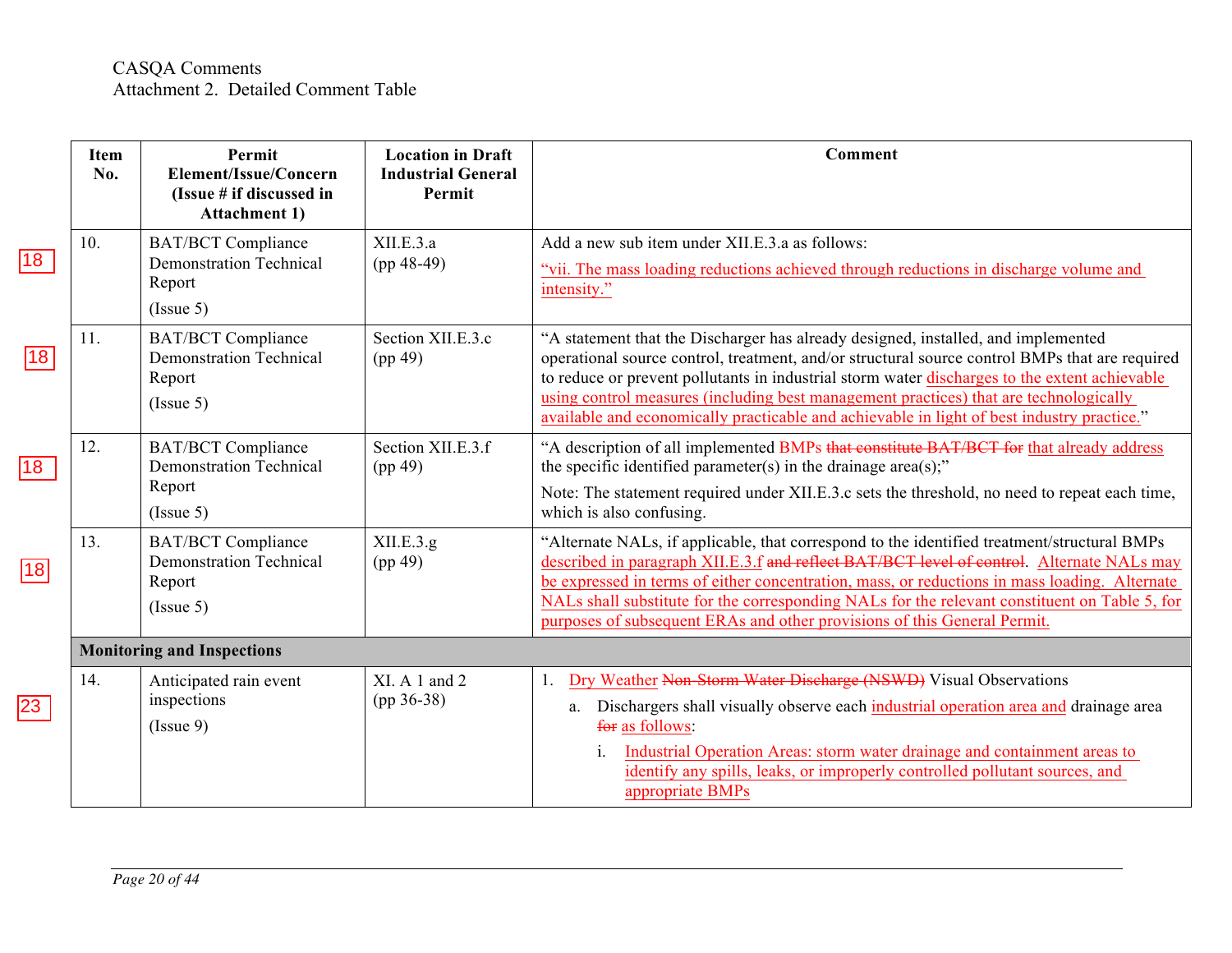| <b>Item</b><br>No. | Permit<br>Element/Issue/Concern<br>(Issue # if discussed in<br><b>Attachment 1)</b> | <b>Location in Draft</b><br><b>Industrial General</b><br>Permit | Comment                                                                                                                                                                                                                                                                                                                                                                                                                                                                                                                         |
|--------------------|-------------------------------------------------------------------------------------|-----------------------------------------------------------------|---------------------------------------------------------------------------------------------------------------------------------------------------------------------------------------------------------------------------------------------------------------------------------------------------------------------------------------------------------------------------------------------------------------------------------------------------------------------------------------------------------------------------------|
|                    |                                                                                     |                                                                 | ii.<br>Drainage Areas: the presence or indications of prior, current, or potential<br>unauthorized Non-Storm Water Discharges (NSWDs) and their sources; and-                                                                                                                                                                                                                                                                                                                                                                   |
|                    |                                                                                     |                                                                 | iii. Authorized NSWDs and their sources.                                                                                                                                                                                                                                                                                                                                                                                                                                                                                        |
|                    |                                                                                     |                                                                 | Except as provided for storage and containment (Section XI.A.2.b), Dischargers<br>b.<br>shall conduct NSWD dry weather visual observations monthly quarterly. Quarters-<br>are defined as follows:-                                                                                                                                                                                                                                                                                                                             |
|                    |                                                                                     |                                                                 | 1st Quarter = January, February, March-                                                                                                                                                                                                                                                                                                                                                                                                                                                                                         |
|                    |                                                                                     |                                                                 | 2d Quarter = April, May, June                                                                                                                                                                                                                                                                                                                                                                                                                                                                                                   |
|                    |                                                                                     |                                                                 | 3d Quarter = July, August, September-                                                                                                                                                                                                                                                                                                                                                                                                                                                                                           |
|                    |                                                                                     |                                                                 | 4th Quarter = October, November, December-                                                                                                                                                                                                                                                                                                                                                                                                                                                                                      |
|                    |                                                                                     |                                                                 | Dischargers shall select appropriate intervals when scheduling quarterly dry weather<br>$c_{\cdot}$<br>NSWD visual observations. Inspections shall be scheduled at least 10 working days<br>apart. For observation intervals that are greater less than 10 46 working days apart, a<br>justification shall be included in the Annual Monitoring Report. Dry weather NSWD<br>visual observations shall be conducted during daylight hours within scheduled<br>facility operating hours on days without precipitation and runoff. |
|                    |                                                                                     |                                                                 | Dischargers shall ensure documentation of BMPs in need to repair or maintenance,<br>e.<br>identification of BMPs needed prior to the next rain event, the presence, indication,<br>or source of any authorized and/or unauthorized NSWD, the presence or absence of<br>floating and suspended materials, oil and grease, discolorations, turbidity, odors,<br>trash/debris, and source(s) of any observed pollutants (if different from the source of<br>the NSWD).                                                             |
|                    |                                                                                     |                                                                 | Storm Water Discharge Visual Observations<br>2.                                                                                                                                                                                                                                                                                                                                                                                                                                                                                 |
|                    |                                                                                     |                                                                 | d. Prior to an anticipated precipitation event, visual observations of all storm water-<br>drainage and containment areas shall be conducted to identify any spills, leaks, or<br>improperly controlled pollutant sources, and appropriate BMPs must be implemented                                                                                                                                                                                                                                                             |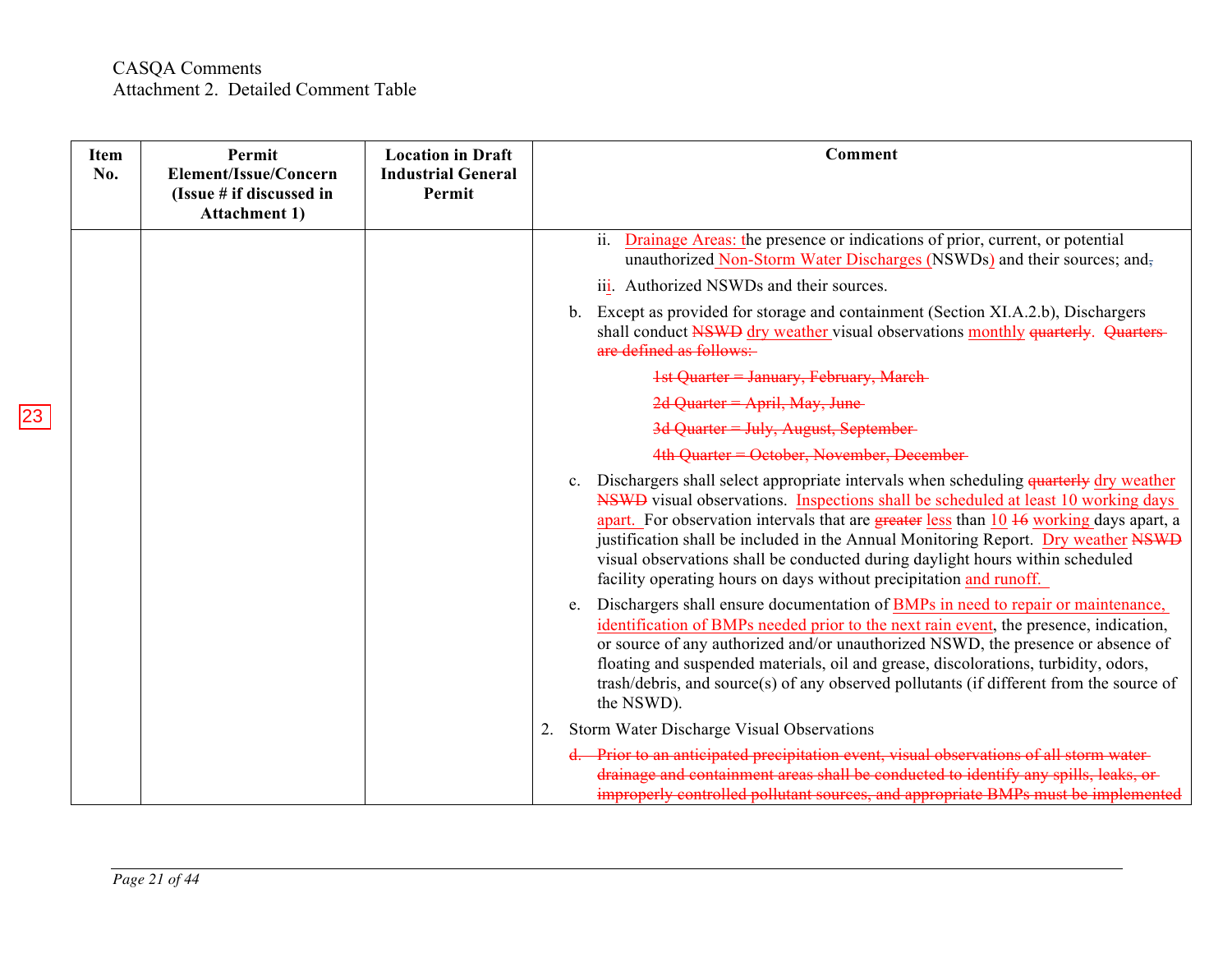|    | <b>Item</b><br>No. | Permit<br>Element/Issue/Concern<br>(Issue # if discussed in<br><b>Attachment 1)</b> | <b>Location in Draft</b><br><b>Industrial General</b><br>Permit | Comment                                                                                                                                                                                                                                                                                                                                                                                                                                                                                                                                                                                                                                                                                    |
|----|--------------------|-------------------------------------------------------------------------------------|-----------------------------------------------------------------|--------------------------------------------------------------------------------------------------------------------------------------------------------------------------------------------------------------------------------------------------------------------------------------------------------------------------------------------------------------------------------------------------------------------------------------------------------------------------------------------------------------------------------------------------------------------------------------------------------------------------------------------------------------------------------------------|
| 23 |                    |                                                                                     |                                                                 | prior to rainfall. The visual observations are required during scheduled facility-<br>operating hours and are not required more than once within in any 14 day period. An<br>anticipated precipitation event is any weather pattern that is forecasted by the-<br>National Weather Service Forecast Office to have a 50% or greater probability of<br>producing precipitation in the facility's weather zone. Dischargers shall ensure that a<br>QISP reviews precipitation forecast information from the National Weather Service<br>Forecast Office (e.g., by entering the zip code of the project's location at<br>http://www.srh.noaa.gov/forecast).                                   |
|    |                    |                                                                                     |                                                                 | d e. In the event that the first QSE in a month does not produce a discharge that can be<br>visually observed at one or more discharge locations, dischargers shall record which<br>discharge locations were observed that did not discharge, and visually observe<br>discharges from those locations from the next QSE(s) that produces a discharge in<br>that month. Dischargers shall provide an explanation in the Annual Report for<br>uncompleted monthly visual observations only for those months that at least one<br>QSE occurs. Dischargers are not required to perform additional visual observations<br>in subsequent months for any uncompleted monthly visual observations. |
|    |                    |                                                                                     |                                                                 | 3 f. Dischargers shall maintain records of all visual observations described in Section<br>XI.A. Records shall include the date, approximate time, locations observed, name of<br>person(s) that conducted the observations, and any response actions and/or additional<br>SWPPP revisions necessary in response to the visual observations.                                                                                                                                                                                                                                                                                                                                               |
|    | 15.                | Anticipated rain event<br>inspections                                               | XI.A.2.d<br>(pp 37)                                             | Should CASQAs' recommended approach for the dry weather inspections not be accepted<br>this change is needed to facilitate the understanding of these requirements and consistent<br>implementation.                                                                                                                                                                                                                                                                                                                                                                                                                                                                                       |
|    |                    |                                                                                     |                                                                 | Section XI.A.2.d does not specify how frequently a discharger needs to check the weather<br>forecasts. NOAA will typically update a forecast several times a day. It is unreasonable to<br>expect a discharger to track weather to this extent. CASQA recommends including a time<br>parameter in this condition.                                                                                                                                                                                                                                                                                                                                                                          |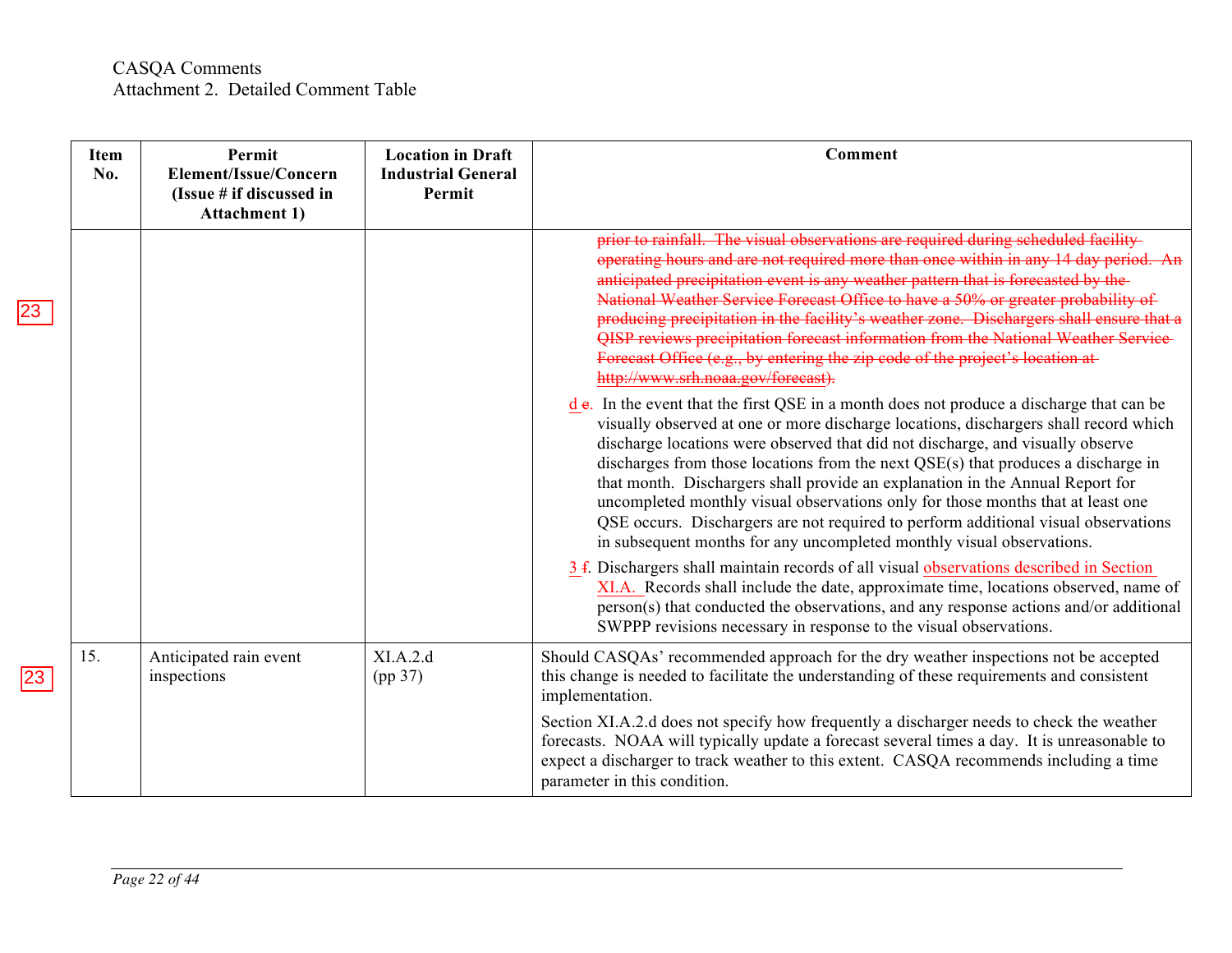|             | Item<br>No. | Permit<br>Element/Issue/Concern<br>(Issue # if discussed in<br><b>Attachment 1)</b> | <b>Location in Draft</b><br><b>Industrial General</b><br>Permit | <b>Comment</b>                                                                                                                                                                                                                                                                                                                                                                                                                                                                                                                                                                                                                                 |
|-------------|-------------|-------------------------------------------------------------------------------------|-----------------------------------------------------------------|------------------------------------------------------------------------------------------------------------------------------------------------------------------------------------------------------------------------------------------------------------------------------------------------------------------------------------------------------------------------------------------------------------------------------------------------------------------------------------------------------------------------------------------------------------------------------------------------------------------------------------------------|
| $\sqrt{23}$ |             |                                                                                     |                                                                 | "An anticipated precipitation event is any weather pattern that is forecasted by the National<br>Weather Service Forecast Office to have a 50% or greater probability of producing<br>precipitation in the facility's weather zone within a 72 hour period. Dischargers are only<br>required to check the weather every three days."                                                                                                                                                                                                                                                                                                           |
| 23          | 16.         | Limit scope of record keeping                                                       | XI.A.2.d<br>(pp 38)                                             | Should CASQAs' recommended approach for the dry weather inspections not be accepted<br>this change is needed to facilitate the understanding of these requirements and consistent<br>implementation.                                                                                                                                                                                                                                                                                                                                                                                                                                           |
|             |             |                                                                                     |                                                                 | The scope of Section XI.A.2.f, is not clear. CASQA recommends the following language be<br>added to clarify that the documentation requirements discussed are limited to this section of<br>the permit.                                                                                                                                                                                                                                                                                                                                                                                                                                        |
|             |             |                                                                                     |                                                                 | "Dischargers shall maintain records of all visual observations described in Section XI.A.<br>Records shall include the date, approximate time, locations observed, name of person(s) that<br>conducted the observations, and any response actions and/or additional SWPPP revisions<br>necessary in response to the visual observations."                                                                                                                                                                                                                                                                                                      |
|             | 17.         | Sample Analysis Reporting                                                           | Section XI.B.9.a<br>(pp 40)                                     | The Industrial General Permit requires dischargers to use value equal to $\frac{1}{2}$ of MDL for any<br>calculations required by the General Permit. CASQA recognizes that using $\frac{1}{2}$ of the<br>laboratories' MDL is a practical approach for calculation purposes in SMARTS. However,<br>there are two different categories of non-detected results: (1) results less than the MDL and<br>(2) results equal or greater than the MDL but fall below the Minimum Level or the Reporting<br>Limit (ML/RL). Consequently, CASQA recommends that the reporting protocols address<br>each category of non-detected results appropriately. |
|             |             |                                                                                     |                                                                 | When results fall under the MDL, reporting the non-detected values as $\frac{1}{2}$ of the MDL is<br>appropriate. However, when results fall below the ML/RL, the same reporting protocol as<br>currently proposed will generate a reservoir of data that are lower than those estimated in the<br>laboratory (e.g., if the MDL =1 mg/L, ML/RL=5 mg/L, and the sample result is estimated at<br>$\frac{3 \text{ mg}}{L}$ ; the reported value should not be $\frac{1}{2}$ of the MDL or 0.5 mg/L).                                                                                                                                             |
|             |             |                                                                                     |                                                                 | In order to accurately report results that fall between the MDL and the ML/RL, CASQA                                                                                                                                                                                                                                                                                                                                                                                                                                                                                                                                                           |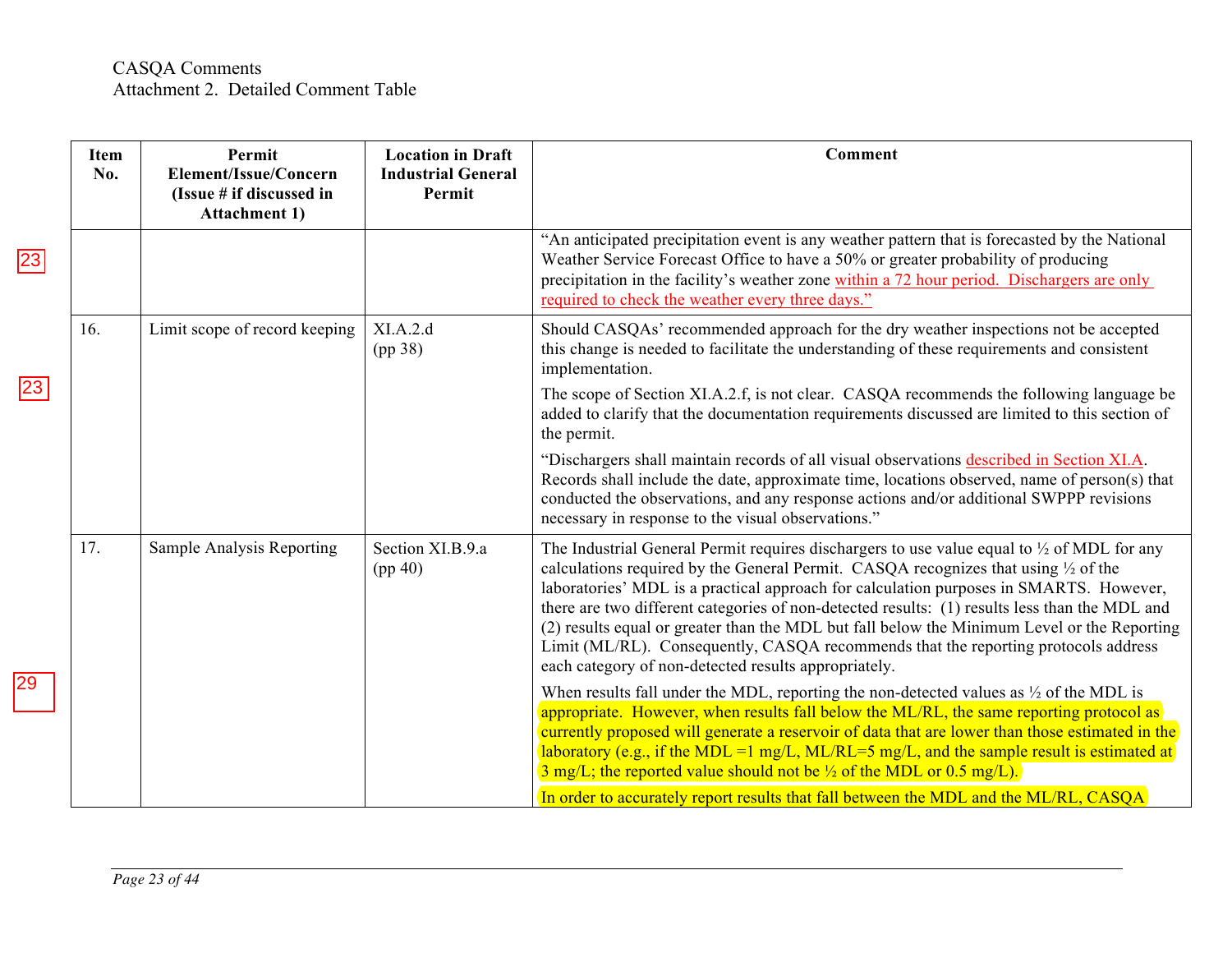|    | <b>Item</b><br>No. | Permit<br>Element/Issue/Concern<br>(Issue # if discussed in<br><b>Attachment 1)</b> | <b>Location in Draft</b><br><b>Industrial General</b><br>Permit | <b>Comment</b>                                                                                                                                                                                                                                                                                                                                                                                                                                                                                                                                                                                                                                                                                           |
|----|--------------------|-------------------------------------------------------------------------------------|-----------------------------------------------------------------|----------------------------------------------------------------------------------------------------------------------------------------------------------------------------------------------------------------------------------------------------------------------------------------------------------------------------------------------------------------------------------------------------------------------------------------------------------------------------------------------------------------------------------------------------------------------------------------------------------------------------------------------------------------------------------------------------------|
| 29 |                    |                                                                                     |                                                                 | recommends using the estimated chemical concentration (e.g., if the MDL =1, ML/RL=5,)<br>and the sample result is estimated at 3 mg/L; then a numerical estimate "E" value or E3 mg/L<br>shall be reported) in the average calculation.                                                                                                                                                                                                                                                                                                                                                                                                                                                                  |
|    |                    |                                                                                     |                                                                 | CASQA also strongly objects to the requirement that dischargers 'report' non detect data as<br>anything other than as reported by the laboratory – the need to use 'real numbers' in a<br>calculation should not affect how data is reported. Reporting data and calculating averages<br>should be separate steps to assure data validity into the future.                                                                                                                                                                                                                                                                                                                                               |
|    | 18.                | <b>Sample Location Reductions</b>                                                   | Section XI.C.3 & 4<br>(pp 43)                                   | The Industrial General Permit allows Sample Location Reductions (SLR) for multiple<br>discharge locations within each drainage area and Section XI.C.4 provides dischargers the<br>option to reduce analytical cost by combining samples collected from four drainage areas in<br>the laboratory.                                                                                                                                                                                                                                                                                                                                                                                                        |
| 30 |                    |                                                                                     |                                                                 | In the draft Industrial General Permit, eligibility for SLR as described in Section XI.B.3 is<br>not clear for substantially similar drainage areas that are not sub-drainage areas to one<br>another. If the SLR is only applicable for multiple drainage locations within one drainage<br>area, dischargers who currently qualified for SLR for different drainage areas with<br>substantially similar industrial activities will need to bear significant cost increase to start<br>collecting at least one sample from each drainage area. This change will be especially<br>significant for large facilities with many individual drainage areas, some of which pose<br>safety and access concerns. |
|    |                    |                                                                                     |                                                                 | CASQA agrees that the eligibility for SLR should be dictated by industrial activities and<br>physical characteristics of the drainage areas as proposed in the draft Industrial General<br>Permit and recommends clarification that substantially similar drainage areas that are not<br>sub-drainage areas of one another also qualify for SLR.                                                                                                                                                                                                                                                                                                                                                         |
| 31 | 19.                | <b>Method Detection Limits</b>                                                      | Section XI.B. Table 5<br>(pp 42)                                | As discussed in the comments CASQA previously submitted for the January 28, 2011 draft<br>Industrial General Permit, a majority of the parameters listed in Table 5 identifies only one<br>approved test method with a corresponding MDL, rather than both the EPA and the<br>equivalent Standard Methods to provide laboratories the flexibility to use either method with                                                                                                                                                                                                                                                                                                                              |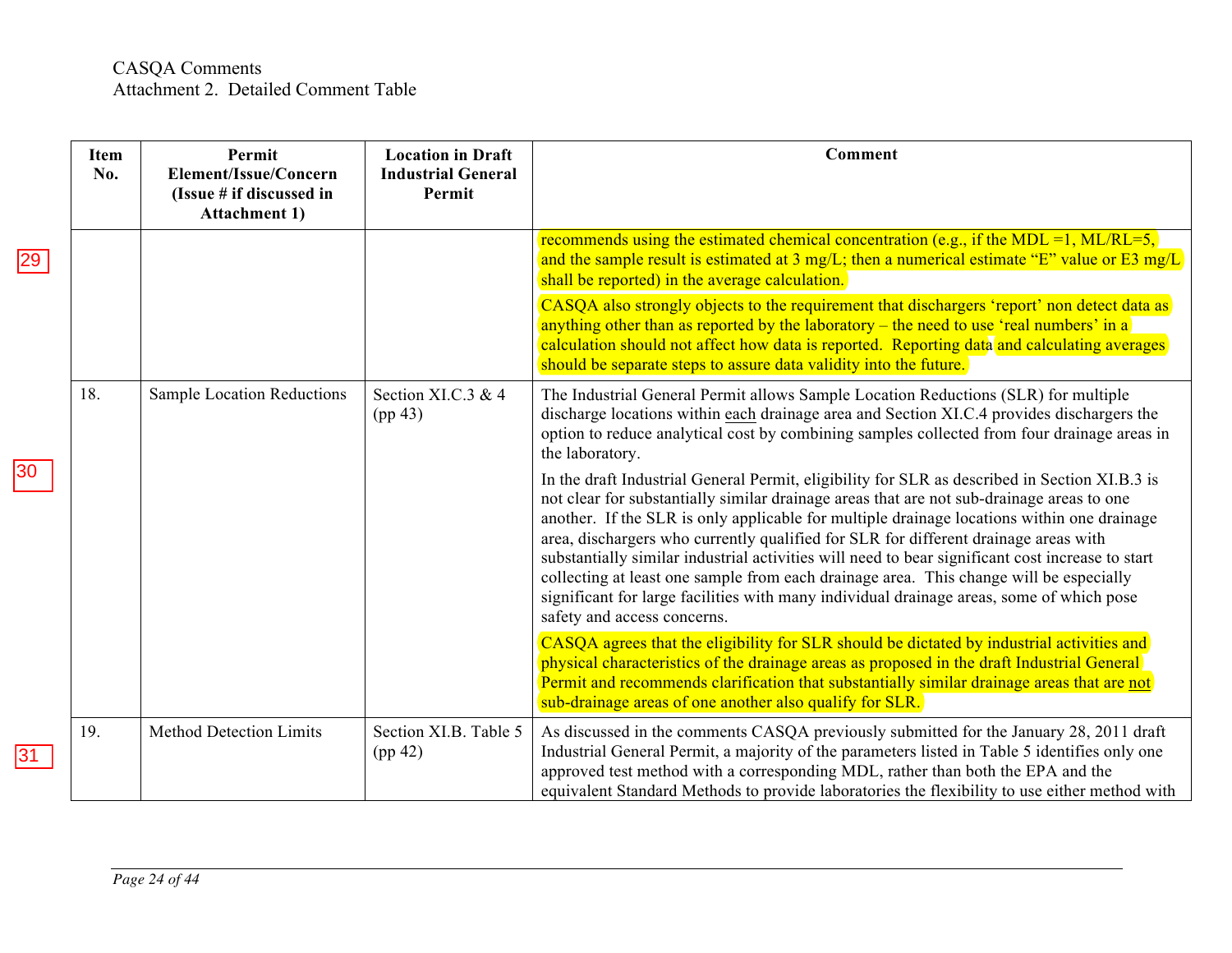| Item<br>No. | Permit<br>Element/Issue/Concern<br>(Issue # if discussed in<br><b>Attachment 1)</b> | <b>Location in Draft</b><br><b>Industrial General</b><br>Permit | <b>Comment</b>                                                                                                                                                                                                                                                                                                                                                                                                                                                                                                                                                                                                                                                    |
|-------------|-------------------------------------------------------------------------------------|-----------------------------------------------------------------|-------------------------------------------------------------------------------------------------------------------------------------------------------------------------------------------------------------------------------------------------------------------------------------------------------------------------------------------------------------------------------------------------------------------------------------------------------------------------------------------------------------------------------------------------------------------------------------------------------------------------------------------------------------------|
|             |                                                                                     |                                                                 | the respective MDLs. Because many laboratories are certified only to one method for a<br>given parameter. This restriction will reduce the number of laboratory options available to<br>dischargers, particularly in remote areas where options are severely limited.                                                                                                                                                                                                                                                                                                                                                                                             |
|             |                                                                                     |                                                                 | Furthermore, the MDLs for several parameters are inconsistent with the methods identified<br>and are below levels achievable by several state certified laboratories (e.g., TSS, COD, etc.)<br>While the use of more stringent test methods with lower detection limits may be useful for<br>priority pollutants, specifying unachievable MDLs for conventional parameters (TSS, TOG,<br>COD, Nitrate+Nitrite Nitrogen, Total Phosphorus, Ammonia, and BOD) that are routinely<br>detected will not provide a greater level of confidence (e.g., requiring a 1.0 mg/L MDL for<br>TSS is not necessary when TSS is always detected at much higher concentrations). |
|             |                                                                                     |                                                                 | As a result, CASQA recommends the specification of EPA or the equivalent Standard<br>Methods be used to analyze parameters listed in Table 5 without specifying MDLs that may<br>be unachievable or the MDL requirement for all the conventional pollutants listed in Table 5.                                                                                                                                                                                                                                                                                                                                                                                    |
| 20.         | Sample Reduction Frequency                                                          | Section XI.C.6<br>(pp44)                                        | CASQA recommends that discharges who can demonstrate they meet the criteria for sample<br>reduction frequency with existing/historical data under the current permit term $(e.g., 8)$<br>consecutive sampling events) be allowed to reduce their sampling frequency. Dischargers<br>who have demonstrated past consistent compliance with the proposed NALs should not have<br>that data discounted.                                                                                                                                                                                                                                                              |
|             |                                                                                     |                                                                 | "d. Existing Dischargers that can demonstrate full compliance with the NALs under the term<br>of 97-03-DWQ are eligible for sample frequency reduction in accordance with the following<br>requirements"                                                                                                                                                                                                                                                                                                                                                                                                                                                          |
|             |                                                                                     |                                                                 | i. The Discharger demonstrates that the data from 8 consecutive storm events meet all the<br>applicable NALs. Samples must be from the most recently sampled storm events.                                                                                                                                                                                                                                                                                                                                                                                                                                                                                        |
|             |                                                                                     |                                                                 | ii. The Discharger was able to certify full compliance with all the requirements of 97-03-<br>DWQ, as demonstrated in the submitted Annual Reports for the years associated with the<br>sampling.                                                                                                                                                                                                                                                                                                                                                                                                                                                                 |
|             |                                                                                     |                                                                 | iii. Dischargers subject to enforcement action by the Regional Water Boards may be                                                                                                                                                                                                                                                                                                                                                                                                                                                                                                                                                                                |

31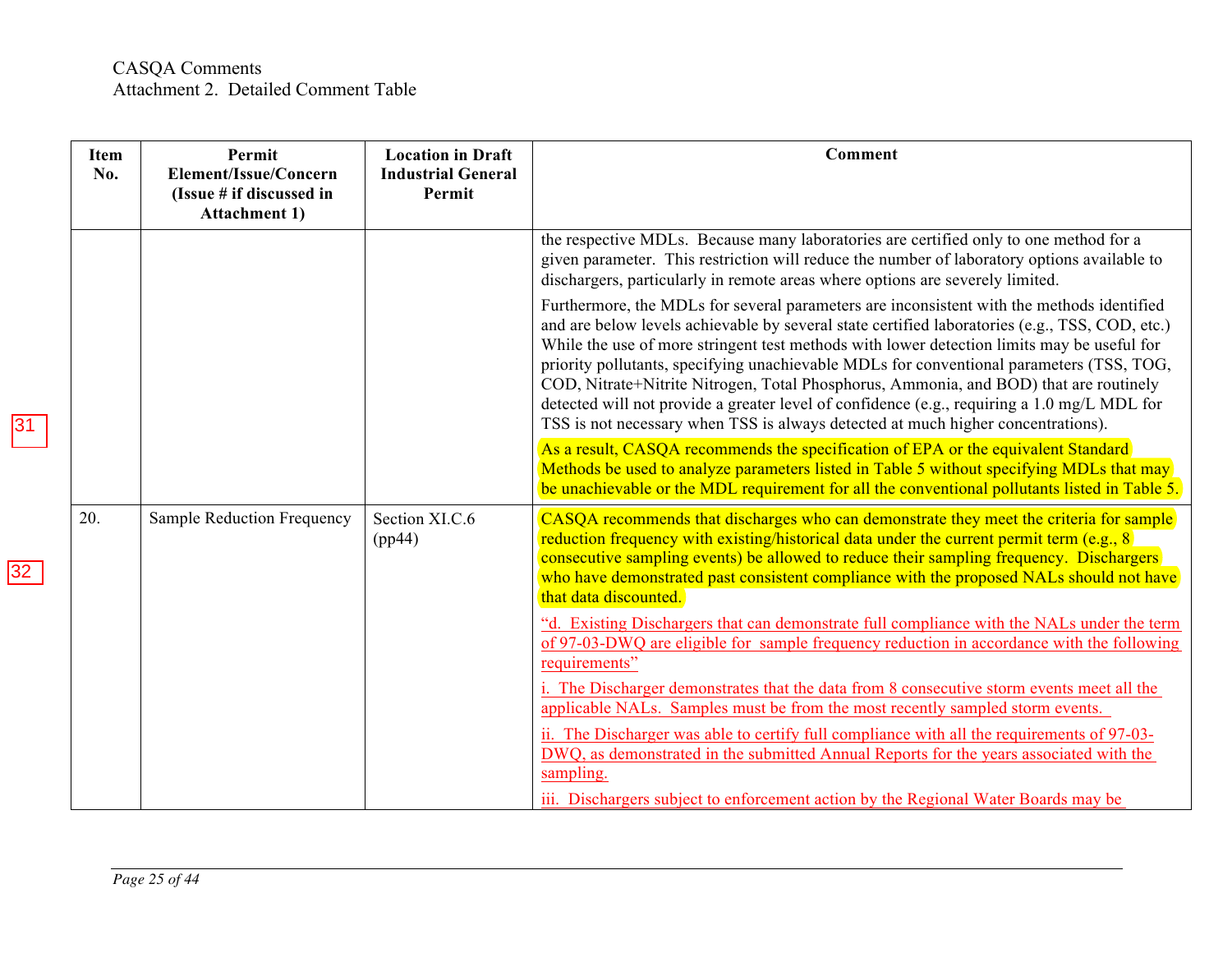|              | <b>Item</b><br>No.  | Permit<br>Element/Issue/Concern<br>(Issue # if discussed in<br><b>Attachment 1)</b> | <b>Location in Draft</b><br><b>Industrial General</b><br>Permit | Comment                                                                                                                                                                                                                                                                                                                                                                                                                                              |
|--------------|---------------------|-------------------------------------------------------------------------------------|-----------------------------------------------------------------|------------------------------------------------------------------------------------------------------------------------------------------------------------------------------------------------------------------------------------------------------------------------------------------------------------------------------------------------------------------------------------------------------------------------------------------------------|
|              |                     |                                                                                     |                                                                 | excluded from eligibility.                                                                                                                                                                                                                                                                                                                                                                                                                           |
| 32           |                     |                                                                                     |                                                                 | iv. Eligible Dischargers wishing to qualify for SFR shall certify and submit via SMARTS an<br>SFR report with their NOI."                                                                                                                                                                                                                                                                                                                            |
|              | <b>SWPPP/BMPs</b>   |                                                                                     |                                                                 |                                                                                                                                                                                                                                                                                                                                                                                                                                                      |
| 49           | 21.                 | Material Handling and Waste<br>Management                                           | Section X.H.2.d.i<br>(pp31)                                     | Edit section as follows:<br>Adopt procedures to control Prevent or minimize-handling of industrial materials or wastes<br>that can be readily mobilized by contact with storm water during a storm event;                                                                                                                                                                                                                                            |
| 49           | 22.                 | Material Handling                                                                   | Section X.H.2.d.ii<br>(pp 31)                                   | Edit section as follows:<br>Contain-Adopt practices to control non-solid industrial materials or wastes that can be<br>dispersed via wind erosion or contact with storm water during handling;                                                                                                                                                                                                                                                       |
|              | 23.                 | Sediment Basin Design                                                               | Section X.H.2.g.iv<br>(pp 33)                                   | Edit section as follows:<br>Design sediment basins to ensure compliance with the design storm standards in Section<br>X.H.7. Existing basins that have previously been designed for a different design storm<br>standard do not need to redesign the basin, unless being reconstructed. Maintenance and<br>repair of the sediment basin to maintain original line, grade and hydraulic capacity of the<br>facility is not considered reconstruction. |
|              | <b>Design Storm</b> |                                                                                     |                                                                 |                                                                                                                                                                                                                                                                                                                                                                                                                                                      |
| $ 19\rangle$ | 24.                 | Design Storm Changes<br>(Issue 6)                                                   | Section I Finding 81<br>(pp14)                                  | CASQA recommends the State Water Board deletion of Finding 81. We have concerns that<br>this finding will be counterproductive to the goal of developing a comprehensive statewide<br>design storm.                                                                                                                                                                                                                                                  |
|              |                     |                                                                                     |                                                                 | 81. Regional Water Boards may revise the treatment design storm standard provided in this-<br>General Permit for a Discharger based upon (1) sampling data demonstrating that a<br>higher or lower standard would be protective of water quality, and (2) the treatment-<br>technology associated with the revised design storm meets BAT/BCT.                                                                                                       |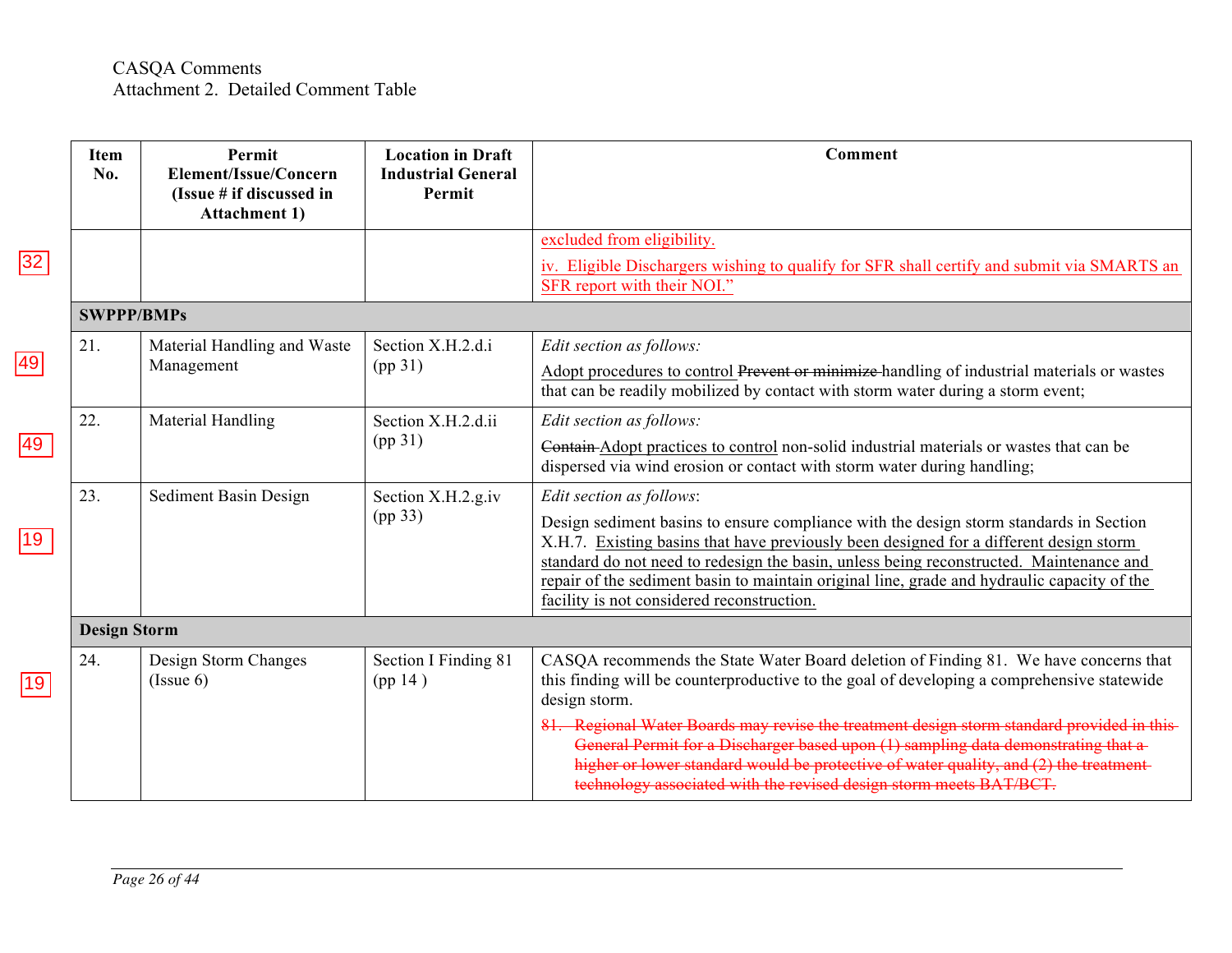|              | <b>Item</b><br>No. | Permit<br>Element/Issue/Concern<br>(Issue # if discussed in<br><b>Attachment 1)</b> | <b>Location in Draft</b><br><b>Industrial General</b><br>Permit | Comment                                                                                                                                                                                                                                                                                                                                                                                                                                             |
|--------------|--------------------|-------------------------------------------------------------------------------------|-----------------------------------------------------------------|-----------------------------------------------------------------------------------------------------------------------------------------------------------------------------------------------------------------------------------------------------------------------------------------------------------------------------------------------------------------------------------------------------------------------------------------------------|
| 19           | 25.                | Design Storm Standards<br>(Issue 6)                                                 | Section X.H.7.a.<br>(pp 34)                                     | CASQA recommends the addition of a new subsection for the volume-based calculation<br>which would allow the option of using local historical rainfall records, similar to options<br>provided for design of flow-based BMPs (H.7.b.ii and H.7.b.iii).                                                                                                                                                                                               |
|              |                    |                                                                                     |                                                                 | iv. "The volume of runoff produced by the $85th$ percentile storm event, as determined from<br>local historical rainfall records."                                                                                                                                                                                                                                                                                                                  |
| $ 19\rangle$ | 26.                | Design Storm Standards<br>(Issue 6)                                                 | Section X.H.7.a.ii<br>(pp 34)                                   | The WEF document contains a series of equations that are related and provide a few methods<br>of getting at the solution - depending on the assumptions and various site factors that are<br>applicable (drawdown time, etc.). Additionally WEF Manual has a newer version.<br>Therefore we suggest revision to footnote 7 to reference the various equations and the<br>previous and current versions of the WEF Manual. Edit citation as follows: |
|              |                    |                                                                                     |                                                                 | <sup>7</sup> Water Environment Federation (WEF). Manual of Practice No. 23/ ASCE Manual of<br>Practice No. 87, Cited in Chapter 5, pg. 175 Equation 5.2 (1998 Edition) and Cited in<br>Chapter 3 (2012 Edition).                                                                                                                                                                                                                                    |
| 19           | 27.                | Design Storm Standards<br>(Issue 6)                                                 | Section X.H.7.a.iii<br>(pp 34)                                  | Revise footnote 8 on Page 35 to reference the current and potential future location of the<br>CASQA BMP handbooks. Edit citation as follows:                                                                                                                                                                                                                                                                                                        |
|              |                    |                                                                                     |                                                                 | <sup>8</sup> California Stormwater Quality Association. Stormwater Best Management Practice New<br>Development and Redevelopment Handbook. Web. June 2003<br><http: development.asp="" www.cabmphandbooks.com=""> <http: www.casqa.org="">.</http:></http:>                                                                                                                                                                                         |
| 19           | 28.                | Design Storm Standards<br>(Issue 6)                                                 | Section H.7.b<br>(pp 35)                                        | The introductory language says that dischargers must treat two times the maximum flow rate,<br>while one of the subsections that follow provides an option of designing for a maximum flow<br>intensity of 0.2 inch/hr. CASQA assumes that the intent was not to require design for twice<br>the maximum intensity of 0.2 inch/hr. and recommends the following revision to the<br>introductory section:                                            |
|              |                    |                                                                                     |                                                                 | "Flow-based BMPs: storm water flow-based BMPs shall be designed to treat an hourly flow-                                                                                                                                                                                                                                                                                                                                                            |
|              |                    |                                                                                     |                                                                 | of no less than two times the maximum hourly flow of an 85 percentile 24-hour storm.<br>Dischargers shall calculate the flow needed to be treated using one of the following methods:                                                                                                                                                                                                                                                               |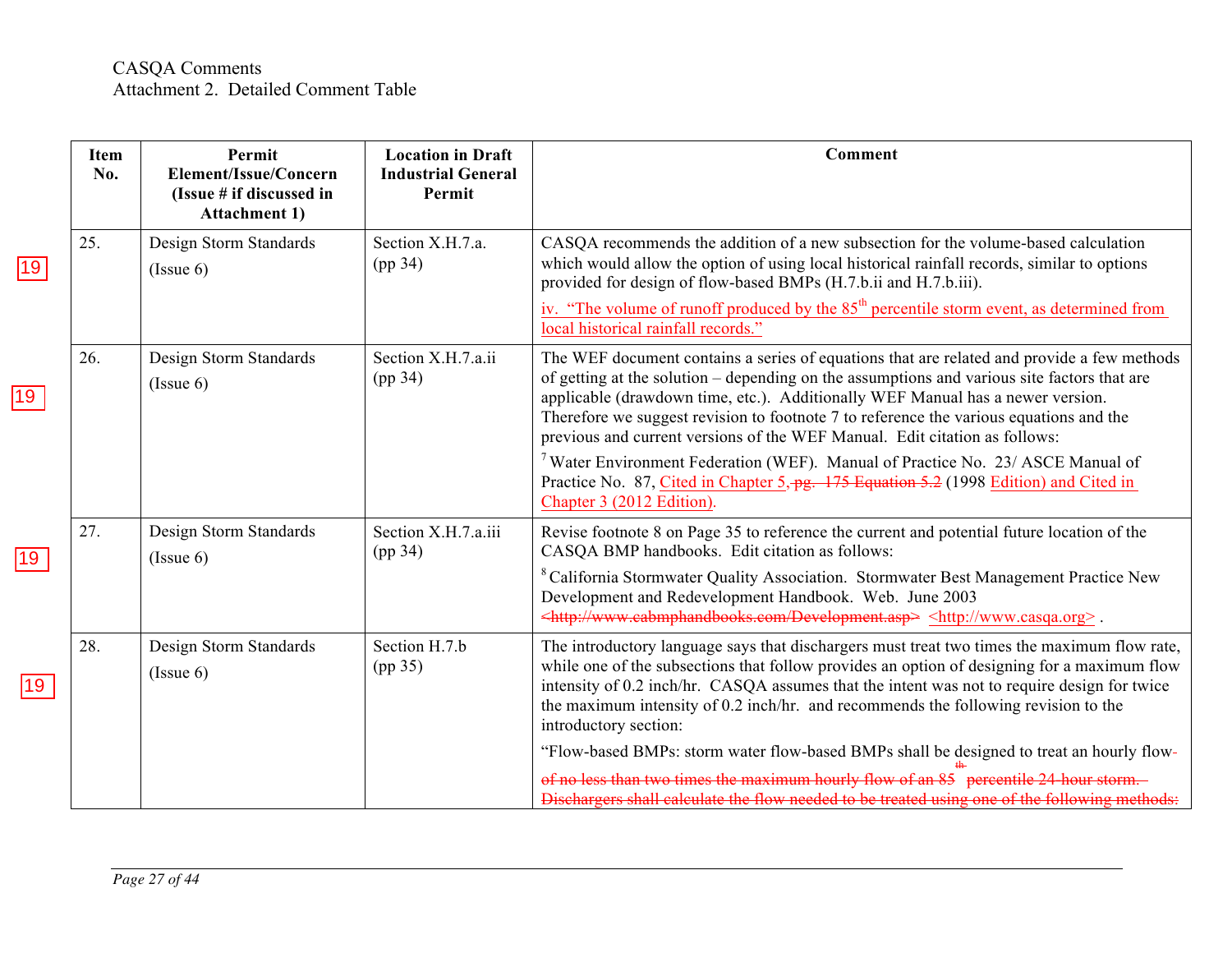|              | <b>Item</b><br>No. | Permit<br>Element/Issue/Concern<br>(Issue # if discussed in<br><b>Attachment 1)</b> | <b>Location in Draft</b><br><b>Industrial General</b><br>Permit | Comment                                                                                                                                                                                                                                                                                                                                                                                                                                                                                                                             |
|--------------|--------------------|-------------------------------------------------------------------------------------|-----------------------------------------------------------------|-------------------------------------------------------------------------------------------------------------------------------------------------------------------------------------------------------------------------------------------------------------------------------------------------------------------------------------------------------------------------------------------------------------------------------------------------------------------------------------------------------------------------------------|
|              |                    |                                                                                     |                                                                 | established using one of the following methods"                                                                                                                                                                                                                                                                                                                                                                                                                                                                                     |
|              | 29.                | Design Storm Standards                                                              | Section H.7.b.i.                                                | CASQA suggests clarifying the wording of this paragraph to read:                                                                                                                                                                                                                                                                                                                                                                                                                                                                    |
| 19           |                    | (Issue 6)                                                                           | (pp 35)                                                         | "The maximum flow rate of runoff produced from a rainfall intensity of 0.2 inch/hr for each-<br>hour of a storm event."                                                                                                                                                                                                                                                                                                                                                                                                             |
|              |                    |                                                                                     |                                                                 | The current added wording "for each hour of a storm event" is not consistent with the<br>remainder of the design storm definition. As currently written, this wording unintentionally<br>describes a 24-hour event of 4.8 inches, about 5 times the typical magnitude of the $85th$<br>percentile, 24-hour event.                                                                                                                                                                                                                   |
| 19           | 30.                | Design Storm Event (Issue 6)                                                        | Section XIII.A.1 (pp)<br>45)                                    | CASQA recommends that the State Water Board extend the purpose of the design storm to<br>shield dischargers from liability and unnecessary actions that might result from the<br>exceedance of NALs during events that exceed the design storm. While there are no<br>automatic monetary penalties for exceeding the NALs, the Discharger is still required to<br>undertake Exceedance Response Actions (ERAs) and which can be resource intensive if the<br>direct cause of the exceedance is the excessive size of a storm event. |
|              |                    |                                                                                     |                                                                 | CASQA recommends the addition of a statement in this paragraph to read:                                                                                                                                                                                                                                                                                                                                                                                                                                                             |
|              |                    |                                                                                     |                                                                 | Dischargers shall perform sampling, analysis and reporting in accordance with the<br>requirements of this General Permit and use this information to conduct two types of<br>assessment related to NALs. No analytical results from an exceedance of a design storm<br>shall be used in these assessments. There are two types of NAL exceedances based upon the<br>NAL values found in Table 5.                                                                                                                                    |
|              |                    | PRDs/Reporting/No Exposure and No Discharge/SMARTS                                  |                                                                 |                                                                                                                                                                                                                                                                                                                                                                                                                                                                                                                                     |
| $ 33\rangle$ | 31.                | Unplanned and Temporary<br><b>Exposure Waivers</b>                                  | Appendix 1, Section<br>2.b<br>(pp <sub>3</sub> )                | Facilities with NEC Coverage must register for NOI coverage within 7 days of when an<br>unplanned exposure of industrial activities occurs unless receiving a written waiver from the<br>Regional Water Board. Seven days is insufficient time to contact and receive a written                                                                                                                                                                                                                                                     |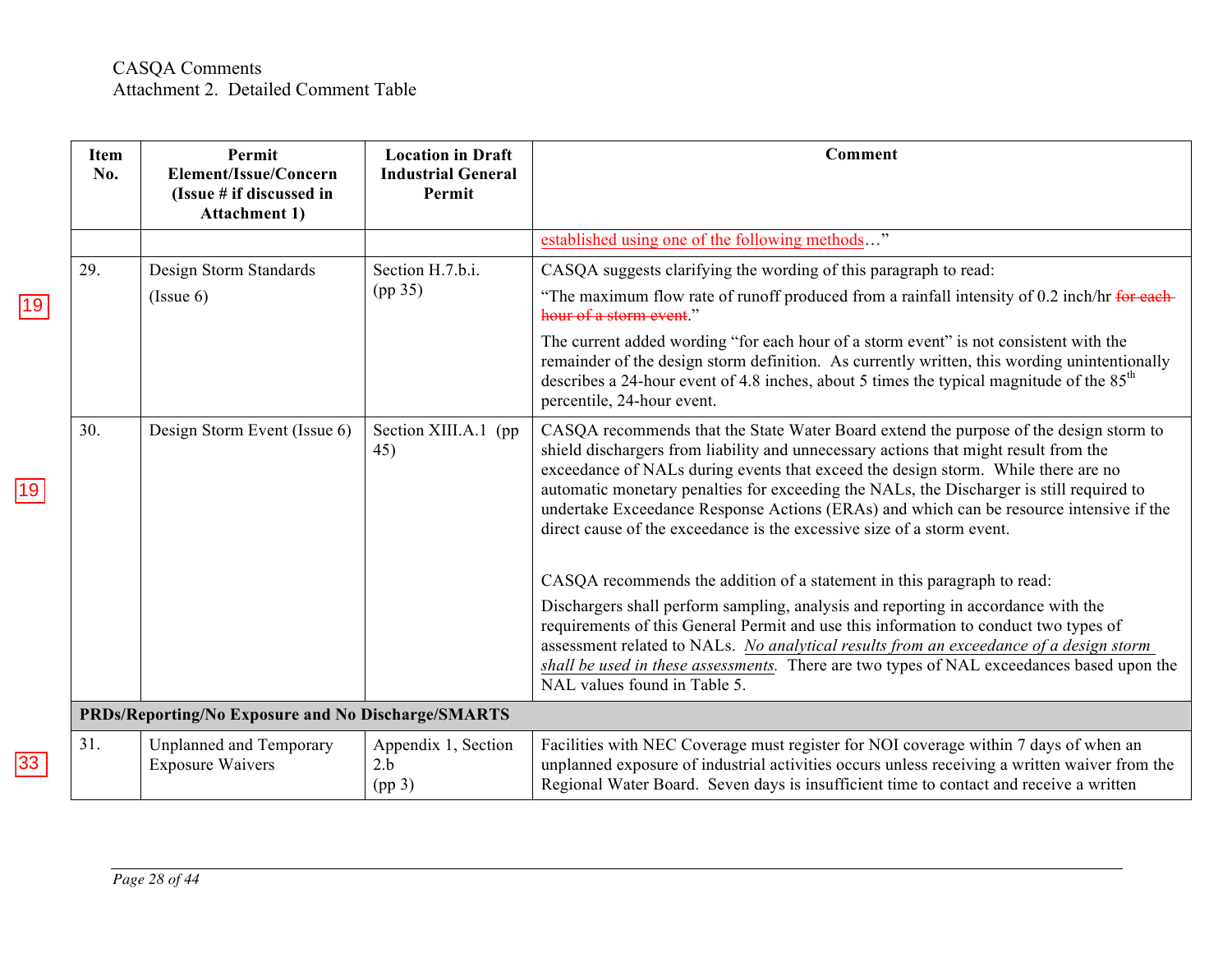### CASQA Comments Attachment 2. Detailed Comment Table

| <b>Item</b><br>No. | Permit<br>Element/Issue/Concern<br>(Issue # if discussed in<br><b>Attachment 1)</b> | <b>Location in Draft</b><br><b>Industrial General</b><br>Permit | <b>Comment</b>                                                                                                                                                                                                                                                                                                                                                                                                                                                                                                                                                                                                                                                                |
|--------------------|-------------------------------------------------------------------------------------|-----------------------------------------------------------------|-------------------------------------------------------------------------------------------------------------------------------------------------------------------------------------------------------------------------------------------------------------------------------------------------------------------------------------------------------------------------------------------------------------------------------------------------------------------------------------------------------------------------------------------------------------------------------------------------------------------------------------------------------------------------------|
|                    |                                                                                     |                                                                 | waiver from the Regional Water Board in the event of a one-time exposure or to prepare NOI<br>PRDs (SWPPP, Site Map, etc.). CASQA recommends that the language be changed to say<br>that the Regional Water Board shall be contacted within 7 days of the unplanned exposure<br>and the facility will be required to register for NOI coverage within 21 days of receiving a<br>written waiver denial from the Regional Water Board.                                                                                                                                                                                                                                          |
|                    |                                                                                     |                                                                 | Facilities with NEC Coverage must register for NOI coverage prior to a planned facility<br>change that will cause exposure of industrial activities. There may be instances in which<br>changes to a facility occur where materials may need to be outside for a short period of time<br>and it does not make sense to file for NOI coverage during periods with no anticipated<br>rainfall. We recommend that a provision be added that temporary one-time short term<br>planned exposure of materials may be allowed during periods with no anticipated rainfall, if<br>approved by the Regional Water Board, similar to the NOI coverage waiver for unplanned<br>exposure. |
|                    |                                                                                     |                                                                 | CASQA recommends the following changes to address these two situations:                                                                                                                                                                                                                                                                                                                                                                                                                                                                                                                                                                                                       |
|                    |                                                                                     |                                                                 | "b. If changes at a facility result in potential exposure of industrial activities or materials, the<br>"no exposure" conditional exclusion ceases to apply. Dischargers shall register for coverage<br>under this General Permit for industrial storm water discharges prior to a planned facility<br>change that will cause exposure.                                                                                                                                                                                                                                                                                                                                       |
|                    |                                                                                     |                                                                 | If the planned change is a temporary condition that will occur for a short period when rainfall<br>is unlikely the Discharger may contact the Regional Water Board to discuss whether the<br>requirement to obtain NPDES permit coverage can be waived. Unless the Discharger<br>receives a written waiver from the Regional Water Board, the Discharger shall electronically<br>file for NOI permit coverage within 21 days or receiving the written waiver denial from the<br><b>Regional Water Board.</b>                                                                                                                                                                  |
|                    |                                                                                     |                                                                 | In the event of unplanned exposure, the Discharger shall register for coverage under this<br>General Permit for industrial storm water discharges or within seven (7) calendar days after<br>unplanned exposure occurs. If an unplanned exposure occurs due to an emergency response<br>or one-time event that is unlikely to re-occur, Dischargers may contact the Regional Water                                                                                                                                                                                                                                                                                            |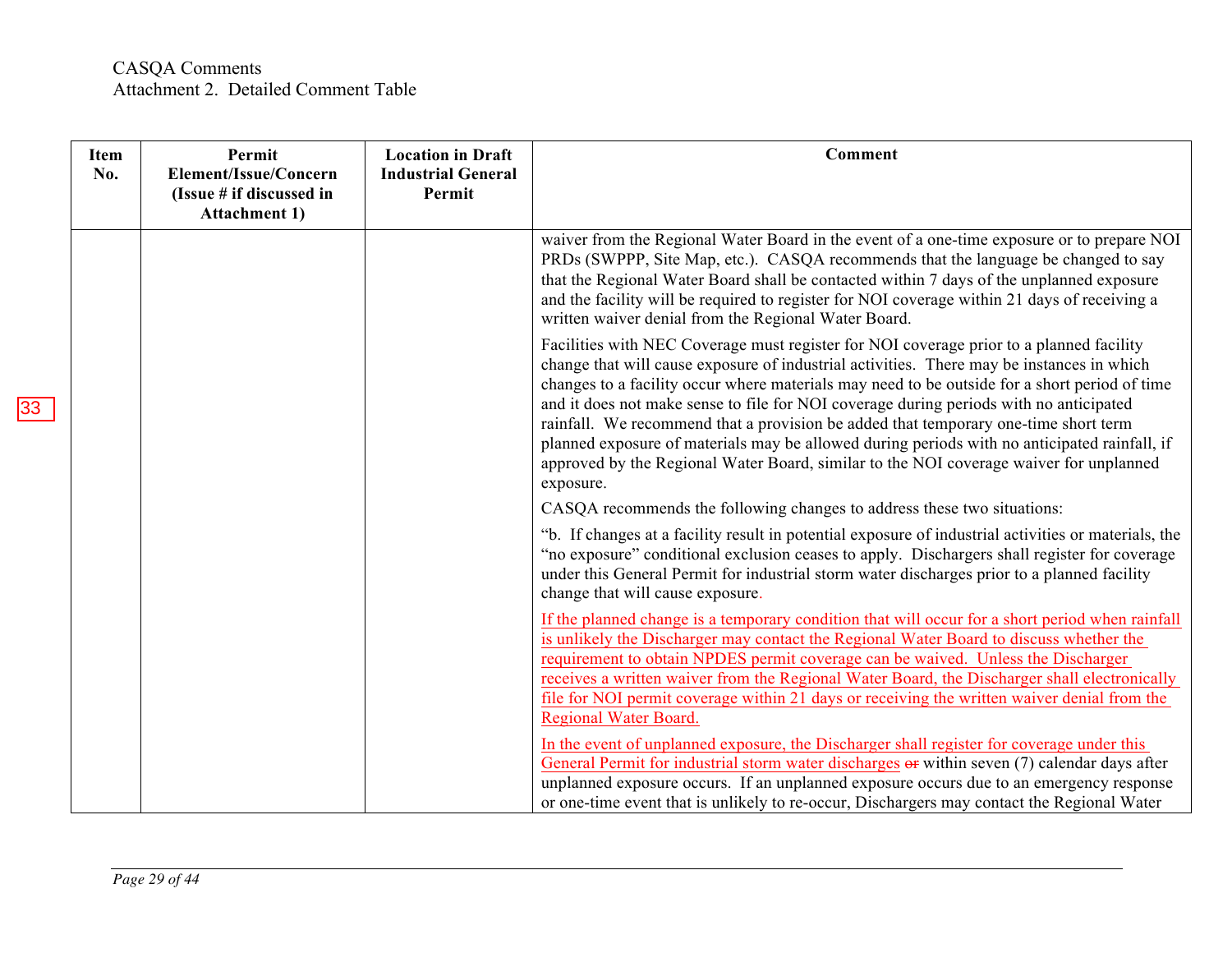|                 | Item<br>No. | Permit<br>Element/Issue/Concern<br>(Issue # if discussed in<br><b>Attachment 1)</b> | <b>Location in Draft</b><br><b>Industrial General</b><br>Permit | <b>Comment</b>                                                                                                                                                                                                                                                                                                                                                                                                                                                                                                                                                                                                                                                                                                                                                                                                      |
|-----------------|-------------|-------------------------------------------------------------------------------------|-----------------------------------------------------------------|---------------------------------------------------------------------------------------------------------------------------------------------------------------------------------------------------------------------------------------------------------------------------------------------------------------------------------------------------------------------------------------------------------------------------------------------------------------------------------------------------------------------------------------------------------------------------------------------------------------------------------------------------------------------------------------------------------------------------------------------------------------------------------------------------------------------|
| 33              |             |                                                                                     |                                                                 | Board to discuss whether the requirement to obtain NPDES permit coverage can be waived.<br>Unless the Discharger receives a written waiver from the Regional Water Board, the<br>Discharger shall electronically file for NOI permit coverage within 21 days or receiving the<br>written waiver denial from the Regional Water Board."                                                                                                                                                                                                                                                                                                                                                                                                                                                                              |
| 25              | 32.         | Annual Recertification of<br><b>NEC</b>                                             | Appendix 1, Section<br>B.6<br>(pp 5)                            | CASQA believes that assessing an annual fee associated with annual recertification for No<br>Exposure Certification is unnecessary an inconsistent with federal as well as other state<br>requirements (i.e., Washington and Oregon). Subjecting dischargers who pose little or no<br>threat to stormwater quality to recurring annual fees is unwarranted for dischargers who are<br>merely certifying there has been no change in their status. Should the no exposure status<br>change, the discharger would be required to apply for coverage and would pay permit annual<br>fees as required by the Water Code.                                                                                                                                                                                                |
|                 |             |                                                                                     |                                                                 | Consistent with US EPA and other local state NEC provisions, CASQA recommends the<br>State Water Board modify the NEC submittal requirements to require to recertification once<br>every 5 years, rather than annually.                                                                                                                                                                                                                                                                                                                                                                                                                                                                                                                                                                                             |
| 25 <sub>2</sub> | 33.         | NEC Coverage PRDs (Site<br>Map)                                                     | Section II.B.1.c<br>(pp16)                                      | A site map equivalent to a SWPPP site map from Section X.E of the General Permit is<br>required as part of the NEC PRDs. Due to the potential high cost of producing a site map<br>with all of detailed requirements listed in Section X.E, we recommend the requirement to<br>include a site map is removed from the NEC submittal requirements or that a recent aerial<br>photograph, and/or photographs of the facility be allowed in lieu of the detailed site map.<br>Aerial photographs and/or photographs will have sufficient detail to illustrate a condition of<br>no exposure and should be sufficient for the purposes of the NEC. Facility photographs are<br>sufficient to show no exposed significant materials for a notice of termination, and should be<br>sufficient for the purposes of an NEC. |
|                 |             |                                                                                     |                                                                 | There is no requirement to submit a site map with the NEC under the EPA MSGP or other<br>NPDES permits issued by other West Coast states with NPDES permitting authority (i.e.,<br>Arizona, Washington, and Oregon).                                                                                                                                                                                                                                                                                                                                                                                                                                                                                                                                                                                                |
| 34              | 34.         | NONA/No Discharge                                                                   | Section I Finding 22                                            | CASQA understands that California Water Code (CWC) section $13399.30(a)(2)$ is the basis                                                                                                                                                                                                                                                                                                                                                                                                                                                                                                                                                                                                                                                                                                                            |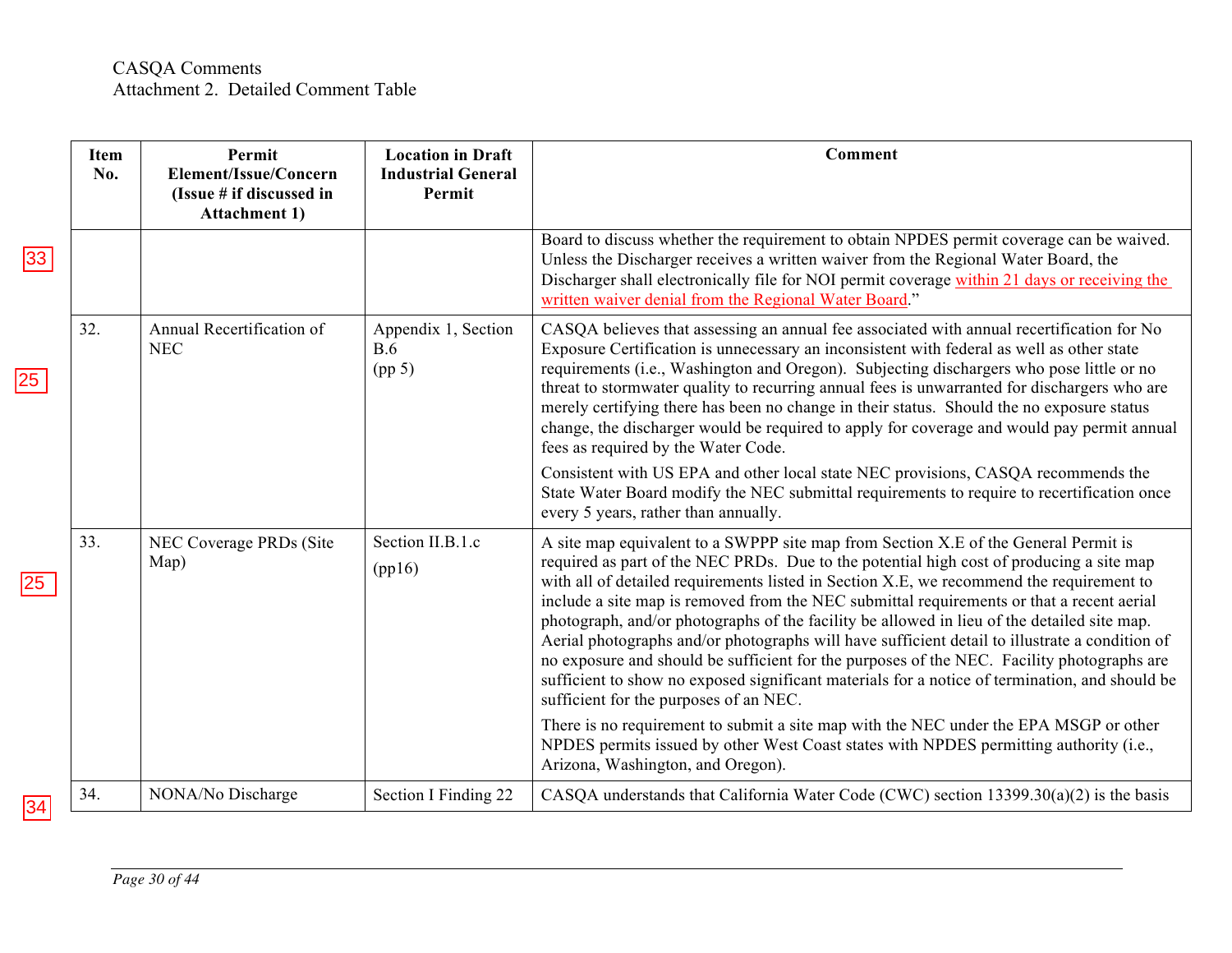|    | <b>Item</b><br>No. | Permit<br>Element/Issue/Concern<br>(Issue # if discussed in<br><b>Attachment 1)</b> | <b>Location in Draft</b><br><b>Industrial General</b><br>Permit | <b>Comment</b>                                                                                                                                                                                                                                                                                                                                                                                                                                                                                                                                                                                                                                                                                                                                                                                                                                                                                                                                                                                                                                                                                                       |
|----|--------------------|-------------------------------------------------------------------------------------|-----------------------------------------------------------------|----------------------------------------------------------------------------------------------------------------------------------------------------------------------------------------------------------------------------------------------------------------------------------------------------------------------------------------------------------------------------------------------------------------------------------------------------------------------------------------------------------------------------------------------------------------------------------------------------------------------------------------------------------------------------------------------------------------------------------------------------------------------------------------------------------------------------------------------------------------------------------------------------------------------------------------------------------------------------------------------------------------------------------------------------------------------------------------------------------------------|
| 34 |                    |                                                                                     | (pp <sub>3</sub> )                                              | for some of the language in Finding 22, which has been included in lieu of the no discharge<br>exclusion contained in the draft Industrial General. However, the new Finding 22 text is<br>unclear and infeasible, and provides a disincentive for dischargers to contain water on their<br>site. The draft Industrial General text goes further to state that a NONA will certify that a<br>facility will never discharge. We request that a specific threshold be provided that will<br>provide certainty for dischargers, regulators, and environmental groups, as well as civil<br>engineers that are being asked to stamp hydrology reports certifying "no discharge ever."<br>The 2011 Draft IGP analysis of its selection of the 100-year, 24-hour storm as the threshold<br>for the no discharge certification, correctly stated that this storm event had a 1% chance of<br>occurring in a given year. We assert that this is a sufficiently small probability to protect<br>water quality and provide certainty for engineers and dischargers. CASQA requests this<br>provision be included in the permit. |
|    |                    |                                                                                     |                                                                 | Using an analogy to the NEC certification which allows a discharger to qualify for the<br>exclusion, and later obtain full permit coverage in the event of an exposure, it stands to<br>reason that a similar off-ramp should be included for facilities with little chance of ever<br>discharging. Because a facility like this is unlikely to ever discharge, and therefore will<br>never reach ERA Level 2 and have a chance to redefine BAT/BCT, it is essential to provide<br>an opening for these facilities to provide justification that they present no threat to water<br>quality. Because the CWC does not define the criteria for establishing a NONA, we also<br>request that guidance be provided for public review prior to permit adoption.                                                                                                                                                                                                                                                                                                                                                          |
| 34 | 35.                | NONA/No Discharge<br>Demonstration                                                  | Section I Finding.22<br>(pp <sub>3</sub> )                      | It is not clear whether Finding 22 is creating new criteria for how the demonstration must be<br>made under CWC 13399.30, since it adds detail that is not in the CWC section (i.e.,<br>certification by a licensed PE for the case where discharge is prevented by the facility's<br>engineering and construction). In addition, Finding 22 uses the phrase "never discharge"<br>which is not in the CWC section.                                                                                                                                                                                                                                                                                                                                                                                                                                                                                                                                                                                                                                                                                                   |
|    |                    |                                                                                     |                                                                 | CASQA recommends draft Industrial General Permit language should be clarified to reflect<br>that the permit does not, itself, require filing a NONA. Suggested language modifications for<br>Finding 22 are included below.                                                                                                                                                                                                                                                                                                                                                                                                                                                                                                                                                                                                                                                                                                                                                                                                                                                                                          |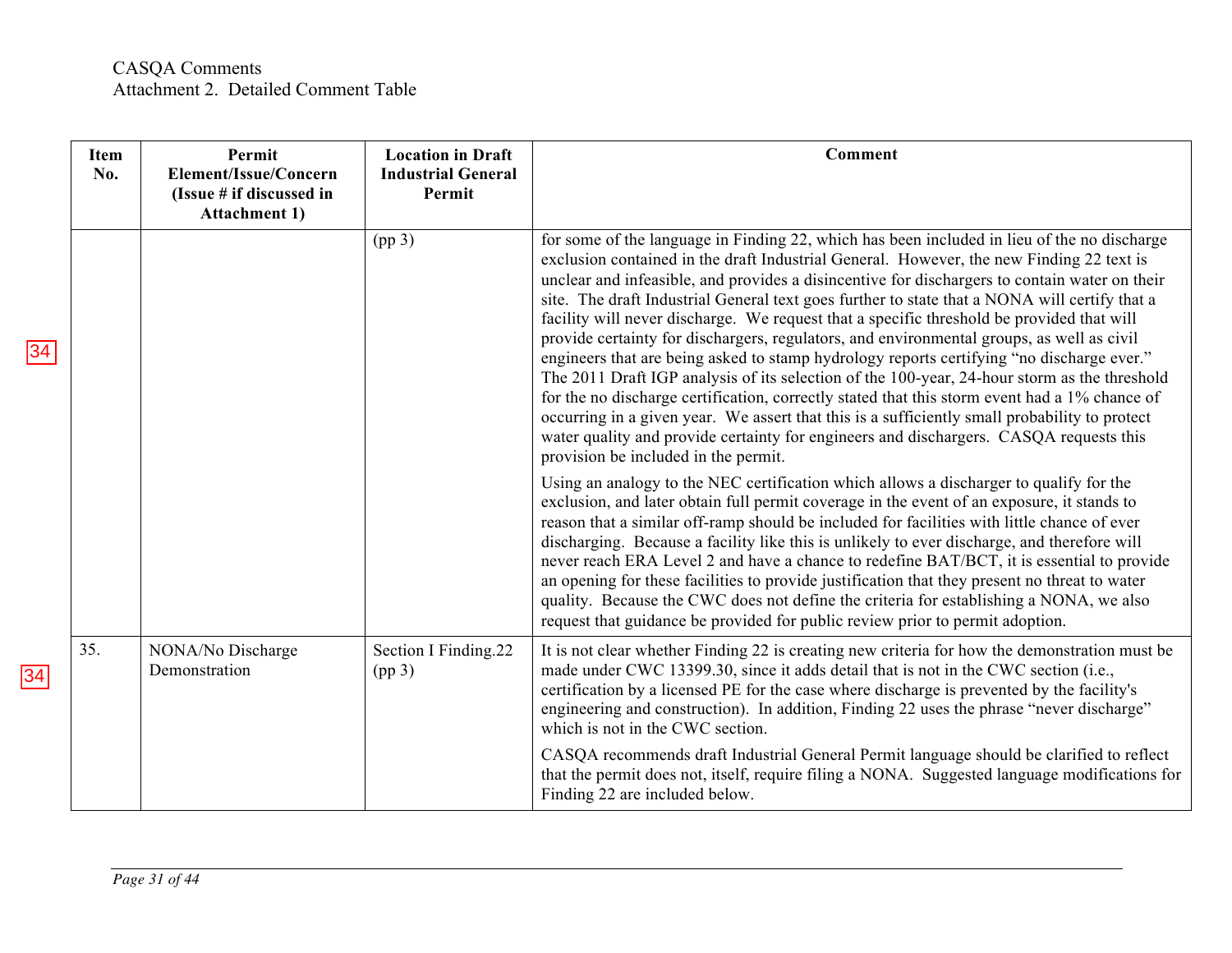|    | <b>Item</b><br>No. | Permit<br>Element/Issue/Concern<br>(Issue # if discussed in<br><b>Attachment 1)</b> | <b>Location in Draft</b><br><b>Industrial General</b><br>Permit | Comment                                                                                                                                                                                                                                                                                                                                                                                                                                                                                                                                                                                                                                                                                                                                                                                                                                                                                                                                                                                                                                                                                                                                                                                  |
|----|--------------------|-------------------------------------------------------------------------------------|-----------------------------------------------------------------|------------------------------------------------------------------------------------------------------------------------------------------------------------------------------------------------------------------------------------------------------------------------------------------------------------------------------------------------------------------------------------------------------------------------------------------------------------------------------------------------------------------------------------------------------------------------------------------------------------------------------------------------------------------------------------------------------------------------------------------------------------------------------------------------------------------------------------------------------------------------------------------------------------------------------------------------------------------------------------------------------------------------------------------------------------------------------------------------------------------------------------------------------------------------------------------|
| 34 |                    |                                                                                     |                                                                 | "22. Facilities otherwise subject to this General Permit but for which a valid Notice of Non-<br>Applicability (NONA) and a NONA Technical Report has been certified and submitted via<br>SMARTS by the Discharger's LRP (see Wat. Code, $\S$ 13399.30, subd. (a)(2)) are not covered<br>under this General Permit. The facility may be (1) engineered and constructed so as not to<br>never discharge industrial storm water to waters of the United States, as certified by a<br>California licensed professional engineer, based on a 100-year, 24-hour storm or (2) located<br>in basins or other physical locations that are not hydrologically connected to waters of the<br>United States. The NONA Technical Report shall demonstrate that the facility does not-<br>discharge to waters of the United States. Information about the NONA and the NONA-<br>Technical Report are available on the SMARTS website. This General Permit does not<br>impose any requirement on facilities that do not discharge industrial storm water to waters of<br>the United States, including any requirement to file a NONA; (see Wat. Code, § 13399.30 as<br>to its separate requirements)." |
| 50 | 36.                | <b>SMARTS Data Entry Person</b>                                                     | Multiple                                                        | CASQA recommends the Industrial General Permit / Storm Water Multi-Application and<br>Report Tracking System (SMARTS) allow Dischargers to designate and utilize data entry<br>persons to enter information and data into SMARTS, which would then be certified and<br>submitted by the Dischargers duly authorized representative.<br>Alternatively, allowance of a data entry person(s) for a facility could be handled<br>administratively through SMARTS. If this option is chosen, CASQA recommends the Fact<br>Sheet note this.                                                                                                                                                                                                                                                                                                                                                                                                                                                                                                                                                                                                                                                    |
| 34 | 37.                | Annual Report                                                                       | Fact Sheet, Item O<br>$(pp 54)$ , and<br>Section XVI<br>(pp 57) | The reference to the Annual Report contents in the Fact Sheet is not consistent with the<br>description in the draft Industrial General Permit. The language in the Fact Sheet states the<br>"Annual Report must include a summary and evaluation of all sampling and analysis results,<br>original laboratory reports, chain of custody forms." The Annual Report description included<br>in the draft Industrial General Permit does not specify the requirements to include original<br>laboratory reports and chain of custody forms. CASQA recommends the Fact Sheet be<br>revised to be consistent with the language included in the draft Industrial General Permit.                                                                                                                                                                                                                                                                                                                                                                                                                                                                                                              |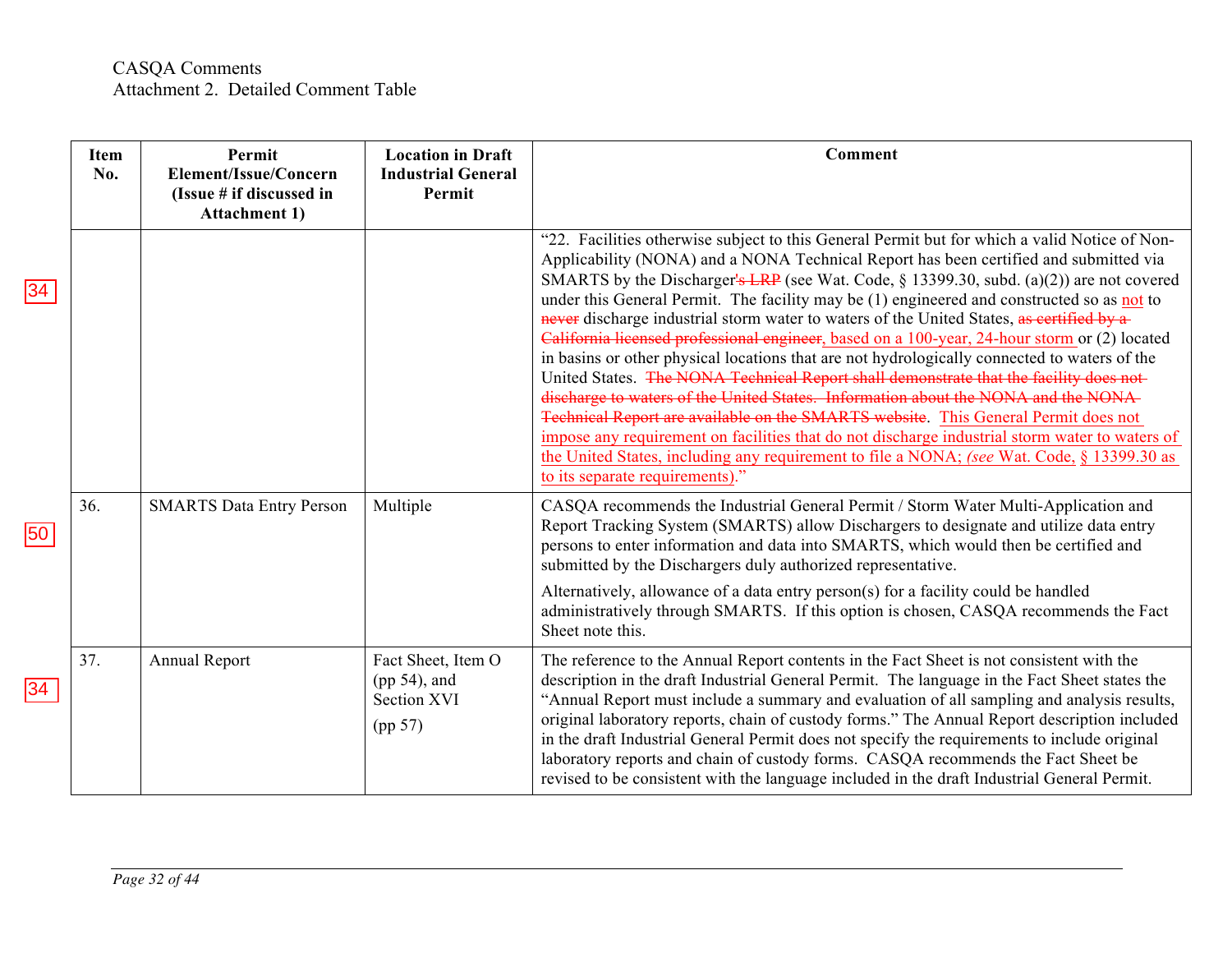|    | <b>Item</b><br>No. | Permit<br>Element/Issue/Concern<br>(Issue # if discussed in<br><b>Attachment 1)</b> | <b>Location in Draft</b><br><b>Industrial General</b><br>Permit | Comment                                                                                                                                                                                                                                                                                                                                                                                                                                                                                                                                                                                          |
|----|--------------------|-------------------------------------------------------------------------------------|-----------------------------------------------------------------|--------------------------------------------------------------------------------------------------------------------------------------------------------------------------------------------------------------------------------------------------------------------------------------------------------------------------------------------------------------------------------------------------------------------------------------------------------------------------------------------------------------------------------------------------------------------------------------------------|
| 35 | 38.                | Annual Report                                                                       | <b>Section XVI</b><br>(pp 57)                                   | The reporting and evaluation year for the IGP is July 1 through June 30. It is unreasonable to<br>submit an annual report by July 15. At minimum 60 days following the end of the reporting<br>period should be allowed to complete and submit the report. However, we recognize that the<br>SMARTS system would be over-burdened if both industrial and construction dischargers<br>have the same submission deadline. Therefore, CASQA recommends that the IGP Annual<br>Report be completed and submitted by September 15 to offset it from the Construction<br>General Permit Annual Report. |
|    |                    | <b>LRP and Signatory Requirements</b>                                               |                                                                 |                                                                                                                                                                                                                                                                                                                                                                                                                                                                                                                                                                                                  |
|    | 39.                | Definition of Duly<br>Authorized Representative<br>(Issue 7)                        | Attachment H<br>Glossary                                        | "Duly Authorized Representative A person who has been authorized by the Legally-<br>Responsible Person Discharger to sign specified documents, as set forth in Standard<br>Condition Section XXI.K., eertify, and electronically submit Permit Registration-<br>Documents, Notices of Termination, and any other documents, reports, or information<br>required by the General Permit, the State or Regional Water Board, or US EPA. Duly-<br>Authorized Representative eligibility is as follows:                                                                                               |
|    |                    |                                                                                     |                                                                 | a. The LRP must authorize via SMARTS any person designated as a Duly Authorized-<br>Representative;                                                                                                                                                                                                                                                                                                                                                                                                                                                                                              |
|    |                    |                                                                                     |                                                                 | b. The authorization shall specify that a person designated as a Duly Authorized-<br>Representative has responsibility for the overall operation of the regulated facility or-<br>activity, such as a person that is a manager, operator, superintendent, or another position of<br>equivalent responsibility, or is an individual who has overall responsibility for-<br>environmental matters for the company; and,                                                                                                                                                                            |
|    |                    |                                                                                     |                                                                 | e. The authorization must be current (it has been updated to reflect a different individual or-<br>position) prior to any report submittals, certifications, or records certified by the Duly-<br><b>Authorized Representative."</b>                                                                                                                                                                                                                                                                                                                                                             |
|    | 40.                | Various references to LRPs<br>(Issue 7)                                             | Section I, Finding 14<br>(pp 2)                                 | This General Permit requires the Discharger's Legally Responsible Person (LRP) to<br>electronically certify and submit all documents through the State Water Board's SMARTS                                                                                                                                                                                                                                                                                                                                                                                                                      |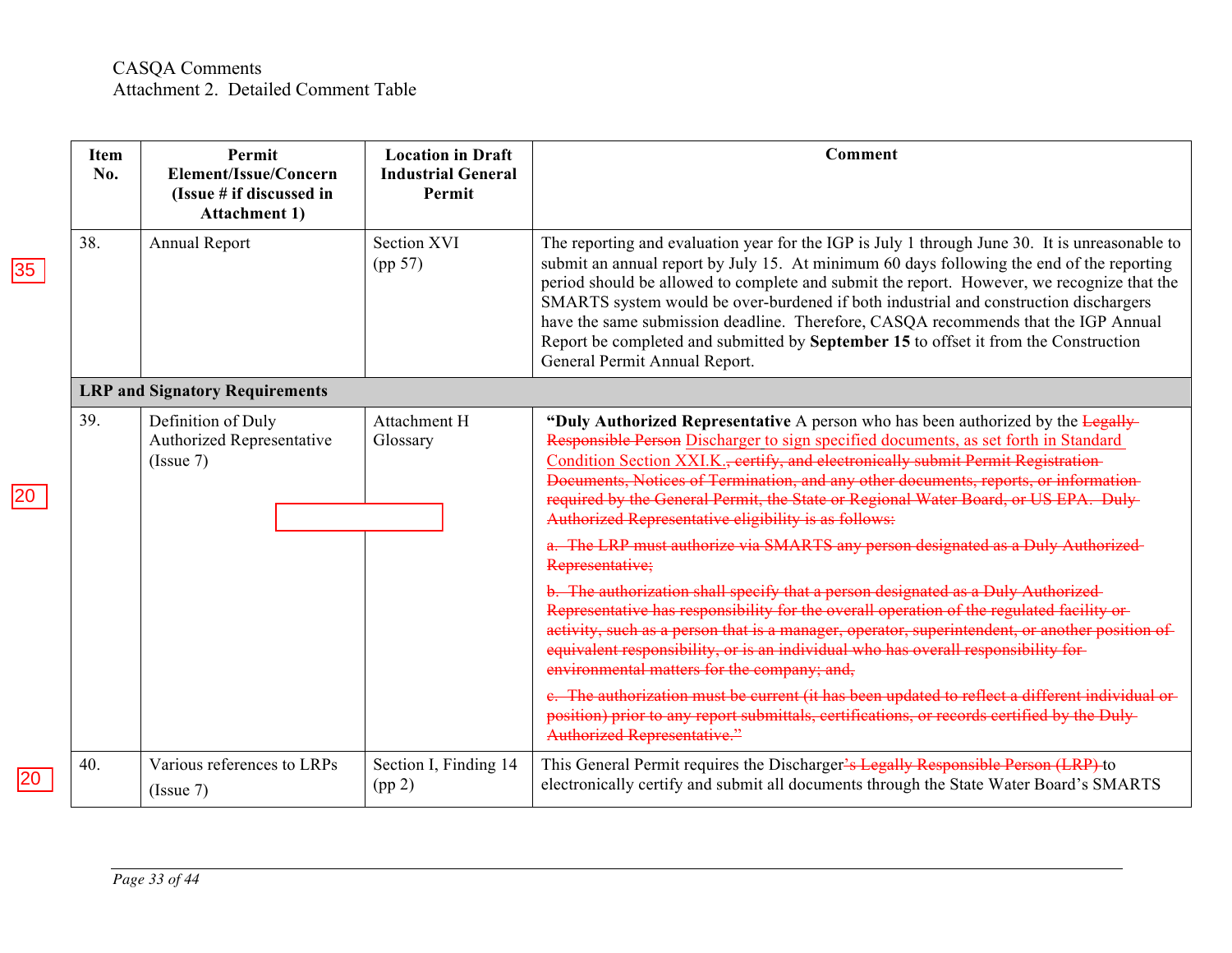|                 | <b>Item</b><br>No. | Permit<br>Element/Issue/Concern<br>(Issue # if discussed in<br><b>Attachment 1)</b> | <b>Location in Draft</b><br><b>Industrial General</b><br>Permit | Comment                                                                                                                                                                                                                                                                                                                                                                                                                                                                                                        |
|-----------------|--------------------|-------------------------------------------------------------------------------------|-----------------------------------------------------------------|----------------------------------------------------------------------------------------------------------------------------------------------------------------------------------------------------------------------------------------------------------------------------------------------------------------------------------------------------------------------------------------------------------------------------------------------------------------------------------------------------------------|
|                 |                    |                                                                                     |                                                                 | website to reduce the state's reliance on paper, to improve efficiency, and to make such<br>General Permit documents more easily accessible to the public and the State and Regional<br>Water Boards.                                                                                                                                                                                                                                                                                                          |
| 20              | 41.                | Various references to LRPs<br>(Issue 7)                                             | Section I, Finding 22<br>(pp <sub>3</sub> )                     | Facilities otherwise subject to this General Permit but for which a valid Notice of Non-<br>Applicability (NONA) and a NONA Technical Report has been certified and submitted via<br>SMARTS by the Discharger $\frac{2}{5}$ LRP (see Wat. Code, § 13399.30, subd. (a)(2)) are not<br>covered under this General Permit.                                                                                                                                                                                        |
|                 |                    |                                                                                     |                                                                 | Note also: the Water Code does not require submission of NONA's via SMARTS and it<br>appears inappropriate to add this requirement in a specific permit.                                                                                                                                                                                                                                                                                                                                                       |
| $ 20\rangle$    | 42.                | Various references to LRPs<br>(Issue 7)                                             | Section II<br>(pp 15)                                           | " Upon administrative termination, Dischargers are subject to enforcement by the Regional<br>Water Boards until coverage under this General Permit is obtained by designating an LRP to<br>submitting new PRDs pursuant to the provisions of Section II. Individuals authorized to<br>certify and submit PRDs and other reports shall be consistent with Section XXI.K of this<br>General Permit, and the administrative details for the use of the SMARTS forms, shall be<br>described in guidance in SMARTS. |
| $\overline{20}$ | 43.                | Various references to LRPs<br>(Issue 7)                                             | Section II A.1<br>(pp 15)                                       | "The Discharger shall designate a Legally Responsible Person (LRP) to register for<br>coverage under this General Permit by certifying and submitting Permit Registration<br>Documents (PRDs) "                                                                                                                                                                                                                                                                                                                |
| 20              | 44.                | Various references to LRPs<br>(Issue 7)                                             | Section II C<br>(pp16)                                          | "1. Existing or new Dischargers shall designate an LRP to register for NOI or NEC coverage<br>under this General Permit by certifying and submitting PRDs in SMARTS"<br>"2. The Discharger shall designate an LRP to certify and submit all PRDs and other<br>required compliance documents via SMARTS, "                                                                                                                                                                                                      |
|                 |                    |                                                                                     |                                                                 | "3. New PRDs shall be certified and submitted via SMARTS by the Discharger's-<br><b>LRP</b> whenever there is a change to either the ownership of the facility operations or<br>the location"                                                                                                                                                                                                                                                                                                                  |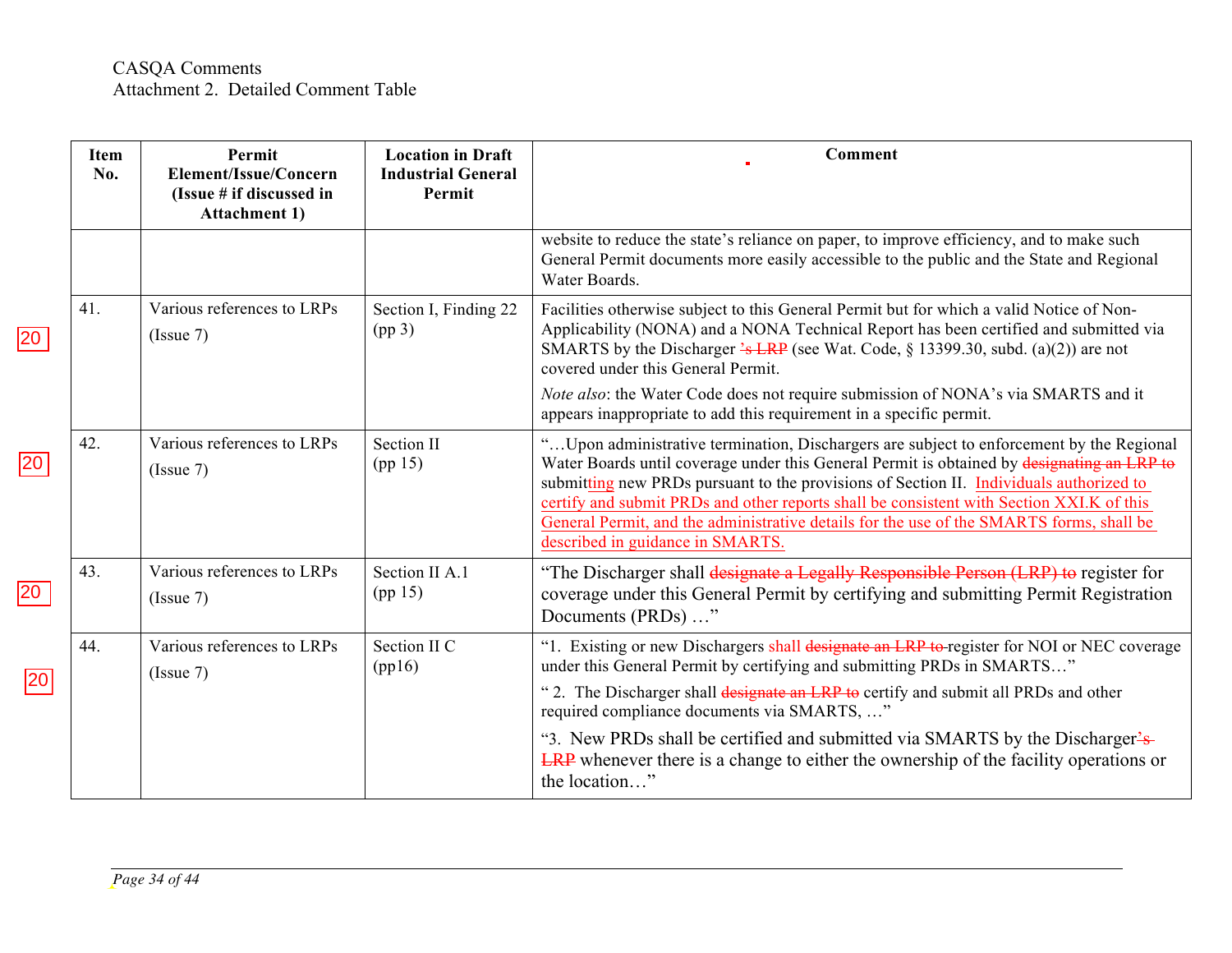| Item<br>No. | Permit<br>Element/Issue/Concern<br>(Issue # if discussed in<br><b>Attachment 1)</b> | <b>Location in Draft</b><br><b>Industrial General</b><br>Permit | Comment                                                                                                                                                                                                                                                                                                                                                                                                                                                                                                                                               |
|-------------|-------------------------------------------------------------------------------------|-----------------------------------------------------------------|-------------------------------------------------------------------------------------------------------------------------------------------------------------------------------------------------------------------------------------------------------------------------------------------------------------------------------------------------------------------------------------------------------------------------------------------------------------------------------------------------------------------------------------------------------|
| 45.         | Electronic Signature and<br><b>Certification Requirements</b><br>(Is sue 7)         | Section XXI.K<br>(pp 68)                                        | "1. All Permit Registration Documents (PRDs) for NOI and NEC coverage, Notices of<br>Termination (NOTs), Annual Monitoring Reports, Level 1 ERA Report, Level 2 ERA<br>Technical Reports, Level 2 ERA Demonstration Technical Reports, or any other document<br>required by this General Permit shall be certified and submitted for submission via SMARTS<br>by the on behalf of the Discharger's LRP as described in this Section K."                                                                                                               |
|             |                                                                                     |                                                                 | "2. PRDs and designations of Duly Authorized Representatives shall be certified and<br>submitted by one of the following representatives of the Discharger:                                                                                                                                                                                                                                                                                                                                                                                           |
|             |                                                                                     |                                                                 | For a corporation: by an authorized corporate officer. For the purposes of this section,<br>a.<br>an authorized corporate officer means: (a) a president, secretary, treasurer, vice-<br>president, or other officer of the corporation with authority to execute documents on<br>behalf of the corporation pursuant to corporate bylaws or board resolution; or (b) the<br>manager of the facility, if authority to sign documents has been assigned or delegated<br>to the manager in accordance with corporate bylaws and by corporate resolution; |
|             |                                                                                     |                                                                 | For a partnership or sole proprietorship: by a general partner or the proprietor,<br>$\mathbf{b}$ .<br>respectively, that is authorized to execute legally binding documents on behalf of the<br>partnership or sole proprietorship (as the case may be) in accordance with the entity's<br>governing documents; or,                                                                                                                                                                                                                                  |
|             |                                                                                     |                                                                 | For a municipality, state, federal, or other public agency: by either a principal<br>$\mathbf{c}$ .<br>executive officer or ranking elected official that possesses signatory authority of the<br>governmental agency at issue. The principal executive officer of a federal agency<br>includes the chief executive officer of the agency or the senior executive officer<br>having responsibility for the overall operations of a principal geographic unit of the<br>agency (e.g., Regional Administrators of US EPA).                              |
|             |                                                                                     |                                                                 | "3. 2. Other than PRDs, the LRP Discharger (via a signed document submitted by a person<br>at the level qualified to submit PRDs) may designate a Duly Authorized Representative to<br>certify and submit via SMARTS all other documents on the behalf of the LRP Discharger<br>that are required by this General Permit or requested by the Regional Water Board, State                                                                                                                                                                              |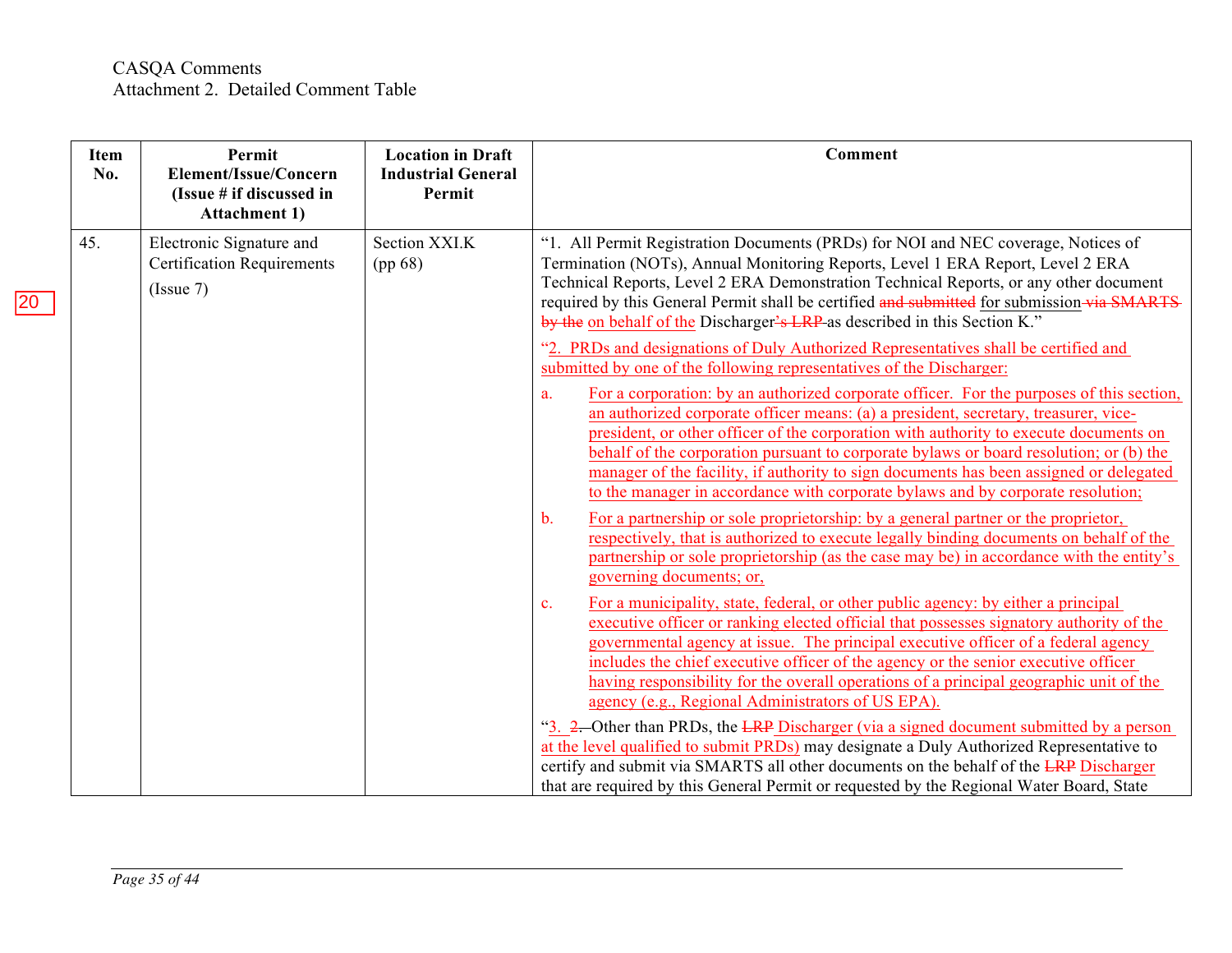|                 | Item<br>No.  | Permit<br>Element/Issue/Concern<br>(Issue # if discussed in<br><b>Attachment 1)</b> | <b>Location in Draft</b><br><b>Industrial General</b><br>Permit | <b>Comment</b>                                                                                                                                                                                                                                                                                                                                                                                                                                                                                                                                                                                                                                                                                                                                                                                                                                                                                                                                                                                                                                                                                                                                                                                                                                                                                                                                                                                                                                                                                                                                                                                                                                                                                                                                                  |
|-----------------|--------------|-------------------------------------------------------------------------------------|-----------------------------------------------------------------|-----------------------------------------------------------------------------------------------------------------------------------------------------------------------------------------------------------------------------------------------------------------------------------------------------------------------------------------------------------------------------------------------------------------------------------------------------------------------------------------------------------------------------------------------------------------------------------------------------------------------------------------------------------------------------------------------------------------------------------------------------------------------------------------------------------------------------------------------------------------------------------------------------------------------------------------------------------------------------------------------------------------------------------------------------------------------------------------------------------------------------------------------------------------------------------------------------------------------------------------------------------------------------------------------------------------------------------------------------------------------------------------------------------------------------------------------------------------------------------------------------------------------------------------------------------------------------------------------------------------------------------------------------------------------------------------------------------------------------------------------------------------|
| $\overline{20}$ |              |                                                                                     |                                                                 | Water Board, US EPA, or local MS4."<br>"4. 3. When a new LRP or Duly Authorized Representative is designated, the Discharger<br>shall ensure that the appropriate revisions are made via SMARTS. In unexpected or<br>emergency situations, it may be necessary for the Discharger to directly contact the State<br>Water Board's Storm Water Section to register for SMARTS account access in order to<br>designate a new Duly Authorized Representative LRP."<br>[Note: If the intent of the language is to formalize a specific new permit requirement that a<br>Discharger may only have one primary representative at a time authorized to certify<br>documents at the level of PRDs and Duly Authorized Representative designations, this<br>should be made explicit. If a new definition is truly needed, which we would prefer not to<br>see, a term like "Primary Discharger Signatory" could be coined, but it seems clearer to use<br>longer descriptive phrases matching normal permit signatory requirements, if possible.<br>Regardless it would be clearer to keep all the signatory requirements in this single Section K<br>and referring only to the Discharger elsewhere. This also avoids the confusion as to whether<br>actual permit requirements attach to signatories personally, which is not the law or the<br>intention.]<br>"5. 4. Documents certified and submitted via SMARTS by an unauthorized or ineligible<br><b>LRP</b> or Duly Authorized Representative person are invalid."<br>"5. LRP-eligibility is as follows: [delete entire item]<br>"6. Duly Authorized Representative eligibility is as follows:<br>a. The LRP Discharger must authorize via SMARTS any person designated as a Duly<br>Authorized Representative; " |
|                 | <b>TMDLs</b> |                                                                                     |                                                                 |                                                                                                                                                                                                                                                                                                                                                                                                                                                                                                                                                                                                                                                                                                                                                                                                                                                                                                                                                                                                                                                                                                                                                                                                                                                                                                                                                                                                                                                                                                                                                                                                                                                                                                                                                                 |
| $\overline{7}$  | 46.          | TMDL Language<br>(Issue 2)                                                          | Section V.C<br>(pp 22)                                          | "After TMDL-specific permit requirements are incorporated into this General Permit<br>following the process outlined in Section VII.A., dischargers subject to one or more<br>identified Total Maximum Daily Loads (TMDLs) shall comply with the applicable                                                                                                                                                                                                                                                                                                                                                                                                                                                                                                                                                                                                                                                                                                                                                                                                                                                                                                                                                                                                                                                                                                                                                                                                                                                                                                                                                                                                                                                                                                     |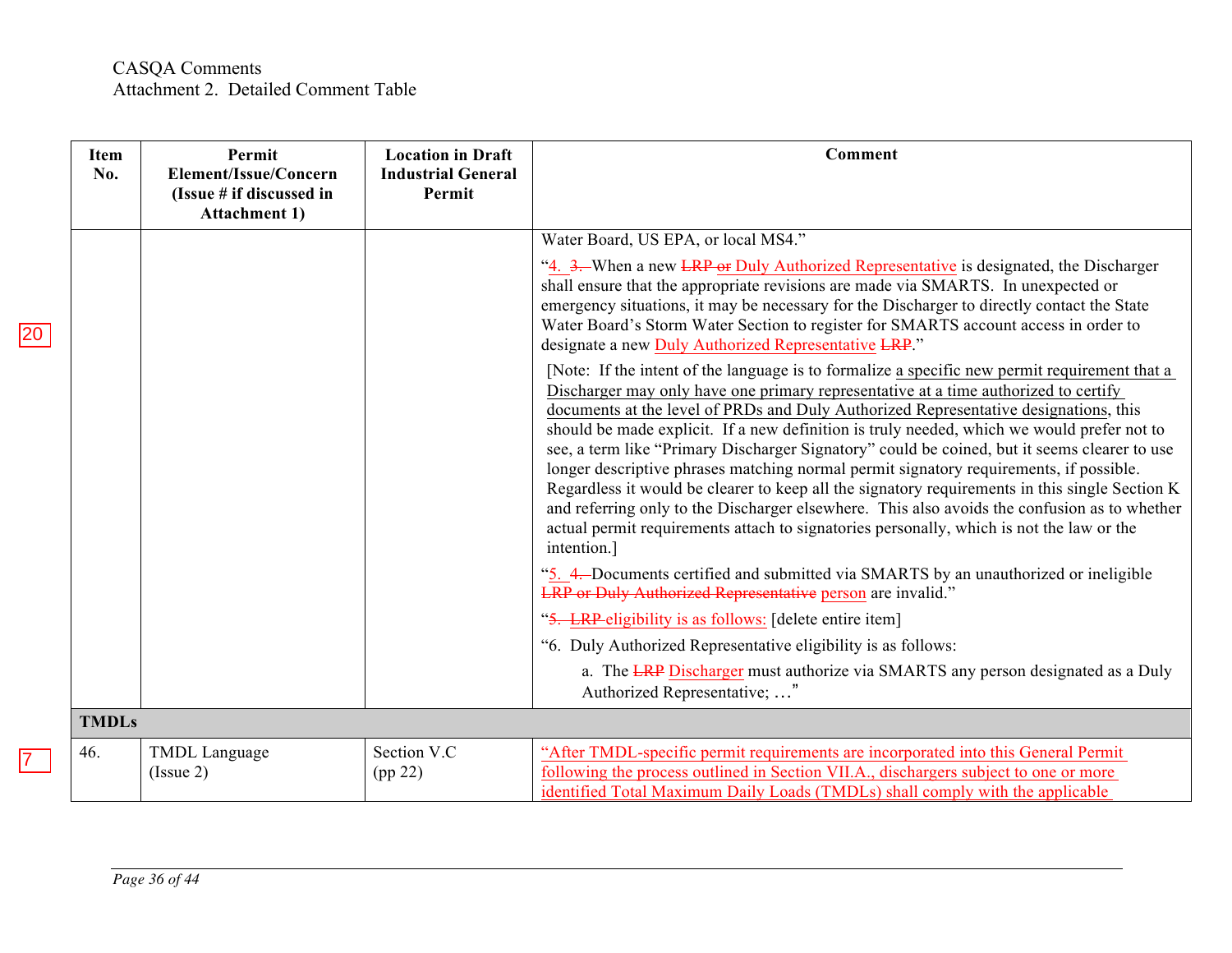|    | Item<br>No. | Permit<br>Element/Issue/Concern<br>(Issue # if discussed in<br><b>Attachment 1)</b> | <b>Location in Draft</b><br><b>Industrial General</b><br><b>Permit</b> | Comment                                                                                                                                                                                                                                                                                                                                                                                                                                                                                     |
|----|-------------|-------------------------------------------------------------------------------------|------------------------------------------------------------------------|---------------------------------------------------------------------------------------------------------------------------------------------------------------------------------------------------------------------------------------------------------------------------------------------------------------------------------------------------------------------------------------------------------------------------------------------------------------------------------------------|
|    |             |                                                                                     |                                                                        | requirements listed in Attachment D."                                                                                                                                                                                                                                                                                                                                                                                                                                                       |
|    |             |                                                                                     |                                                                        | "Dischargers located within a watershed for which a Total Maximum Daily Load (TMDL)<br>has been approved by US EPA, shall comply with the approved TMDL if it identifies-<br>"industrial activity" or industrial-related activities as a source of the pollution and has an-<br>adopted Waste Load Allocation (WLA) and/or implementation language. Attachment D-<br>contains a reference list of potential TMDLs that may apply to Dischargers subject to this-<br><b>General Permit."</b> |
|    |             | <b>Receiving Water Limitations</b>                                                  |                                                                        |                                                                                                                                                                                                                                                                                                                                                                                                                                                                                             |
|    | 47.         | Receiving Water Limitations                                                         | Section VI A and D<br>(pp 22)                                          | "A. Dischargers shall ensure that industrial storm water discharges and authorized NSWDs<br>do not cause or contribute to an exceedance of any applicable WQS in any affected<br>receiving water.                                                                                                                                                                                                                                                                                           |
|    |             |                                                                                     |                                                                        | Add new item                                                                                                                                                                                                                                                                                                                                                                                                                                                                                |
|    |             |                                                                                     |                                                                        | "D. A Discharger will not be in violation of Receiving Water Limitation VI.A. as long as the<br>Discharger has fully complied with the procedure described in Special Condition XX.B."                                                                                                                                                                                                                                                                                                      |
|    | 48.         | <b>Water Quality Based</b><br><b>Corrective Actions</b>                             | Section XX <sub>B</sub><br>(pp 65)                                     | " 1. Upon determination by the Discharger or written notification by the Regional Water<br>Board that industrial storm water discharges and/or authorized NSWDs-contain pollutants-<br>that are in violation of may otherwise exceed of Receiving Water Limitations (Section<br>$VI.E)8$ , the Discharger shall: "                                                                                                                                                                          |
|    |             | <b>Professional Roles: QISPs/Training</b>                                           |                                                                        |                                                                                                                                                                                                                                                                                                                                                                                                                                                                                             |
| 36 | 49.         | Exemption for licensed<br>professionals                                             | Section I, Finding 53<br>(pp 8)                                        | CASQA notes that the recent legislative effort to exempt licensed professionals from training<br>requirements was not signed by the Governor. CASQA recommends that the State Water<br>Board re-examine the exemption the draft Industrial General Permit provides for licensees<br>and determine whether it remains appropriate to carve out a permit exemption for these                                                                                                                  |

<sup>8</sup> We assume reference to VI.C rather than VI was a typographical error.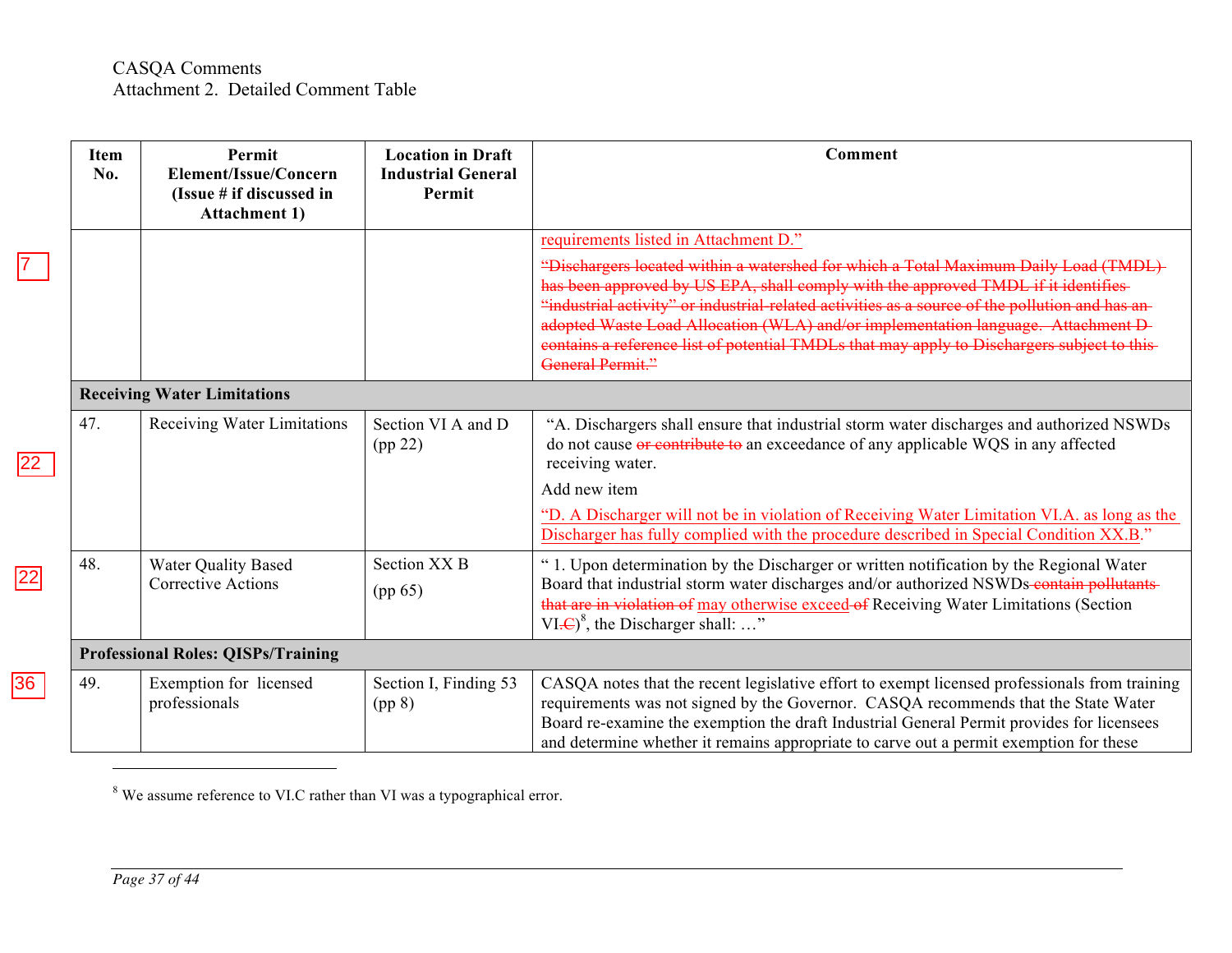|    | <b>Item</b><br>No. | Permit<br>Element/Issue/Concern<br>(Issue # if discussed in<br><b>Attachment 1)</b> | <b>Location in Draft</b><br><b>Industrial General</b><br>Permit | <b>Comment</b>                                                                                                                                                                                                                                                                                                                                                                                                                                                                                                                                                                                                                                                                                                                                                                                                                                                                                                                                                                                                                                                                                                                                                                                                                                                                                                                                                                                                                                                   |
|----|--------------------|-------------------------------------------------------------------------------------|-----------------------------------------------------------------|------------------------------------------------------------------------------------------------------------------------------------------------------------------------------------------------------------------------------------------------------------------------------------------------------------------------------------------------------------------------------------------------------------------------------------------------------------------------------------------------------------------------------------------------------------------------------------------------------------------------------------------------------------------------------------------------------------------------------------------------------------------------------------------------------------------------------------------------------------------------------------------------------------------------------------------------------------------------------------------------------------------------------------------------------------------------------------------------------------------------------------------------------------------------------------------------------------------------------------------------------------------------------------------------------------------------------------------------------------------------------------------------------------------------------------------------------------------|
|    |                    |                                                                                     |                                                                 | professionals from QISP training.                                                                                                                                                                                                                                                                                                                                                                                                                                                                                                                                                                                                                                                                                                                                                                                                                                                                                                                                                                                                                                                                                                                                                                                                                                                                                                                                                                                                                                |
| 37 | 50.                | QISPs role in reviewing<br>weather forecasts                                        | Section XI.A.2.d<br>(pp 37)                                     | As written, only Licensees can perform QISP functions until the QISP training is developed<br>and provided to the public. Page 37 of the draft Industrial General Permit states:<br>"Dischargers shall ensure that a QISP reviews precipitation forecast information from the<br>National Weather Service Forecast Office." This means facilities must, starting July 1, 2013,<br>hire a P.E., licensed geologist or a similar Licensee to check the weather forecasts each day<br>on NOAA. This is extremely inefficient and would be an unreasonable financial burden to<br>the facility. CASQA recommends removing the requirement for a QISP to check the NOAA<br>website and instead require the discharger ensure the precipitation forecasts are checked.<br>This allows the facilities flexibility to ensure a properly trained individual is responsible for<br>monitoring the weather, while preventing the unnecessary burden of having a P.E. or<br>someone similar perform this routine task. Making this language change is consistent with<br>the other components of the permit, which identify the Discharger as being responsible for<br>ensuring tasks needed for permit compliance (such as conducting inspections and sampling).<br>Allowing the Discharger to take responsibility for this task is also consistent with Table 1<br>and Table 2 on page 24 of the Order, in which weather forecasting is not listed as a duty of a<br>QISP. |
| 38 | 51.                | QISPs role in NEC                                                                   | Section II.D.1<br>(pp 17)                                       | As currently written, the draft Industrial General Permit requires the NEC to be submitted by<br>a QISP II or III by July 1, 2013, and be certified annually beginning July 1, 2014. QISP I, II<br>and III implementation is not required until July 1, 2014. It is highly unlikely the QISP<br>training program will be completed by the July 1, 2014 implementation date, and nearly<br>impossible for it to be completed by July 1, 2013. This limits those who can prepare NECs<br>to Licensees for that initial "gap" year. It is unclear whether this "gap" is intentional.                                                                                                                                                                                                                                                                                                                                                                                                                                                                                                                                                                                                                                                                                                                                                                                                                                                                                |
|    |                    |                                                                                     |                                                                 | In CASQA's review of the NEC requirements in the draft Industrial General Permit, the<br>components of the NEC application do not appear to require engineering knowledge or<br>application of engineering concepts. In fact, for a NEC application, having knowledge of the<br>specific facility and its daily operations would be more critical to a properly completed NEC<br>than having a P.E. or a P.G. license. Further, requiring facilities that have heretofore been                                                                                                                                                                                                                                                                                                                                                                                                                                                                                                                                                                                                                                                                                                                                                                                                                                                                                                                                                                                   |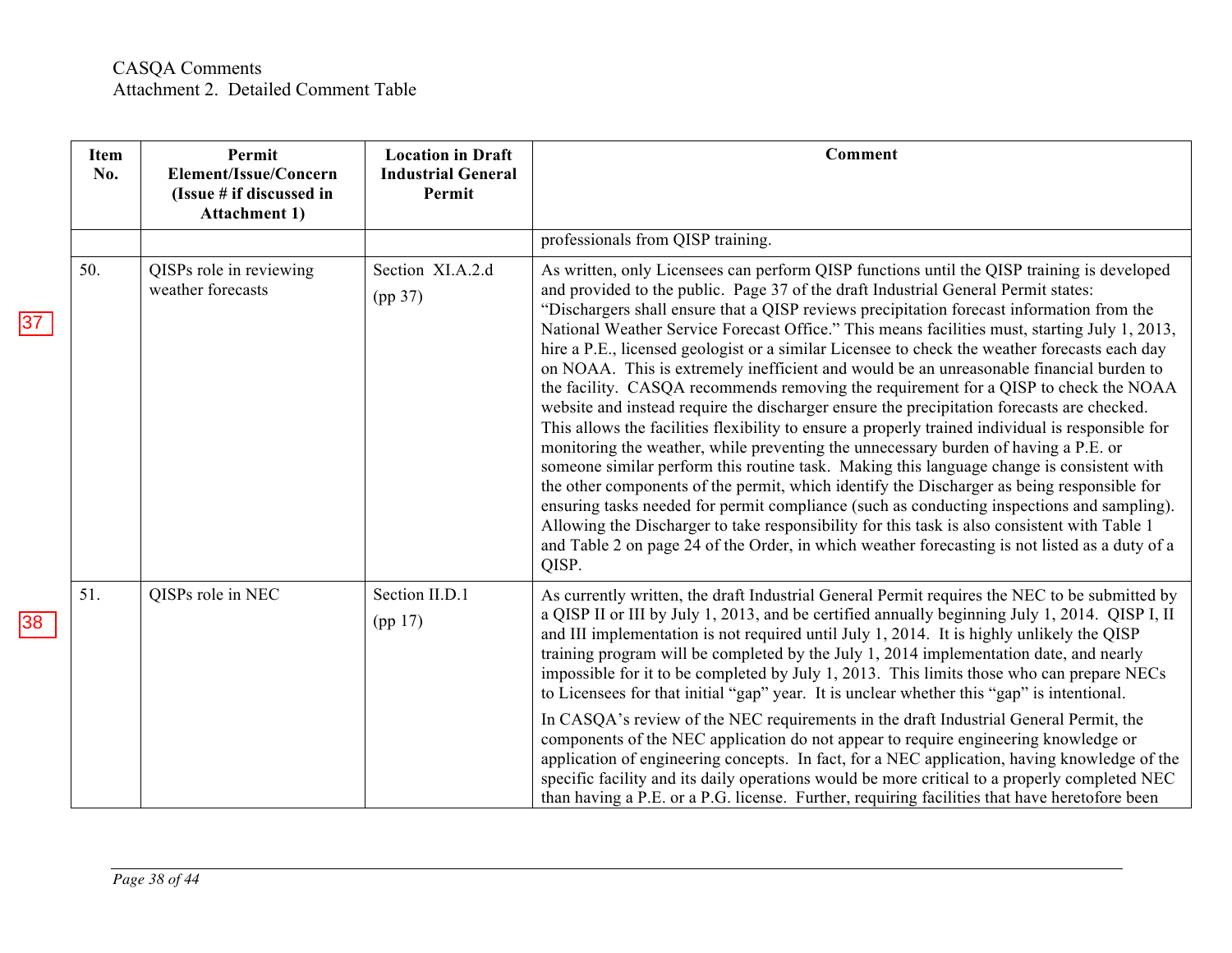|              | <b>Item</b><br>No. | Permit<br>Element/Issue/Concern<br>(Issue # if discussed in<br><b>Attachment 1)</b> | <b>Location in Draft</b><br><b>Industrial General</b><br>Permit | <b>Comment</b>                                                                                                                                                                                                                                                                                                                                                                                                                                                                                                                                                                                                                                                                                                                                                                                                                                                                                                                                                                                                                                                                                                                                                                                                                                                                        |
|--------------|--------------------|-------------------------------------------------------------------------------------|-----------------------------------------------------------------|---------------------------------------------------------------------------------------------------------------------------------------------------------------------------------------------------------------------------------------------------------------------------------------------------------------------------------------------------------------------------------------------------------------------------------------------------------------------------------------------------------------------------------------------------------------------------------------------------------------------------------------------------------------------------------------------------------------------------------------------------------------------------------------------------------------------------------------------------------------------------------------------------------------------------------------------------------------------------------------------------------------------------------------------------------------------------------------------------------------------------------------------------------------------------------------------------------------------------------------------------------------------------------------|
| 38           |                    |                                                                                     |                                                                 | exempt from permitting to hire a qualified Licensee, who is unfamiliar with the facility<br>operations, to complete the NEC application would be a significant financial burden. The<br>eleven activities / materials to be evaluated for the preparation of the NEC Checklist<br>(Attachment 1, section D) appear to mimic those developed by EPA and required for the<br>federal version of the No Exposure Certification in the MSGP. EPA does not require the No<br>Exposure Certification or exposure review be completed by a licensed individual and makes<br>no mention of the need to incorporate engineering principles or engineering knowledge in<br>their NOE Training Module. CASQA recommends closing that "gap" for NEC preparation,<br>and allow the discharger to submit the NEC application until the QISP training program is<br>available.                                                                                                                                                                                                                                                                                                                                                                                                                       |
| $ 39\rangle$ | 52.                | QISPs for more than one<br>industrial activity                                      | IX, Table 2 footnote<br>(pp 24)                                 | The footnote to Table 2 states: "a QISP I can only perform the QISP actions for 1 type of<br>industrial activity." However, many facilities have more than one industrial activity<br>occurring. For example, industrial plants such as concrete or asphalt manufacturers may<br>have vehicle maintenance and/or fueling activities occurring on-site. A manufacturing<br>facility can also have recycling activities (such as facilities that recycle road materials that<br>are subsequently used in asphalt or concrete on-site manufacturing). CASQA understands<br>that Board staff does not intend this footnote to require multiple QISPs at a facility if there<br>are more than 1 type of industrial activity at the facility, yet as written this is what the<br>footnote implies. CASQA also understands that it is vital for a QISP to be familiar with the<br>industry for which they have oversight. CASQA requests the language in this footnote to be<br>changed to: "a QISP I can only perform the QISP actions for industrial activities with which<br>the QISP is familiar." This will preserve the intent to of ensuring a QISP is appropriately<br>matched for a facility while allowing flexibility for facilities that have multiple industrial<br>activities. |
| 40           | 53.                | Definition of Licensee                                                              | Section IX.A.1<br>(pp 23)                                       | CASQA finds the current definition of a licensee to be deficient in recognizing other types of<br>professional licenses that provide for sufficient storm water knowledge and experience.<br>Section IX.A.1 states: "A California Board for Professional Engineer, Land Surveyors, and<br>Geologist licensed professional Civil Engineer, registered geologist, and a certified                                                                                                                                                                                                                                                                                                                                                                                                                                                                                                                                                                                                                                                                                                                                                                                                                                                                                                       |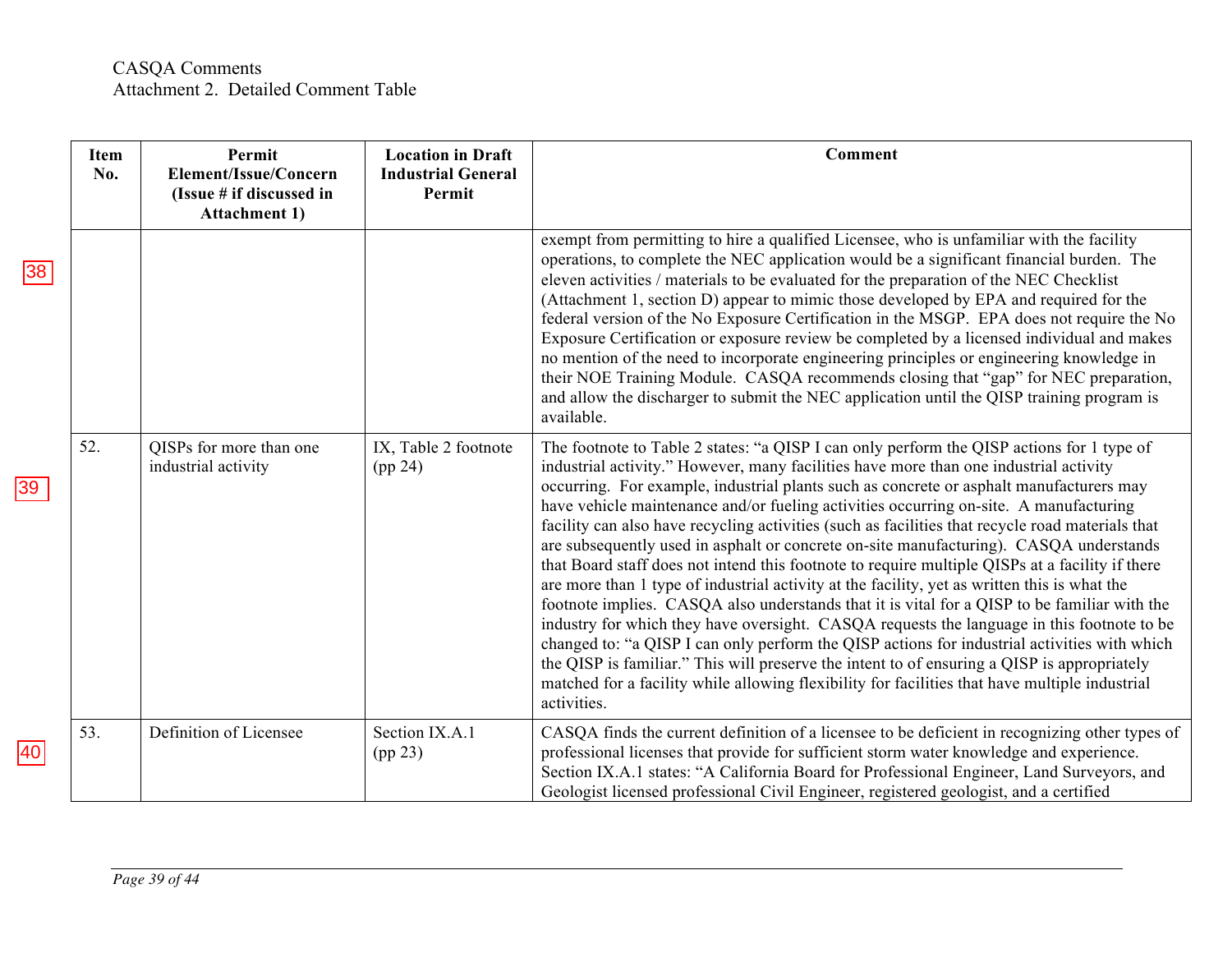|              | <b>Item</b><br>No.       | Permit<br>Element/Issue/Concern<br>(Issue # if discussed in<br><b>Attachment 1)</b> | <b>Location in Draft</b><br><b>Industrial General</b><br>Permit | <b>Comment</b>                                                                                                                                                                                                                                                                                                                                                                                                                                                                                                                                                                                                                                                                                                                                                                                                                                                                                                                                                                                                                                                                                                                    |  |  |
|--------------|--------------------------|-------------------------------------------------------------------------------------|-----------------------------------------------------------------|-----------------------------------------------------------------------------------------------------------------------------------------------------------------------------------------------------------------------------------------------------------------------------------------------------------------------------------------------------------------------------------------------------------------------------------------------------------------------------------------------------------------------------------------------------------------------------------------------------------------------------------------------------------------------------------------------------------------------------------------------------------------------------------------------------------------------------------------------------------------------------------------------------------------------------------------------------------------------------------------------------------------------------------------------------------------------------------------------------------------------------------|--|--|
| 40           |                          |                                                                                     |                                                                 | engineering geologist (licensee) is a QISP (Level I, II, or III) and does not need to complete a<br>State Water Board-sponsored or approved QISP training course."                                                                                                                                                                                                                                                                                                                                                                                                                                                                                                                                                                                                                                                                                                                                                                                                                                                                                                                                                                |  |  |
|              |                          |                                                                                     |                                                                 | Other state licensed Engineers who may have equal expertise in storm water management<br>and facility experience include licensed professional chemical engineers, industrial<br>engineers, and mining engineers. CASQA requests their inclusion in the list of Licensees.                                                                                                                                                                                                                                                                                                                                                                                                                                                                                                                                                                                                                                                                                                                                                                                                                                                        |  |  |
|              | <b>Compliance Groups</b> |                                                                                     |                                                                 |                                                                                                                                                                                                                                                                                                                                                                                                                                                                                                                                                                                                                                                                                                                                                                                                                                                                                                                                                                                                                                                                                                                                   |  |  |
| 41           | 54.                      | Compliance Group                                                                    | NA                                                              | Because Compliance Groups have the potential to provide meaningful input/data for specific<br>sectors/industries, Compliance Group Leaders should be given the flexibility to submit<br>Alternative Compliance Plans tailored for a specific industry/sector with the ultimate goal of<br>establishing technically sound sector-specific NALs. Such an approach is consistent with the<br>State Water Board's objective to build flexibility into the Industrial General Permit and to<br>move towards industry-specific NALs. The Alternative Compliance Plans would set forth<br>monitoring schedules and protocols, methods to compile BMP information, and data analysis<br>procedures with a goal of establishing industry-specific NALs within the term of the<br>proposed permit.                                                                                                                                                                                                                                                                                                                                          |  |  |
| $ 42\rangle$ | 55.                      | Group Leader Training<br>Requirements                                               | Fact Sheet, Section M<br>$(pp 53-54)$                           | The draft Industrial General Permit Fact Sheet (pages 52 and 53) and the draft Industrial<br>General Permit (page 53) are clear that CG1L must be a QISP II or III and the CGL2 must be<br>a QISP III. The draft Industrial General Permit is unclear, however, whether or not<br>Compliance Groups may be composed of combination of Level 1 and Level 2 Dischargers.<br>There is no specific language which would preclude this situation and, as a practical matter,<br>those members of a Compliance Group who are Level 1 Dischargers could become Level 2<br>Dischargers based on sampling and analysis results from a single year. If groups were not<br>allowed to contain both Level 1 and Level 2 dischargers, there would be constant changing<br>of membership within the groups creating unmanageable administrative issues and unstable<br>groups. Assuming that Compliance Groups will be allowed to include Level 1 and Level 2<br>Dischargers, language should be added to the draft Industrial General Permit that would<br>require the Group Leader for a Compliance Group containing both Level 1 and Level 2 |  |  |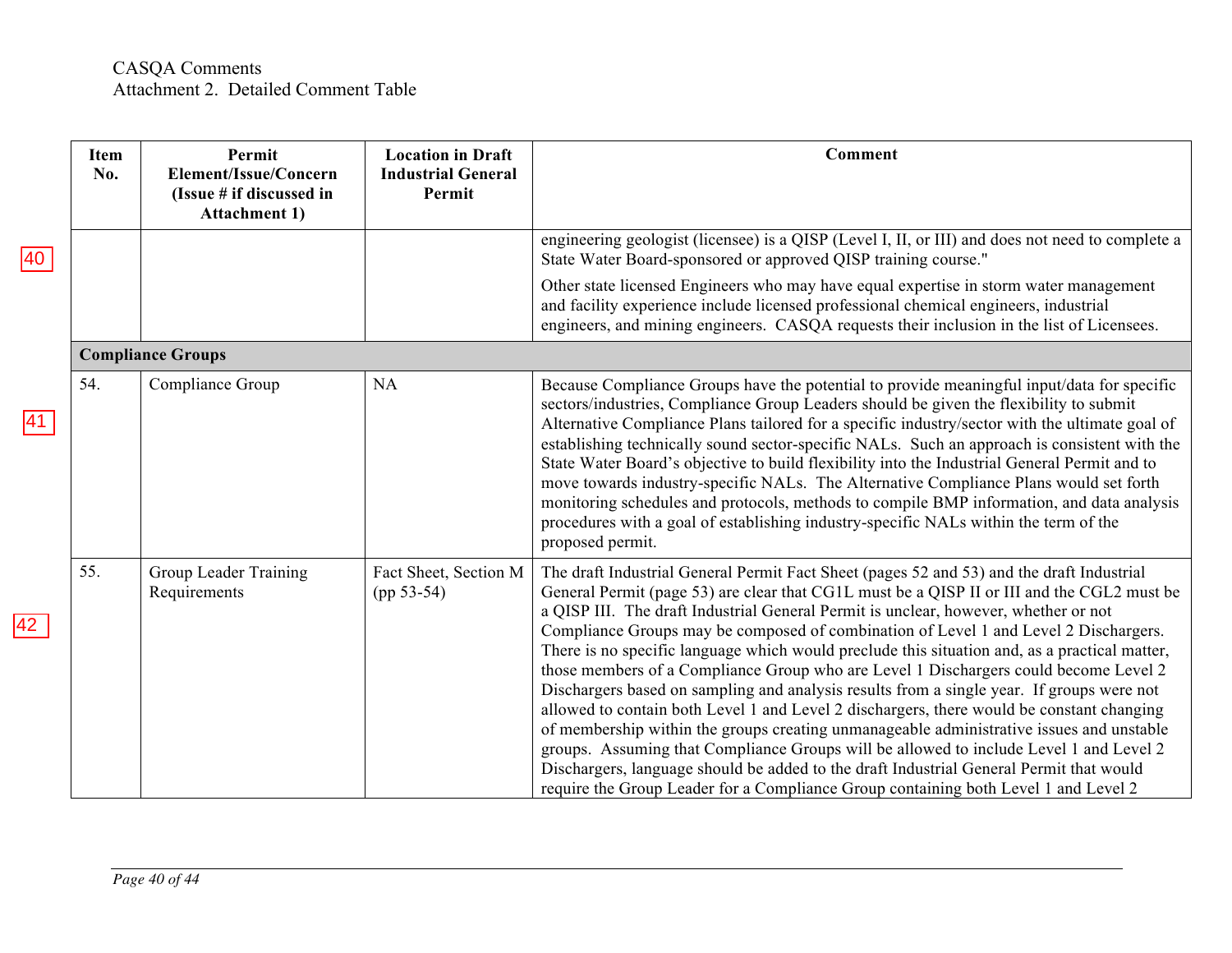### CASQA Comments Attachment 2. Detailed Comment Table

| Item<br>No. | Permit<br>Element/Issue/Concern<br>(Issue # if discussed in<br><b>Attachment 1)</b> | <b>Location in Draft</b><br><b>Industrial General</b><br>Permit | <b>Comment</b>                                                                                                                                                                                                                                                                                                                                                                                                                                                                                                                                                                                                                                                                                                                                                        |
|-------------|-------------------------------------------------------------------------------------|-----------------------------------------------------------------|-----------------------------------------------------------------------------------------------------------------------------------------------------------------------------------------------------------------------------------------------------------------------------------------------------------------------------------------------------------------------------------------------------------------------------------------------------------------------------------------------------------------------------------------------------------------------------------------------------------------------------------------------------------------------------------------------------------------------------------------------------------------------|
|             |                                                                                     |                                                                 | Dischargers to be a QISP III.                                                                                                                                                                                                                                                                                                                                                                                                                                                                                                                                                                                                                                                                                                                                         |
|             |                                                                                     |                                                                 | Language should be added to the last paragraph of Section M on page 53 of the draft<br>Industrial General Permit Fact Sheet that states: "Group leaders for compliance groups<br>composed of both Level 1 and Level 2 dischargers shall be a QISP III." This is based the<br>understanding that a QISP III does not have to be a California licensed professional engineer<br>unless performing engineering functions such as designing a treatment system or other work<br>defined as professional engineering.                                                                                                                                                                                                                                                      |
|             |                                                                                     |                                                                 | Although the required training levels are relatively clear, draft Industrial General Permit does<br>not specify group leader qualifications during the interim period between the date of permit<br>adoption and the date when State Water Board approved training courses are available.                                                                                                                                                                                                                                                                                                                                                                                                                                                                             |
|             |                                                                                     |                                                                 | Language should be added to Section M of the Fact Sheet that addresses group leader<br>requirements for the period between the adoption of the draft Industrial General Permit and<br>the time when QISP I, II and III Training and Certification Programs have been effectively<br>implemented. The language used to describe group leader qualifications in the Draft 2005<br>Industrial General Permit could be used with the exception that Registered Environmental<br>Managers as certified by the National Registry of Environmental Professionals, should be<br>substituted for Registered Environmental Assessors (REA) since the REA program has been<br>suspended. The language should be inserted as the fourth $(4th)$ paragraph in Section M to<br>wit: |
|             |                                                                                     |                                                                 | "Until such time as the as the State Water Board approved training and certification<br>programs have been effectively implemented, the Group Leader should be a corporation,<br>association, environmental consultant, or other entity representing a group of significantly<br>similar industrial facilities that meets the following qualifications:                                                                                                                                                                                                                                                                                                                                                                                                               |
|             |                                                                                     |                                                                 | i. A licensed Professional Engineer or Hydrologist with a minimum of one year<br>experience in storm water management; or                                                                                                                                                                                                                                                                                                                                                                                                                                                                                                                                                                                                                                             |
|             |                                                                                     |                                                                 | ii. A college graduate with a minimum of a Bachelor of Science Degree in science,<br>engineering, or environmental-related field and a minimum of three years experience in                                                                                                                                                                                                                                                                                                                                                                                                                                                                                                                                                                                           |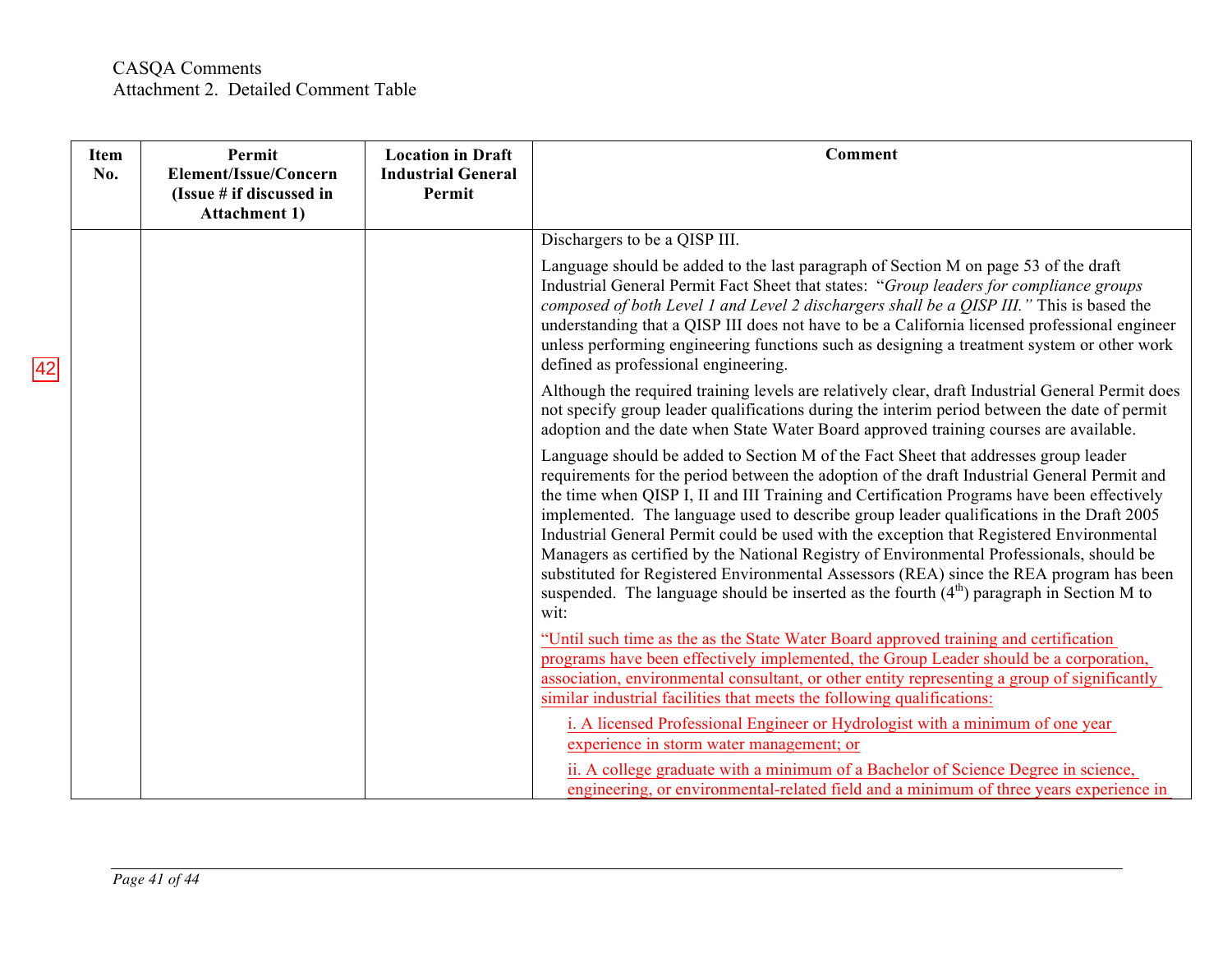| <b>Item</b><br>No. | Permit<br>Element/Issue/Concern<br>(Issue # if discussed in<br><b>Attachment 1)</b> | <b>Location in Draft</b><br><b>Industrial General</b><br>Permit             | <b>Comment</b>                                                                                                                                                                                                                                                                                                                                                                                                                                                                                                                                                                                                                                                                                                                                                                                                                            |
|--------------------|-------------------------------------------------------------------------------------|-----------------------------------------------------------------------------|-------------------------------------------------------------------------------------------------------------------------------------------------------------------------------------------------------------------------------------------------------------------------------------------------------------------------------------------------------------------------------------------------------------------------------------------------------------------------------------------------------------------------------------------------------------------------------------------------------------------------------------------------------------------------------------------------------------------------------------------------------------------------------------------------------------------------------------------|
|                    |                                                                                     |                                                                             | storm water management; or<br>iii. A Registered Environmental Manager, as certified by the National Registry of<br>Environmental Professionals, with five years of experience in storm water management,<br>or other individuals who have equivalent level of education and experience as Section i<br>above."                                                                                                                                                                                                                                                                                                                                                                                                                                                                                                                            |
| 56.                | Clarification of Level 1 vs<br>Level 2 Compliance Groups                            | Fact Sheet, Section M<br>(pp 53-54), and<br>Section I Finding 74<br>(pp 12) | The draft Industrial General Permit language is not clear regarding whether Level 1 and<br>Level 2 dischargers may both be members of the same compliance group for a specific<br>industry. It would be difficult for some industries to form compliance groups composed only<br>of Level 1 Dischargers. If a compliance group of Level 1 dischargers could be formed, it<br>would be unlikely that all members could maintain their status as a Level 1 Dischargers. If<br>group members were not allowed to be a mixture of Level 1 and Level 2 Dischargers, then<br>the result could easily become an impractical and unmanageable situation where group<br>members are constantly changing groups or dropping out of compliance groups.<br>Therefore a sentence should be added at the end of the third paragraph in Section M of the |
|                    |                                                                                     |                                                                             | Fact Sheet that reads:<br>"For Compliance Groups composed of both Level 1 and Level 2 Dischargers, the group<br>member may satisfy ERA Level 1 or Level 2 requirements as appropriate and represented by<br>an approved CGL 2."<br>Insert the following after the first sentence in Section I, Finding 74 of the draft Industrial<br>General Permit:                                                                                                                                                                                                                                                                                                                                                                                                                                                                                      |
|                    |                                                                                     |                                                                             | "Participants meeting the basic qualifications for membership in a compliance group may be<br>Level 1 or Level 2 Dischargers."<br>Revise the second sentence in Finding 74 to state:<br>"Compliance Groups provide an opportunity for the Participants to pool resources and<br>develop consolidated Level 1 ERA Reports for Level 1 NAL exceedances and/or Level 2<br>ERA Reports for Level 2 NAL exceedances that are representative for all Level 1 or Level 2                                                                                                                                                                                                                                                                                                                                                                         |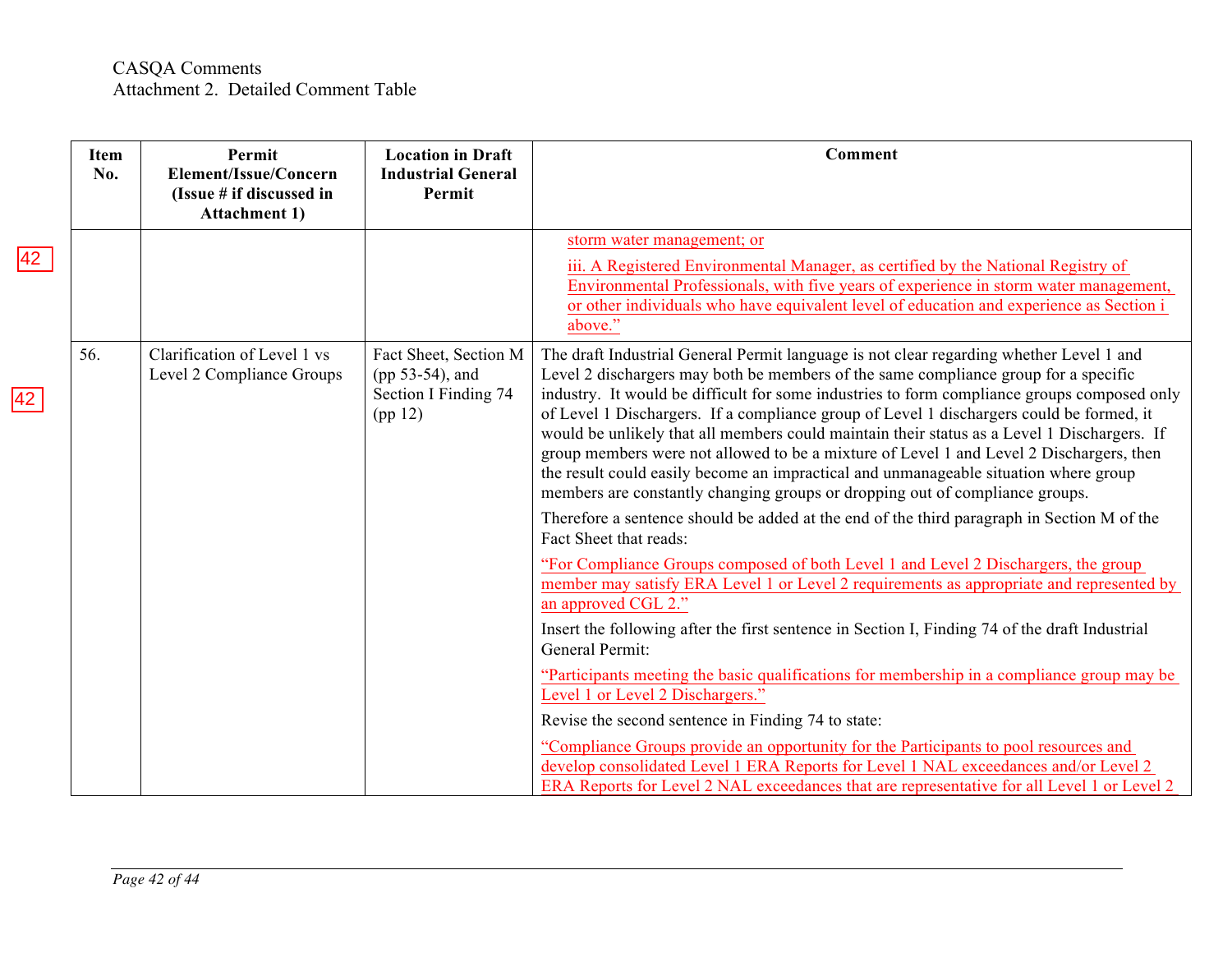|                 | Item<br>No. | Permit<br>Element/Issue/Concern<br>(Issue # if discussed in<br><b>Attachment 1)</b>                    | <b>Location in Draft</b><br><b>Industrial General</b><br>Permit | Comment                                                                                                                                                                                                                                                                                                                                                                                                                                                                                                                  |
|-----------------|-------------|--------------------------------------------------------------------------------------------------------|-----------------------------------------------------------------|--------------------------------------------------------------------------------------------------------------------------------------------------------------------------------------------------------------------------------------------------------------------------------------------------------------------------------------------------------------------------------------------------------------------------------------------------------------------------------------------------------------------------|
|                 |             |                                                                                                        |                                                                 | Dischargers within the Compliance Group as appropriate."                                                                                                                                                                                                                                                                                                                                                                                                                                                                 |
| 43              | 57.         | Provide an Expedited ToR<br>approval process for Group<br>Leaders to Train their Group<br>Participants | NA                                                              | CASQA recommends that the State Water Boards IGP Steering committee consider an<br>expedited ToR approval process for Group Leaders to provide QISP I training to members of<br>their Compliance Group. Group Leaders will have already demonstrated subject matter<br>expertise, and should merely have to demonstrate experience and knowledge as trainers and<br>complete any required ToR training and agreements in order to serve as an IGP ToR.                                                                   |
|                 | Other       |                                                                                                        |                                                                 |                                                                                                                                                                                                                                                                                                                                                                                                                                                                                                                          |
|                 | 58.         | Lack of LID/Green<br>Infrastructure Incentives                                                         | NA                                                              | CASQA recommends the State Water Board evaluate opportunities to incorporate LID/Green<br>Infrastructure incentives in the next draft IGP. The re-issuance of the Industrial General<br>Permit is an ideal forum for the State Water Board to promote green infrastructure<br>improvements at existing development sites, and with the variety of guidance documents<br>already developed and readily available, CASQA recommends the State Water Board look<br>for opportunities to incorporate appropriate incentives. |
| $\overline{45}$ | 59.         | Historical/Cultural Properties                                                                         | NA                                                              | CASQA recommends that the State Water Board provide special consideration for sites on<br>the National, State or Local Registers of Historical Places. Such sites may be limited in the<br>practices they may employ due to the historic nature of the sites. In particular, some inactive<br>mines are registered historic sites.                                                                                                                                                                                       |
| 46              | 60.         | <b>Inactive Mines</b>                                                                                  | Section XIII.A<br>(pp 51)                                       | CASQA recommends modification to allow Engineering Geologists or Mining Engineers to<br>prepare Inactive Mine Certifications.                                                                                                                                                                                                                                                                                                                                                                                            |
| 47              | 61.         | <b>Inactive Mines</b>                                                                                  | Section XIII.C.3<br>(pp 52)                                     | CASQA recommends the following changes to the inactive mining recertification:<br>"3. The Inactive Mining Operation Certification shall be re-certified annually by a QISP III<br>unless there have been substantial geo-physical site changes, in which case the re-<br>certification shall be made by a California licensed professional civil engineer, engineering<br>geologist, or mining engineer. and Annual re-certifications shall be submitted with the<br>Annual Report.                                      |